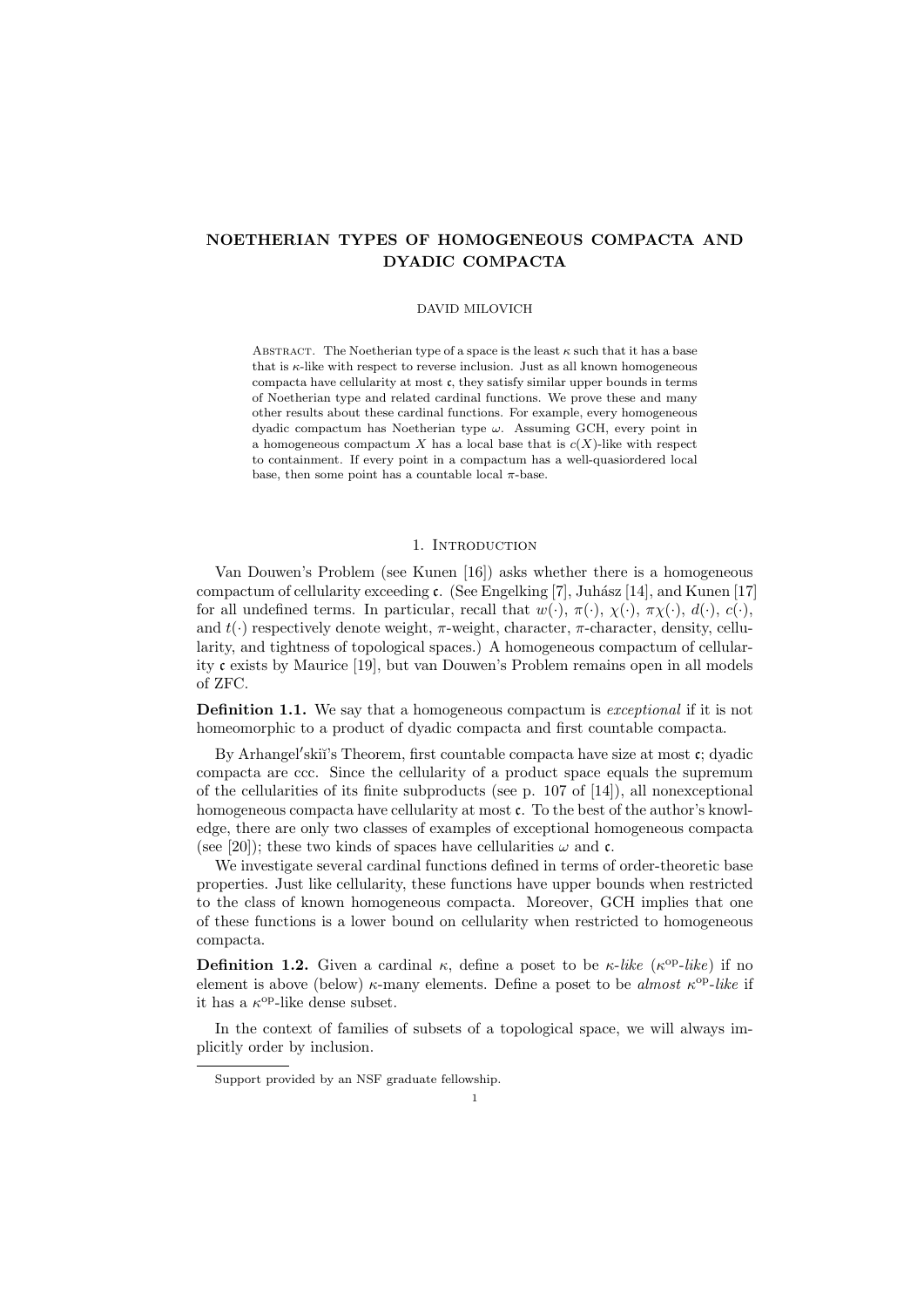**Definition 1.3.** Given a space X, let the *Noetherian type* of X, or  $N_t(X)$ , be the least  $\kappa \geq \omega$  such that X has a base that is  $\kappa^{\text{op}}$ -like. Analogously define Noetherian  $\pi$ -type in terms of  $\pi$ -bases and denote it by  $\pi N t(X)$ . Given a subset E of X, let the *local Noetherian type* of E in X, or  $\chi N t(E, X)$ , be the least  $\kappa \geq \omega$  such that there is a  $\kappa^{\text{op}}$ -like neighborhood base of E. Given  $p \in X$ , let the local Noetherian type of p, or  $\chi N t(p, X)$ , be  $\chi N t(\{p\}, X)$ . Let the local Noetherian type of X, or  $\chi N t(X)$ , be the supremum of the local Noetherian types of its points. Let the compact *Noetherian type* of X, or  $\chi_K N t(X)$ , be the supremum of the local Noetherian types of its compact subsets. We call  $N_t$ ,  $\pi N_t$ ,  $\chi N_t$ , and  $\chi_K N_t$  Noetherian cardinal functions.

Noetherian type and Noetherian π-type were introduced by Peregudov [23]. Preceding this introduction are several papers by Peregudov, Sapirovskiı̆ and Malykhin [18, 21, 22, 24] about  $\min\{N t(\cdot), \omega_2\}$  and  $\min\{\pi N t(\cdot), \omega_2\}$  (using different terminologies). Also, Dow and Zhou [5] showed that  $\beta\omega \setminus \omega$  has a point with local Noetherian type  $\omega$ . (An easier construction of such a point will be given in the proof of Theorem 5.16, which is a generalization a construction of Isbell [12].)

**Observation 1.4.** Every known homogeneous compactum  $X$  satisfies the following.

- (1)  $N t(X) \leq c^+$ .
- (2)  $\pi N t(X) \leq \omega_1$ .
- (3)  $\chi N t(X) = \omega$ .
- (4)  $\chi_K N t(X) \leq \mathfrak{c}.$

We justify this observation in Section 2, except that we postpone the case of homogeneous dyadic compacta to Section 3, where we investigate Noetherian cardinal functions on dyadic compacta in general. The results relevant to Observation 1.4 are summarized by the following theorem.

**Theorem 1.5.** Suppose X is a dyadic compactum. Then  $\pi N t(X) = \chi_K N t(X)$ ω. Moreover, if X is homogeneous, then  $Nt(X) = ω$ .

Also in Section 3, we generalize the above theorem to continuous images of products of compacta with bounded weight; we also prove the following:

**Theorem 1.6.** The class of Noetherian types of dyadic compacta includes  $\omega$ , excludes  $\omega_1$ , includes all singular cardinals, and includes  $\kappa^+$  for all cardinals  $\kappa$  with uncountable cofinality.

Section 4 generalizes our results about dyadic compacta to the proper superclass of k-adic compacta.

Finally, in Section 5, we prove several results about the local Noetherian types of all homogeneous compacta, known and unknown, including the following theorem.

**Theorem 1.7** (GCH). If X is a homogeneous compactum, then  $xNt(X) \leq c(X)$ .

2. Observed upper bounds on Noetherian cardinal functions

First, we note some very basic facts about Noetherian cardinal functions.

**Definition 2.1.** Given a subset E of a product  $\prod_{i\in I} X_i$  and  $\sigma \in [I]^{<\omega}$ , we say that E has support  $\sigma$ , or  $\text{supp}(E) = \sigma$ , if  $E = \pi_{\sigma}^{-1} \pi_{\sigma}[E]$  and  $E \neq \pi_{\tau}^{-1} \pi_{\tau}[E]$  for all  $\tau \subsetneq \sigma$ .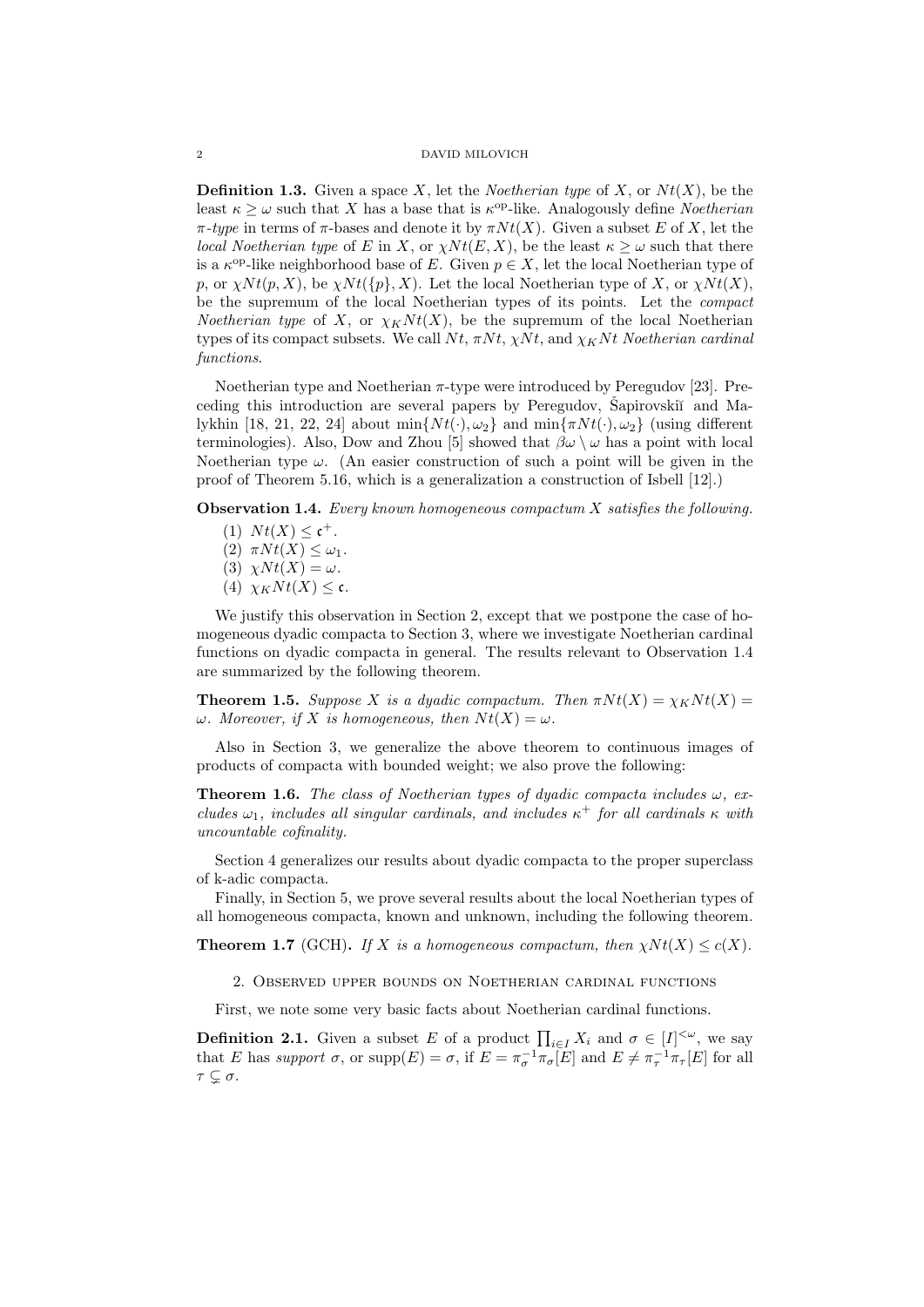**Theorem 2.2.** Given a point p and a compact subset K of a product space  $X =$  $\prod_{i\in I} X_i$ , we have the following relations.

$$
Nt(X) \le \sup_{i \in I} Nt(X_i)
$$
  
\n
$$
\pi Nt(X) \le \sup_{i \in I} \pi Nt(X_i)
$$
  
\n
$$
\chi Nt(p, X) \le \sup_{i \in I} \chi Nt(p(i), X_i)
$$
  
\n
$$
\chi Nt(K, X) \le \sup_{\sigma \in [I]^{<\omega}} \chi Nt(\pi_{\sigma}[K], \pi_{\sigma}[X])
$$

Proof. See Peregudov [23] for a proof of the first relation. That proof can be easily modified to demonstrate the next two relations. Let us prove the last relation. For each  $\sigma \in [I]^{<\omega}$ , set  $\kappa_{\sigma} = \chi N t(\pi_{\sigma}[K], \pi_{\sigma}[X])$  and let  $\mathcal{A}_{\sigma}$  be a  $\kappa_{\sigma}^{\text{op-like}}$  neighborhood base of  $\pi_{\sigma}[K]$ . For each  $\sigma \in [I]^{<\omega}$ , let  $\mathcal{B}_{\sigma}$  denote the set of sets of the form  $\pi_{\sigma}^{-1}U$ where  $U \in \mathcal{A}_{\sigma}$  and  $\text{supp}(U) = \sigma$ . Note that if  $U \in \mathcal{A}_{\sigma}$  and  $\text{supp}(U) \subsetneq \sigma$ , then there exists  $\tau \subsetneq \sigma$  and  $V \in \mathcal{A}_{\tau}$  such that  $\pi_{\tau}^{-1}V \subseteq \pi_{\sigma}^{-1}U$ . Moreover, for any minimal such  $\tau$ , we have  $\pi_{\tau}^{-1}V \in \mathcal{B}_{\tau}$ .

Set  $\mathcal{B}=\bigcup_{\sigma\in [I]^{<\omega}}\mathcal{B}_\sigma.$  By compactness,  $\mathcal B$  is a neighborhood base of  $K.$  Moreover, if  $\sigma, \tau \in [I]^{<\omega}$  and  $\mathcal{B}_{\sigma} \ni U \subseteq V \in \mathcal{B}_{\tau}$ , then  $\sigma = \text{supp}(U) \supseteq \text{supp}(V) = \tau$ ; hence, given U, there are at most  $(\sup_{\tau \subset \sigma} \kappa_{\tau})$ -many possibilities for V. Thus, B is  $(\sup_{\sigma \in [I]^{\lt}^{\omega}} \kappa_{\sigma})^{\text{op-like}}$  as desired.

Question 2.3. Do there exist spaces X and Y such that  $\chi_K N t(X \times Y)$  exceeds  $\chi_K N t(X) \chi_K N t(Y)$ ?

**Lemma 2.4.** Every poset P is almost  $|P|^{op}$ -like.

*Proof.* Let  $\kappa = |P|$  and let  $\langle p_{\alpha} \rangle_{\alpha \leq \kappa}$  enumerate P. Define a partial map  $f : \kappa \to P$ as follows. Suppose  $\alpha < \kappa$  and we have a partial map  $f_{\alpha} : \alpha \to P$ . If ran  $f_{\alpha}$  is dense in P, then set  $f_{\alpha+1} = f_{\alpha}$ . Otherwise, set  $\beta = \min\{\delta < \kappa : p_{\delta} \not\geq q \text{ for all } q \in \text{ran } f_{\alpha}\}\$ and let  $f_{\alpha+1}$  be the smallest map extending  $f_{\alpha}$  such that  $f_{\alpha+1}(\alpha) = p_{\beta}$ . For limit ordinals  $\gamma \leq \kappa$ , set  $f_{\gamma} = \bigcup_{\alpha < \gamma} f_{\alpha}$ . Then  $f_{\kappa}$  is nonincreasing; hence, ran  $f_{\kappa}$  is  $\kappa^{\text{op-like}}$ . Moreover, ran  $f_{\kappa}$  is dense in P.

**Theorem 2.5.** For any space X with point p, we have  $\chi N t(p, X) \leq \chi(p, X)$ ,  $\pi N t(X) \leq \pi(X), N t(X) \leq w(X)^+$ , and  $\chi_K N t(X) \leq w(X)$ .

Proof. The first two relations immediately follow from Lemma 2.4; the third relation is trivial. For the last relation, note that if  $K$  is a compact subset of  $X$ , then it has neighborhood base of size at most  $w(X)$ ; apply Lemma 2.4.

Given Theorem 2.2, justifying Observation 1.4 for  $N t(\cdot)$ ,  $\pi N t(\cdot)$ , and  $\chi N t(\cdot)$ amounts to justifying it for first countable homogeneous compacta, dyadic homogeneous compacta, and the two known kinds of exceptional homogeneous compacta. The first countable case is the easiest. By Arhangel'skiï's Theorem, first countable compacta have weight at most  $\mathfrak{c}$ , and therefore have Noetherian type at most  $\mathfrak{c}^+$ . Moreover, every point in a first countable space clearly has an  $\omega^{\rm op}\text{-like local base.}$ The only nontrivial bound is the one on Noetherian  $\pi$ -type. For that, the following theorem suffices.

**Definition 2.6.** Give a space X, let  $\pi sw(X)$  denote the least  $\kappa$  such that X has a  $\pi$ -base A such that  $\bigcap \mathcal{B} = \emptyset$  for all  $\mathcal{B} \in [\mathcal{A}]^{\kappa^+}$ .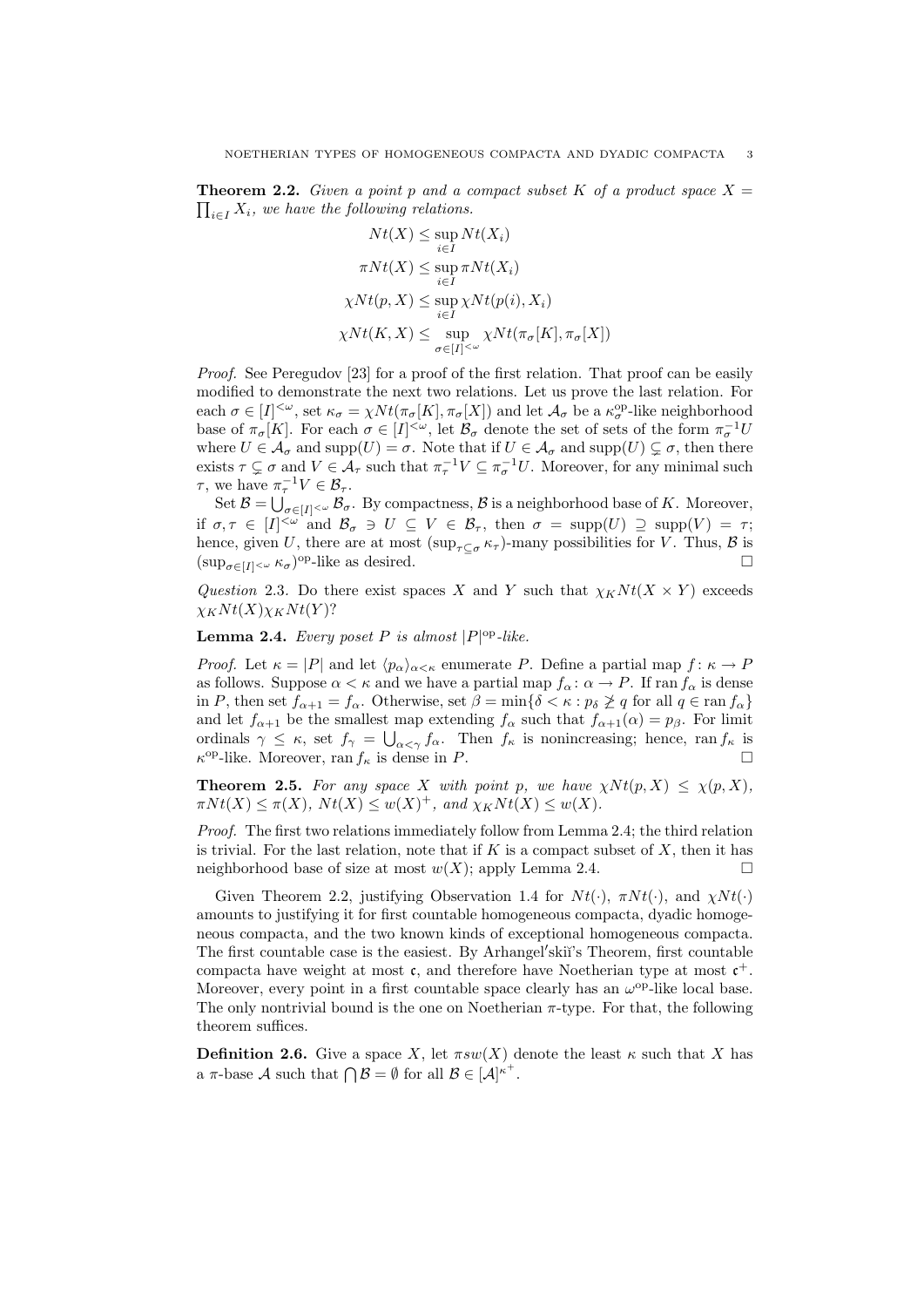**Theorem 2.7.** If X is a compactum, then  $\pi N t(X) \leq \pi s w(X)^{+} \leq t(X)^{+} \leq$  $\chi(X)^+$ .

*Proof.* Only the second relation is nontrivial; it is a theorem of Šapirovskiı̆ $[26]$ .  $\Box$ 

For dyadic homogeneous compacta, Theorem 1.5 obviously implies Observation 1.4; we will prove this theorem in Section 3. Now consider the two known classes exceptional homogeneous compacta. They are constructed by two techniques, resolutions and amalgams. First we consider the exceptional resolution.

**Definition 2.8.** Suppose X is a space,  $\langle Y_p \rangle_{p \in X}$  is a sequence of nonempty spaces, and  $\langle f_p \rangle_{p \in X} \in \prod_{p \in X} C(X \setminus \{p\}, Y_p)$ . Then the *resolution* Z of X at each point p into  $Y_p$  by  $f_p$  is defined by setting  $Z = \bigcup_{p \in X} (\{p\} \times Y_p)$  and declaring Z to have weakest topology such that, for every  $p \in X$ , open neighborhood U of p in X, and open  $V \subseteq Y_p$ , the set  $U \otimes V$  is open in Z where

$$
U \otimes V = (\{p\} \times V) \cup \bigcup_{q \in U \cap f_p^{-1}V} (\{q\} \times Y_q).
$$

The resolution of concern to us in constructed by van Mill [30]. It is a compactum with weight c,  $\pi$ -weight  $\omega$ , and character  $\omega_1$ . Moreover, assuming MA +  $\neg$ CH (or just  $p > \omega_1$ ), this space is homogeneous. (It is not homogeneous if  $2^{\omega} < 2^{\omega_1}$ .) For a proof that this space is exceptional (assuming  $MA + \neg CH$ ), see [20]. Clearly, this space has sufficiently small Noetherian type and  $\pi$ -type. We just need to show that it has local Noetherian type  $\omega$ . Van Mill's space is a resolution of  $2^{\omega}$  at each point into  $\mathbb{T}^{\omega_1}$  where  $\mathbb T$  is the circle group  $\mathbb{R}/\mathbb{Z}$ .

Notice that  $\mathbb T$  is metrizable. The following lemma proves that every metric compactum has Noetherian type  $\omega$ , along with some results that will be useful in Section 3.

**Lemma 2.9.** Let X be a metric compactum with base A. Then there exists  $\mathcal{B} \subseteq \mathcal{A}$ satisfying the following.

- (1)  $\beta$  is a base of X.
- (2)  $\beta$  is  $\omega^{\rm op}$ -like.
- (3) If  $U, V \in \mathcal{B}$  and  $U \subset V$ , then  $\overline{U} \subset V$ .
- (4) For all  $\Gamma \in [\mathcal{B}]^{<\omega}$ , there are only finitely many  $U \in \mathcal{B}$  such that  $\Gamma$  contains  $\{V \in \mathcal{B} : U \subseteq V\}.$

*Proof.* Construct a sequence  $\langle \mathcal{B}_n \rangle_{n<\omega}$  of finite subsets of A as follows. For each  $n < \omega$ , let  $E_n$  be the union of the set of all singletons in  $\bigcup_{m \leq n} \mathcal{B}_m$ . Let  $\mathcal{C}_n$  be the set of all  $U \in \mathcal{A}$  for which  $U \cap E_n = \emptyset$  and

$$
2^{-n} \ge \operatorname{diam} U < \min \left\{ \operatorname{diam} V : V \in \bigcup_{m < n} \mathcal{B}_m \text{ and } 0 < \operatorname{diam} V \right\}
$$

and  $\overline{U} \subseteq V$  for all  $V \in \bigcup_{m \leq n} \mathcal{B}_m$  strictly containing U. Then  $\bigcup \mathcal{C}_n = X \setminus E_n$ . Let  $\mathcal{B}_n$  be a minimal finite subcover of  $\mathcal{C}_n$ . Set  $\mathcal{B} = \bigcup_{n<\omega} \mathcal{B}_n$ . To prove (3), suppose  $U \in \mathcal{B}_n$  and  $V \in \mathcal{B}_m$  and  $U \subsetneq V$ . Then  $m \neq n$  by minimality of  $\mathcal{B}_n$ . Also,  $0 < \text{diam } V$  because  $\emptyset \neq U \subsetneq V$ . Hence, if  $m > n$ , then  $\text{diam } V < \text{diam } U$ , in contradiction with  $U \subsetneq V$ . Hence,  $m < n$ ; hence,  $\overline{U} \subseteq V$ .

For (1), let  $p \in X$  and  $n < \omega$ , and let V be the open ball with radius  $2^{-n}$  and center p. Then we just need to show that there exists  $U \in \mathcal{B}$  such that  $p \in U \subseteq V$ .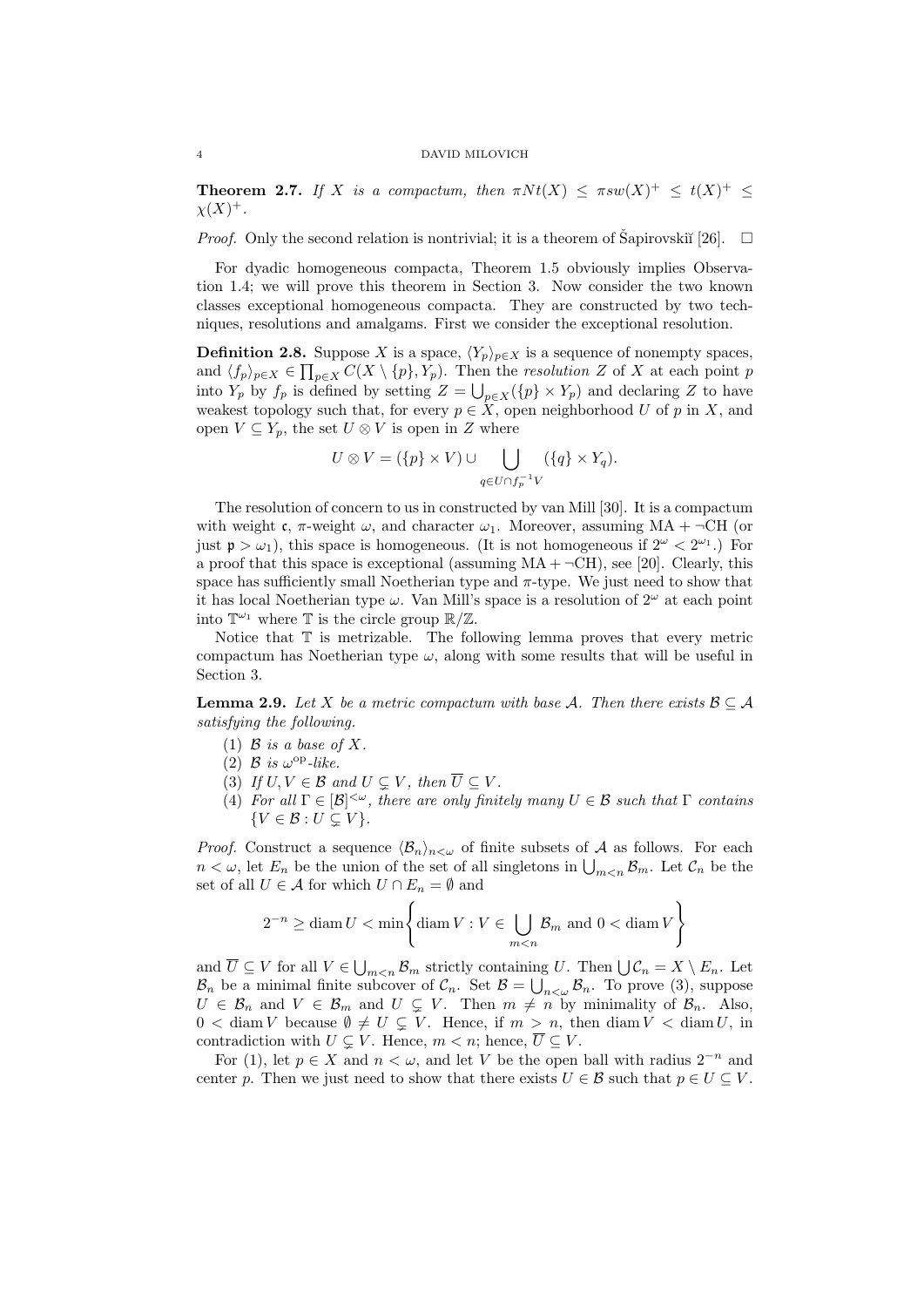Hence, we may assume  $\{p\} \notin \mathcal{B}$ . Hence,  $p \notin E_{n+1}$ ; hence, there exists  $U \in \mathcal{B}_{n+1}$ such that  $p \in U$ . Since diam  $U \leq 2^{-n-1}$ , we have  $U \subseteq V$ .

For (2), let  $n < \omega$  and  $U \in \mathcal{B}_n$ . If U is a singleton, then every superset of U in  $\mathcal{B}$ is in  $\bigcup_{m\leq n} \mathcal{B}_m$ . If U is not a singleton, then U has diamater at least  $2^{-m}$  for some  $m < \omega$ ; whence, every superset of U in B is in  $\bigcup_{l \leq m} \mathcal{B}_l$ .

For (4), suppose  $\Gamma \in [\mathcal{B}]^{<\omega}$  and there exist infinitely many  $U \in \mathcal{B}$  such that  ${V \in \mathcal{B} : U \subsetneq V} \subseteq \Gamma$ . We may assume  $\Gamma$  contains no singletons. Choose an increasing sequence  $\langle k_n \rangle_{n \leq \omega}$  in  $\omega$  such that, for all  $n < \omega$ , there exists  $U_n \in \mathcal{B}_{k_n}$ such that  $\{V \in \mathcal{B} : U_n \subsetneq V\} \subseteq \Gamma$ . For each  $n < \omega$ , choose  $p_n \in U_n$ . Since  $\{U_n : n < \omega\}$  is infinite, we may choose  $\langle p_n \rangle_{n \langle \omega}$  such that  $\{p_n : n < \omega\}$  is infinite. Let p be an accumulation point of  $\{p_n : n < \omega\}$ . Choose  $m < \omega$  such that  $2^{-m}$  < diam V for all  $V \in \Gamma$ . Since p is not an isolated point, there exists  $W \in \mathcal{B}_m$  such that  $p \in W$ . Then  $W \notin \Gamma$ ; hence, W does not strictly contain  $U_n$  for any  $n < \omega$ . Choose  $q \in W \setminus \{p\}$  such that W contains  $\{x : d(p,x) \leq d(p,q)\}\;$  set  $r = d(p, q)$ . Let B be the open ball of radius  $r/2$  centered about p. Then there exists  $n < \omega$  such that  $2^{-k_n} < r/2$  and  $p_n \in B$ . Hence, diam  $U_n < r/2$  and  $U_n \cap B \neq \emptyset$ ; hence,  $U_n \subseteq W$  and  $q \notin U_n$ ; hence,  $U_n \subseteq W$ , which is absurd. Therefore, for each  $\Gamma \in [\mathcal{B}]^{<\omega}$ , there are only finitely many  $U \in \mathcal{B}$  such that  $\{V \in \mathcal{B} : U \subsetneq V\} \subseteq \Gamma$ .  $\Box$ 

We have  $Nt(2^{\omega}) = Nt(\mathbb{T}^{\omega_1}) = \omega$  by Lemma 2.9 and Theorem 2.2. Therefore, the following theorem implies that van Mill's space has local Noetherian type  $\omega$ .

**Lemma 2.10** ([30]). Suppose X,  $\langle Y_p \rangle_{p \in X}$ ,  $\langle f_p \rangle_{p \in X}$ , and Z are as in Definition 2.8. Suppose  $U$  is a local base at a point  $p$  in  $X$  and  $V$  is a local base at a point  $y$  in  $Y_p$ . Then  $\{U \otimes V : \langle U, V \rangle \in \mathcal{U} \times (\mathcal{V} \cup \{Y_n\})\}$  is a local base at  $\langle p, y \rangle$  in Z.

**Theorem 2.11.** Suppose X,  $\langle Y_p \rangle_{p \in X}$ ,  $\langle f_p \rangle_{p \in X}$ , and Z are as in Definition 2.8. Then  $\chi N t(\langle p, y \rangle, Z) \leq N t(X) \chi N t(y, Y_p)$  for all  $\langle p, y \rangle \in Z$ .

*Proof.* Set  $\kappa = Nt(X)\chi Nt(y,Y_p)$ . Let A be a  $\kappa^{\rm op}$ -like base of X and let B be a  $\kappa^{\text{op-like}}$  local base at y in  $Y_p$ ; we may assume  $Y_p \in \mathcal{B}$ . Set  $\mathcal{C} = \{U \in \mathcal{A} : p \in U\}$ . Set  $\mathcal{D} = \{U \otimes V : \langle U, V \rangle \in \mathcal{C} \times \mathcal{B}\},\$  which is a local base at  $\langle p, y \rangle$  in Z by Lemma 2.10. If there exists  $U \otimes V \in \mathcal{D}$  such that  $U \cap f_p^{-1}V = \emptyset$ , then  $U \otimes V$  is homeomorphic to V; whence,  $\chi N t(\langle p, y \rangle, Z) = \chi N t(y, Y_p) \leq \kappa$ . Hence, we may assume  $U \cap f_p^{-1}V \neq \emptyset$ for all  $U \otimes V \in \mathcal{D}$ .

It suffices to show that  $D$  is  $\kappa^{\text{op}}$ -like. Suppose  $U_i \otimes V_i \in D$  for all  $i < 2$  and  $U_0 \otimes V_0 \subseteq U_1 \otimes V_1$ . Then  $V_0 \subseteq V_1$  and  $\emptyset \neq U_0 \cap f_p^{-1}V_0 \subseteq U_1 \cap f_p^{-1}V_1$ . Since B is  $\kappa^{\text{op-like}}$ , there are fewer than  $\kappa$ -many possibilities for  $V_1$  given  $V_0$ . Since A is a  $\kappa$ <sup>op</sup>-like base, there are fewer than  $\kappa$ -many possibilities for  $U_1$  given  $U_0$  and  $V_0$ . Hence, there are fewer than  $\kappa$ -many possibilities for  $U_1 \otimes V_1$  given  $U_0 \otimes V_0$ .  $\Box$ 

**Definition 2.12.** Let **p** denote the least  $\kappa$  for which some  $\mathcal{A} \in [[\omega]^{\omega}]^{\kappa}$  has the strong finite intersection property but does not have a nontrivial pseudointersection. By a theorem of Bell [4], **p** is also the least  $\kappa$  for which there exist a  $\sigma$ -centered poset  $\mathbb{P}$ and a family D of  $\kappa$ -many dense subsets of  $\mathbb P$  such that  $\mathbb P$  does not have a D-generic filter.

**Definition 2.13.** Given a space X, let  $Aut(X)$  denote the set of its autohomeomorphisms.

Van Mill's construction has been generalized by Hart and Ridderbos [10]. They show that one can produce an exceptional homogeneous compactum with weight  $\mathfrak c$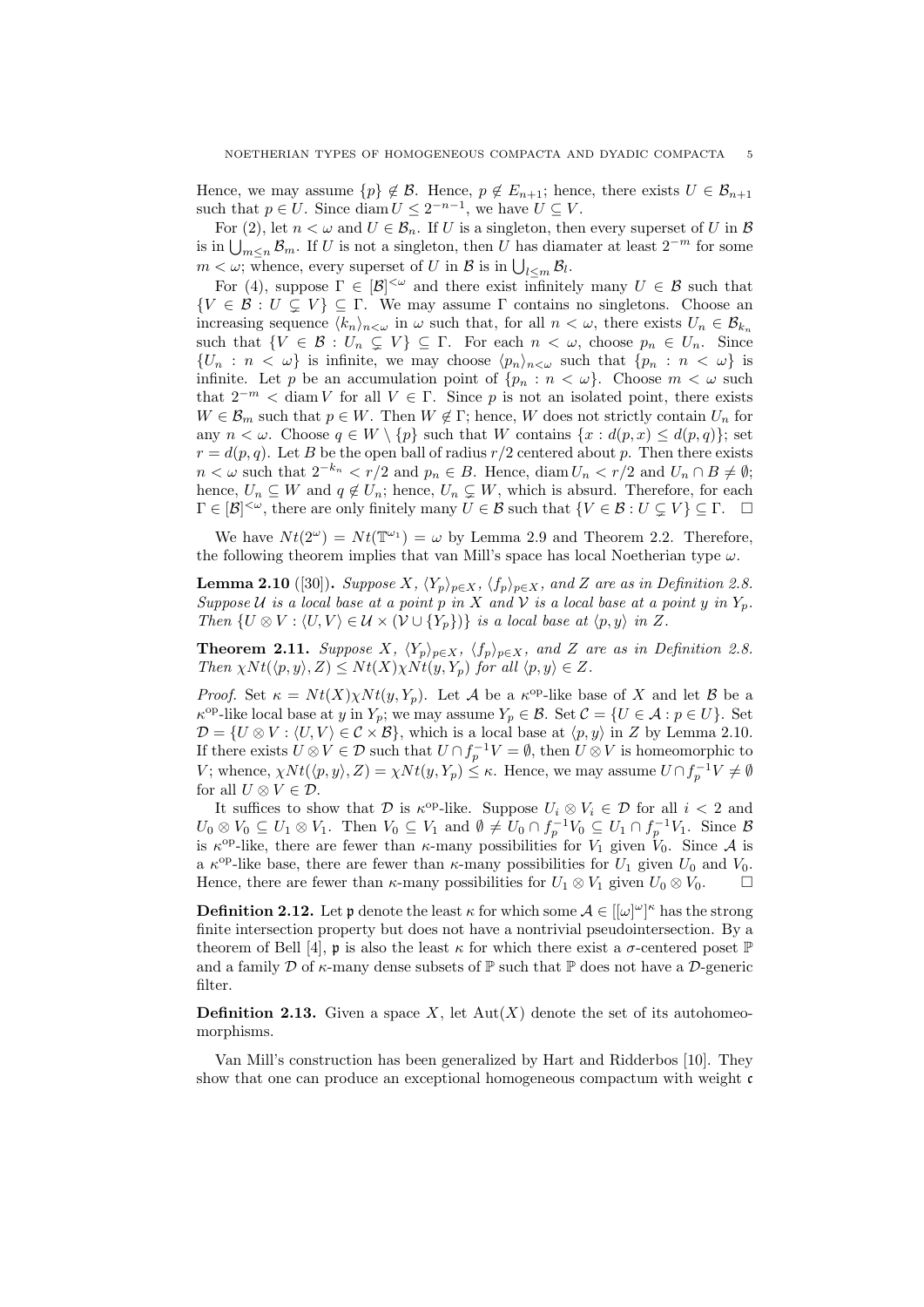and  $\pi$ -weight  $\omega$  by carefully resolving each point of  $2^{\omega}$  into a fixed space Y satisfying the following conditions.

- (1) Y is a homogeneous compactum.
- (2)  $\omega_1 \leq \chi(Y) \leq w(Y) < \mathfrak{p}$ .
- (3)  $\exists d \in Y \; \exists \eta \in \text{Aut}(Y) \; \{ \eta^n(d) : n < \omega \} = Y.$

(4) If  $\gamma\omega$  is a compactification of  $\omega$  and  $\gamma\omega \setminus \omega \cong Y$ , then Y is a retract of  $\gamma\omega$ . By Theorem 2.11, to show that such resolutions have local Noetherian type  $\omega$ , it suffices to show that every such Y has local Noetherian type  $\omega$ . Theorem 2.16 will accomplish this.

**Theorem 2.14.** Suppose X is a compactum and  $\pi \chi(p, X) = \chi(q, X)$  for all  $p, q \in$ X. Then  $\chi N t(p, X) = \omega$  for some  $p \in X$ . In particular, if X is a homogeneous compactum and  $\pi_X(X) = \chi(X)$ , then  $\chi N t(X) = \omega$ .

The proof of Theorem 2.14 will be delayed until Section 5.

The following lemma is essentially a generalization of a similar result of Juhász [15].

**Lemma 2.15.** Suppose X is a compactum and  $\omega = d(X) \leq w(X) < \mathfrak{p}$ . Then there exists  $p \in X$  such that  $\chi(p, X) \leq \pi(X)$ .

*Proof.* Let A be a base of X of size at most  $w(X)$ . Let B be a  $\pi$ -base of X of size at most  $\pi(X)$ . For each  $\langle U, V \rangle \in \mathcal{B}^2$  satisfying  $\overline{U} \subseteq V$ , choose a closed  $G_{\delta}$ -set  $\Phi(U, V)$  such that  $\overline{U} \subseteq \Phi(U, V) \subseteq V$ . Then ran  $\overline{\Phi}$ , ordered by  $\subseteq$ , is  $\sigma$ -centered because  $d(X) = \omega$ . Since  $|\mathcal{A}| < \mathfrak{p}$ , there is a filter G of ran  $\Phi$  such that for all disjoint  $U, V \in \mathcal{A}$  some  $K \in \mathcal{G}$  satisfies  $U \cap K = \emptyset$  or  $V \cap K = \emptyset$ . Hence, there exists a unique  $p \in \bigcap \mathcal{G}$ . Hence, p has pseudocharacter, and therefore character, at most  $|\mathcal{G}|$ , which is at most  $\pi(X)$ .

**Theorem 2.16.** If X is a homogeneous compactum and  $\omega = d(X) \leq w(X) < \mathfrak{p}$ , then  $\chi N t(X) = \omega$ .

*Proof.* By Lemma 2.15,  $\chi(X) \leq \pi(X) = \pi \chi(X) d(X) = \pi \chi(X)$ . Hence, by Theorem 2.14,  $\chi N t(X) = \omega$ .

Amalgams are defined in [20] as follows.

**Definition 2.17.** Suppose X is a  $T_0$  space,  $\mathscr S$  is a subbase of X such that  $\emptyset \notin \mathscr S$ , and  $\langle Y_S \rangle_{S \in \mathscr{S}}$  is a sequence of nonempty spaces. The amalgam Y of  $\langle Y_S : S \in \mathscr{S} \rangle$ is defined by setting  $Y = \bigcup_{p \in X} \prod_{p \in S \in \mathscr{S}} Y_S$  and declaring Y to have the weakest topology such that, for each  $S \in \mathscr{S}$  and open  $U \subseteq Y_S$ , the set  $\pi_S^{-1}U$  is open in Y where  $\pi_S^{-1}U = \{p \in Y : S \in \text{dom } p \text{ and } p(S) \in U\}.$  Define  $\pi : Y \to X$  by  $\{\pi(p)\} = \bigcap \text{dom } p \text{ for all } p \in Y.$  It is easily verified that  $\pi$  is continuous.

**Theorem 2.18.** Suppose X,  $\mathscr{S}$ ,  $\langle Y_S \rangle_{S \in \mathscr{S}}$ , and Y be as in Definition 2.17. Then we have the following relations for all  $p \in Y$ .

$$
Nt(Y) \leq Nt(X) \sup_{S \in \mathscr{S}} Nt(Y_S)
$$
  

$$
\pi Nt(Y) \leq \pi Nt(X) \sup_{S \in \mathscr{S}} \pi Nt(Y_S)
$$
  

$$
\chi Nt(p, Y) \leq \chi Nt(\pi(p), X) \sup_{S \in \text{dom } p} \chi Nt(p(S), Y_S)
$$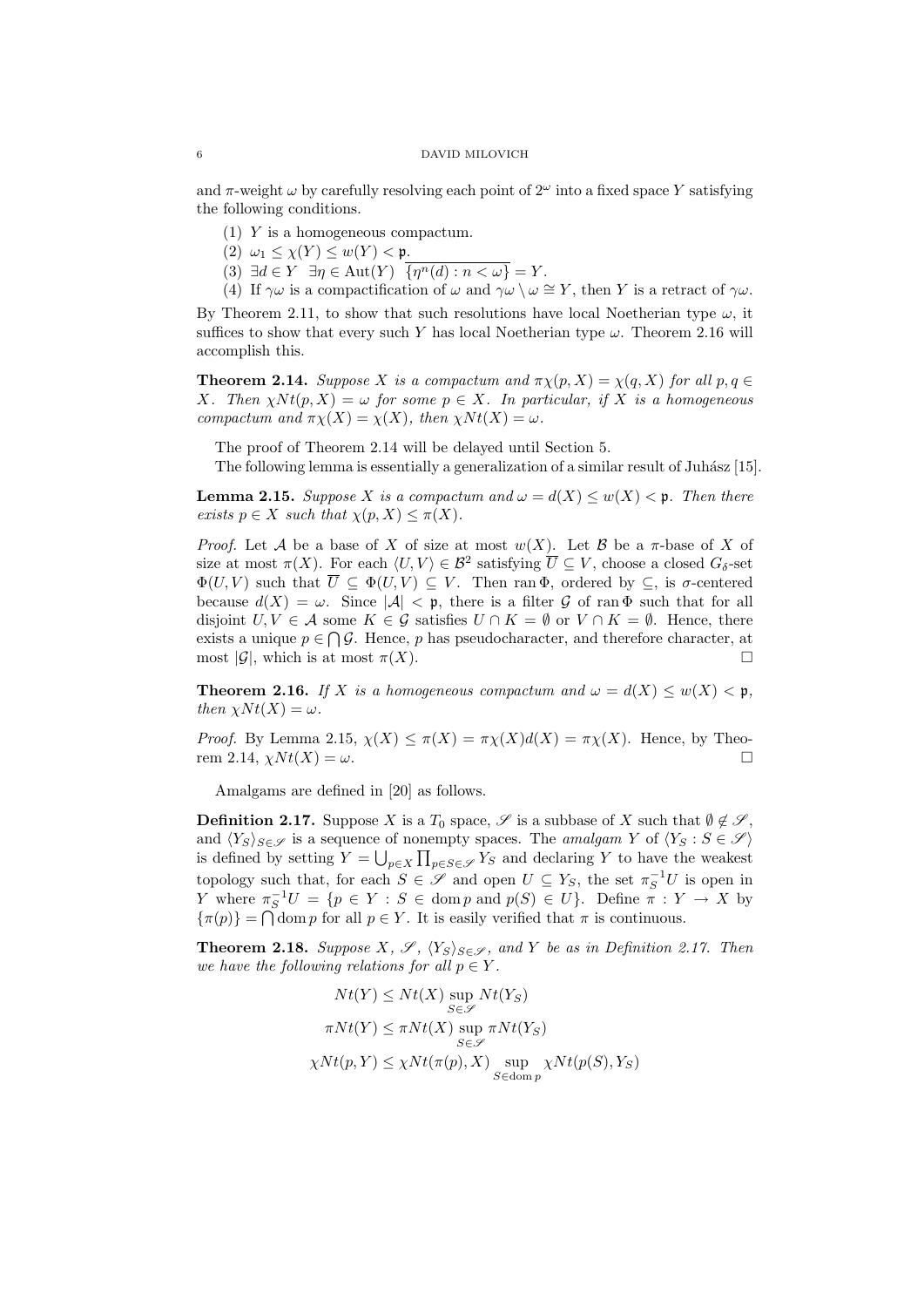Proof. We will only prove the first relation; the proofs of the others are almost identical. Set  $\kappa = Nt(X) \sup_{S \in \mathcal{S}} Nt(Y_S)$ . Let A be a  $\kappa^{\text{op}}$ -like base of X. For each  $S \in \mathscr{S}$ , let  $\mathcal{B}_S$  be a  $\kappa^{\text{op}}$ -like base of  $Y_S$ . Set

$$
\mathcal{C} = \left\{ \pi^{-1} U \cap \bigcap_{S \in \text{dom}\,\tau} \pi_S^{-1} \tau(S) : \tau \in \bigcup_{\mathcal{F} \in [\mathscr{S}]^{<\omega}} \prod_{S \in \mathcal{F}} \mathcal{B}_S \setminus \{Y_S\} \text{ and } \mathcal{A} \ni U \subseteq \bigcap \text{dom}\,\tau \right\}.
$$

Then C is clearly a base of Y. Let us show that C is  $\kappa^{\text{op}}$ -like. Suppose  $\pi^{-1}U_i \cap$  $\bigcap_{S \in \text{dom } \tau_i} \pi_S^{-1} \tau_i(S) \in \mathcal{C}$  for all  $i < 2$  and

$$
\pi^{-1}U_0 \cap \bigcap_{S \in \text{dom } \tau_0} \pi_S^{-1} \tau_0(S) \subseteq \pi^{-1}U_1 \cap \bigcap_{S \in \text{dom } \tau_1} \pi_S^{-1} \tau_1(S).
$$

Then  $U_0 \subseteq U_1$  and dom  $\tau_0 \supseteq \text{dom } \tau_1$  and  $\tau_0(S) \subseteq \tau_1(S)$  for all  $S \in \text{dom } \tau_1$ . Hence, there are fewer than  $\kappa$ -many possibilities for  $U_1$  and  $\tau_1$  given  $U_0$  and  $\tau_0$ .

An exceptional homogeneous compactum Y is constructed in [20] with  $X = T$ and  $w(Y_S) = \pi(Y_S) = \mathfrak{c}$  and  $\chi(Y_S) = \omega$  for all  $S \in \mathcal{S}$ . Hence,  $Nt(Y_S) \leq \mathfrak{c}^+$  and  $\chi N t(Y_S) = \omega$  for each  $S \in \mathscr{S}$ . Moreover, each  $Y_S$  is  $2^{\gamma}$  ordered lexicographically where  $\gamma$  is a fixed indecomposable ordinal in  $\omega_1 \setminus (\omega + 1)$ . Since  $cf \gamma = \omega$ , it is easy to construct an  $\omega^{\rm op}$ -like  $\pi$ -base of this space. Hence, by Theorem 2.18,  $Nt(Y) \leq \mathfrak{c}^+$ and  $\pi N t(Y) = \chi N t(Y) = \omega$ . Thus, Observation 1.4 is justified for  $N t(\cdot)$ ,  $\pi N t(\cdot)$ , and  $\chi N t(\cdot)$ .

It remains to justify Observation 1.4 for  $\chi_K N t(\cdot)$ . We first note that all known homogeneous compacta are continuous images of products of compacta each of weight at most  $\mathfrak c$ . (Moreover, it it shown in [20] that any Z as in Definition 2.17 is a continuous image of  $X \times \prod_{S \in \mathscr{S}} Y_S$ .) Therefore, the following theorem will suffice.

**Theorem 2.19.** Suppose Y is a continuous image of a product  $X = \prod_{i \in I} X_i$  of compacta. Then  $\chi_K Nt(Y) \leq \sup_{i \in I} w(X_i)$ 

Before proving the above theorem, we first prove two lemmas.

**Definition 2.20.** Given subsets  $P$  and  $Q$  of a common poset, define  $P$  and  $Q$  to be mutually dense if for all  $p_0 \in P$  and  $q_0 \in Q$  there exist  $p_1 \in P$  and  $q_1 \in Q$  such that  $p_0 \geq q_1$  and  $q_0 \geq p_1$ .

**Lemma 2.21.** Let  $\kappa$  be a cardinal and let P and Q be mutually dense subsets of a common poset. Then P is almost  $\kappa^{\rm op}$ -like if and only if Q is.

*Proof.* Suppose D is a  $\kappa^{op}$ -like dense subset of P. Then it suffices to construct a  $\kappa^{\text{op}}$ -like dense subset of Q. Define a partial map f from  $|D|$ <sup>+</sup> to Q as follows. Set  $f_0 = \emptyset$ . Suppose  $\alpha < |D|^+$  and we have constructed a partial map  $f_\alpha$  from  $\alpha$  to Q. Set  $E = \{d \in D : d \not\geq q \text{ for all } q \in \text{ran } f_\alpha\}$ . If  $E = \emptyset$ , then set  $f_{\alpha+1} = f_\alpha$ . Otherwise, choose  $q \in Q$  such that  $q \leq e$  for some  $e \in E$ , and let  $f_{\alpha+1}$  be the smallest function extending  $f_{\alpha}$  such that  $f_{\alpha+1}(\alpha) = q$ . For limit ordinals  $\gamma \leq |D|^+$ , set  $f_{\gamma} = \bigcup_{\alpha < \gamma} f_{\alpha}$ . Set  $f = f_{|D|} +$ .

Let us show that ran f is  $\kappa^{\text{op}}$ -like. Suppose otherwise. Then there exists  $q \in \text{ran } f$ and an increasing sequence  $\langle \xi_\alpha \rangle_{\alpha \leq \kappa}$  in dom f such that  $q \leq f(\xi_\alpha)$  for all  $\alpha \leq \kappa$ . By the way we constructed f, there exists  $\langle d_{\alpha} \rangle_{\alpha < \kappa} \in D^{\kappa}$  such that  $f(\xi_{\beta}) \leq d_{\beta} \neq d_{\alpha}$ for all  $\alpha < \beta < \kappa$ . Choose  $p \in P$  such that  $p \leq q$ . Then choose  $d \in D$  such that  $d \leq p$ . Then  $d \leq d_{\beta} \neq d_{\alpha}$  for all  $\alpha < \beta < \kappa$ , which contradicts that D is  $\kappa^{\text{op-like}}$ . Therefore, ran f is  $\kappa^{\text{op}}$ -like.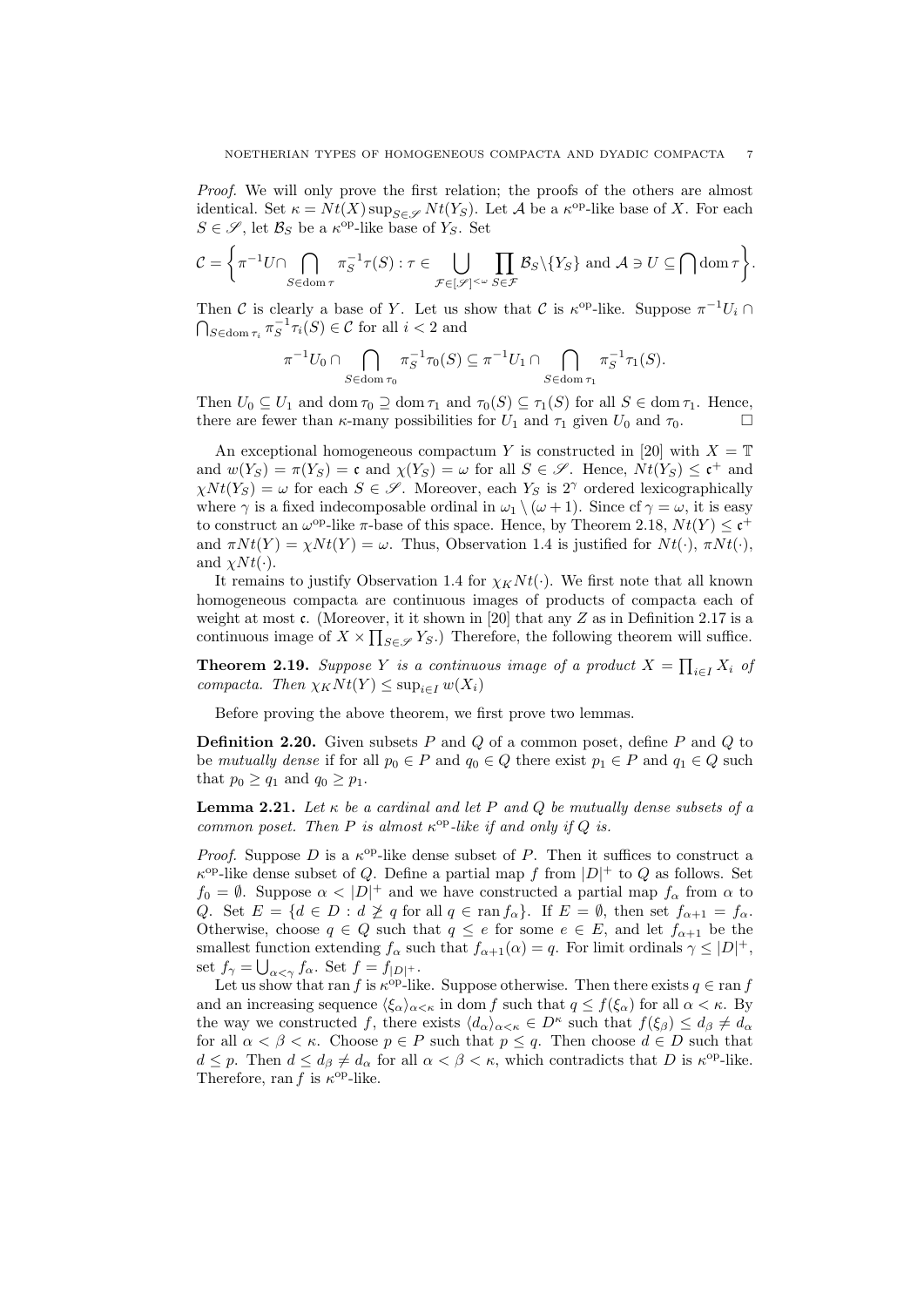Finally, let us show that ran f is a dense subset of Q. Suppose  $q \in Q$ . Choose  $p \in P$  such that  $p \leq q$ . Then choose  $d \in D$  such that  $d \leq p$ . By the way we constructed f, there exists  $r \in \text{ran } f$  such that  $r \leq d$ ; hence,  $r \leq q$ .

**Lemma 2.22.** Suppose  $f: X \to Y$  is a continuous surjection between compacta and C is closed in Y. Then  $\chi N t(f^{-1}C, X) = \chi N t(C, Y)$ .

*Proof.* Let  $A$  be a neighborhood base of  $C$ . By Lemma 2.21, it suffices to show that  ${f^{-1}V : V \in \mathcal{A}}$  is a neighborhood base of  $f^{-1}C$ . Suppose U is a neighborhood of  $f^{-1}C$ . By normality of Y, we have  $f^{-1}C = \bigcap_{V \in \mathcal{A}} f^{-1}\overline{V}$ . By compactness of X, we have  $f^{-1}\overline{V} \subseteq U$  for some  $V \in \mathcal{A}$ . Thus,  $\{f^{-1}V : V \in \mathcal{A}\}\)$  is a neighborhood base of  $f^{-1}C$  as desired.  $^{-1}C$  as desired.

*Proof of Theorem 2.19.* By Lemma 2.22, we may assume  $Y = X$ . By Theorem 2.2, we may assume I is finite. Apply Theorem 2.5.

How sharp are the bounds of Observation 1.4? (3) is trivially sharp as every space has local Noetherian type at least  $\omega$ . We will show that there is a homogeneous compactum with Noethian type  $\mathfrak{c}^+$ , namely, the double arrow space. Moreover, we will show that Suslin lines have uncountable Noetherian  $\pi$ -type. It is known to be consistent that there are homogeneous compact Suslin lines, but it is also known to be consistent that there are no Suslin lines. It is not clear whether it is consistent that all homogeneous compacta have Noetherian  $\pi$ -type  $\omega$ , even if we restrict to the first countable case. Also, it is not clear in any model of ZFC whether all first countable homogeneous compacta have compact Noetherian type  $\omega$ .

Question 2.23. Is there a first countable compactum with uncountable compact Noetherian type?

The following proposition is essentially due to Peregudov [23].

**Proposition 2.24.** If X is a space and  $\pi(X) <$  cf  $\kappa \leq \kappa \leq w(X)$ , then  $Nt(X) > \kappa$ .

*Proof.* Suppose A is a base of X and B is  $\pi$ -base of X of size  $\pi(X)$ . Then  $|\mathcal{A}| > \kappa$ ; hence, there exist  $\mathcal{U} \in [\mathcal{A}]^{\kappa}$  and  $V \in \mathcal{B}$  such that  $V \subseteq \bigcap \mathcal{U}$ . Hence, there exists  $W \in \mathcal{A}$  such that  $W \subseteq V \subseteq \bigcap \mathcal{U}$ ; hence,  $\mathcal{A}$  is not  $\kappa^{\text{op-like}}$ .

**Example 2.25.** The double arrow space, defined as  $((0,1] \times \{0\}) \cup ([0,1] \times \{1\})$ ordered lexicographically, has  $\pi$ -weight  $\omega$  and weight c, and is known to be compact and homogeneous. By Proposition 2.24, it has Noetherian type  $\mathfrak{c}^+$ .

**Theorem 2.26.** Suppose X is a Suslin line. Then  $\pi N t(X) \geq \omega_1$ .

*Proof.* Let  $A$  be a  $\pi$ -base of X consisting only of open intervals. By Lemma 2.21, it suffices to show that A is not  $\omega^{\text{op}}$ -like. Construct a sequence  $\langle \mathcal{B}_n \rangle_{n \leq \omega}$  of maximal pairwise disjoint subsets of A as follows. Choose  $\mathcal{B}_0$  arbitrarily. Given  $n < \omega$  and  $\mathcal{B}_n$ , choose  $\mathcal{B}_{n+1}$  such that it refines  $\mathcal{B}_n$  and  $\mathcal{B}_n \cap \mathcal{B}_{n+1} \subseteq [X]^1$ .

Let E denote the set of all endpoints of intervals in  $\bigcup_{n<\omega} \mathcal{B}_n$ . Since X is Suslin, there exists  $U \in \mathcal{A} \setminus [X]^1$  such that  $U \cap E = \emptyset$ . For each  $n < \omega$ , the set  $\bigcup \mathcal{B}_n$  is dense in X by maximality; whence, there exists  $V_n \in \mathcal{B}_n$  such that  $U \cap V_n \neq \emptyset$ . Since  $U \cap E = \emptyset$ , we have  $U \subseteq \bigcap_{n < \omega} V_n$ . Thus,  $\mathcal A$  is not  $\omega^{\mathrm{op}}$ -like.

 $MA + \neg CH$  implies there are no Souslin lines. It is not clear whether it further implies every homogeneous compactum has Noetherian  $\pi$ -type  $\omega$ . However, the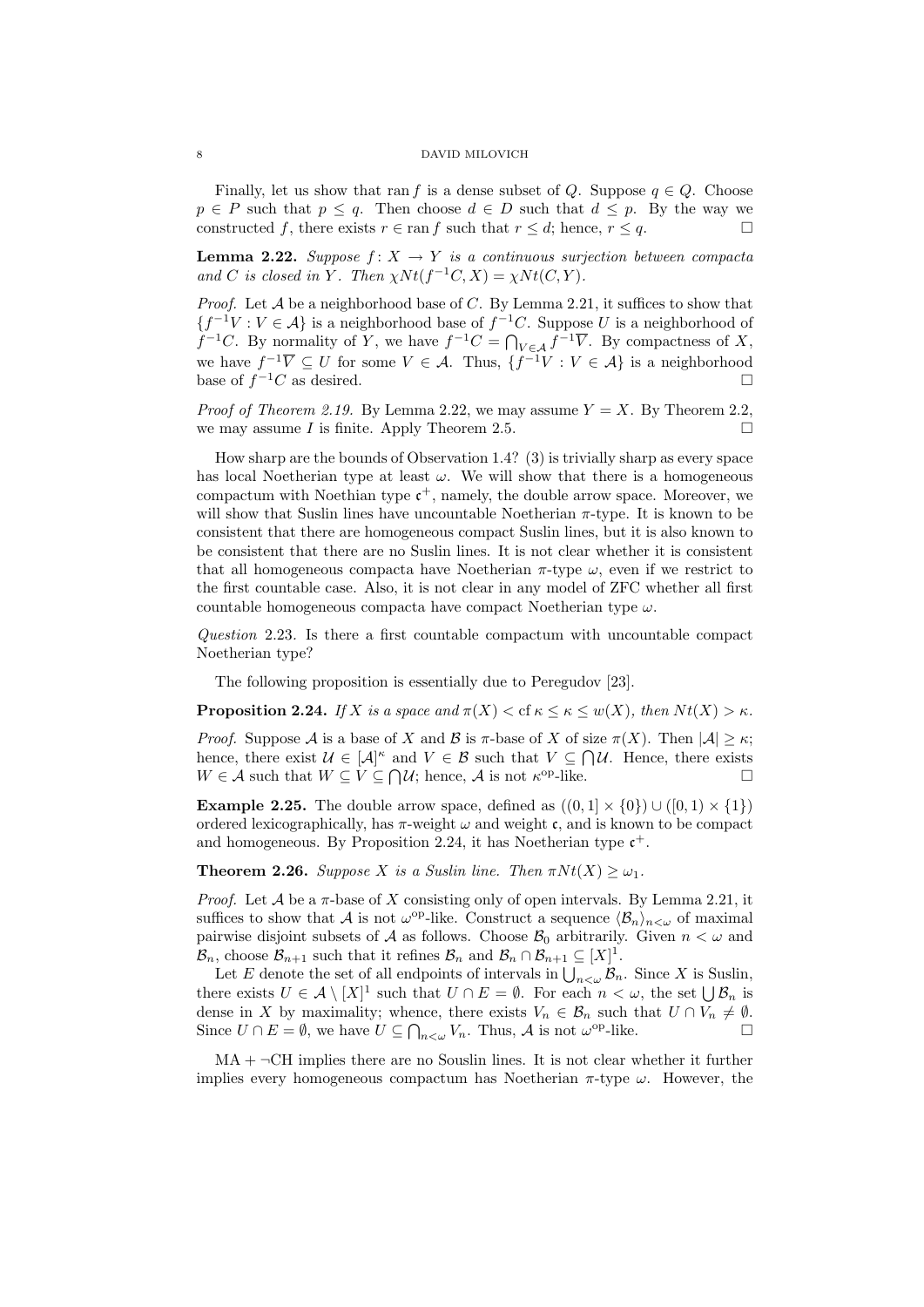next theorem gives us a partial result. First, we need a lemma very similar to the result that  $MA + \neg CH$  implies all Aronszajn trees are special.

**Definition 2.27.** Given a subset E of a poset Q, let  $\uparrow_{Q} E$  denote the set of  $q \in Q$ for which  $q$  has a lower bound in  $E$ .

**Lemma 2.28.** Assume MA. Suppose Q is an  $\omega_1^{\text{op}}$ -like poset of size less than c. Then  $Q$  is almost  $\omega^{\rm op}$ -like or  $Q$  has an uncountable centered subset.

*Proof.* Set  $\mathbb{P} = [Q]^{<\omega}$  and order  $\mathbb P$  such that  $\sigma \leq \tau$  if and only if  $\sigma \cap \uparrow_Q \tau = \tau$ . A sufficiently generic filter G of  $\mathbb P$  will be such that  $\bigcup G$  is a dense  $\omega^{\mathrm{op}}$ -like subset of Q. Hence, if  $\mathbb P$  is ccc, then Q is almost  $\omega^{\text{op}}$ -like. Hence, we may assume  $\mathbb P$  has an antichain A of size  $\omega_1$ . We may assume A is a  $\Delta$ -system with root  $\rho$ . Since Q is  $\omega_1^{\text{op}}$ -like, we may assume  $\sigma \cap \uparrow_Q \rho = \rho$  for all  $\sigma \in A$ . Choose a bijection  $\langle a_{\alpha} \rangle_{\alpha < \omega_1}$ from  $\omega_1$  to A. We may assume there exists an  $n < \omega$  such that  $|a_{\alpha} \setminus \rho| = n$  for all  $\alpha < \omega_1$ . For each  $\alpha < \omega_1$ , choose a bijection  $\langle a_{\alpha,i} \rangle_{i \le n}$  from n to  $a_{\alpha} \setminus \rho$ . For each  $x \in Q$  and  $i < n$ , set  $E_{x,i} = \{ \alpha < \omega_1 : x \leq_Q a_{\alpha,i} \text{ or } a_{\alpha,i} \leq_Q x \}.$  For each  $\alpha < \omega_1$ , since A is an antichain, we have  $\bigcup_{i \leq n} \bigcup_{j \leq n} E_{a_{\alpha,i},j} = \omega_1$ . Choose a uniform ultrafilter U on  $\omega_1$ . Then we may choose  $B \in [(\bigcup A) \setminus \rho]^{\omega_1}$  and  $i < n$  such that  $E_{x,i} \in \mathcal{U}$  for all  $x \in B$ .

It suffices to show that B is centered. Let  $\sigma \in [B]^{<\omega}$ . Set  $E = \bigcap_{x \in \sigma} E_{x,i}$ . Then  $E \in \mathcal{U}$ ; hence,  $|E| = \omega_1$ ; hence, we may choose  $\alpha \in E \setminus \{\beta < \omega_1 : a_{\beta,i} \in \hat{I}_Q \sigma\}$ .<br>Then  $a \leq \alpha$  is  $\alpha$  for all  $x \in \sigma$ . Thus  $B$  is centered Then  $a_{\alpha,i} <_{Q} x$  for all  $x \in \sigma$ . Thus, B is centered.

**Lemma 2.29.** Suppose  $f: X \to Y$  is an irreducible continuous surjection between spaces and X is regular. Then  $\pi N t(X) = \pi N t(Y)$ .

Proof. Let A be a  $\pi N t(X)$ <sup>op</sup>-like  $\pi$ -base of X and let B be a  $\pi N t(Y)$ <sup>op</sup>-like  $\pi$ -base of Y. By Lemma 2.21, we may assume  $A$  consists only of regular open sets. Set  $\mathcal{C} = \{f^{-1}U : U \in \mathcal{B}\}.$  Then C is  $\pi N t(Y)$ <sup>op</sup>-like. Suppose U is a nonempty open subset of X. Then we may choose  $V \in \mathcal{B}$  such that  $V \cap f[X \setminus U] = \emptyset$ . Then  $f^{-1}V \subseteq U$ . Thus, C is a  $\pi$ -base of X; hence,  $\pi N t(X) \leq \pi N t(Y)$ .

Set  $\mathcal{D} = \{Y \setminus f[X \setminus U] : U \in \mathcal{A}\}.$  Suppose V is a nonempty open subset of Y. Then we may choose  $U \in \mathcal{A}$  such that  $U \subseteq f^{-1}V$ . Then  $Y \setminus f[X \setminus U] \subseteq V$ . Thus, D is a  $\pi$ -base of Y. Now suppose  $U_0, U_1 \in \mathcal{A}$  and  $U_0 \nsubseteq U_1$ . Then  $U_0 \nsubseteq \overline{U}_1$ by regularity. By irreducibility, we may choose  $p \in Y \setminus f[X \setminus (U_0 \setminus \overline{U}_1)]$ . Then  $p \in f[X \setminus U_1]$  and  $p \notin f[X \setminus U_0]$ . Hence,  $Y \setminus f[X \setminus U_0] \nsubseteq Y \setminus f[X \setminus U_1]$ . Thus,  $D$  is  $\pi N t(X)$ <sup>op</sup>-like; hence,  $\pi N t(Y) \leq \pi N t(X)$ .

**Theorem 2.30.** Assume MA. Let X be a compactum such that  $t(X) = \omega$  and  $\pi(X) < \mathfrak{c}$ . Then  $\pi N t(X) = \omega$ .

*Proof.* We may assume X is a closed subspace of  $[0,1]^{\kappa}$  for some cardinal  $\kappa$ . By a result of Šapirovskiĭ [26], since  $t(X) = \omega$ , there is an irreducible continuous map f from X onto a subspace of  $\bigcup_{I \in [\kappa]^{\omega}} [0,1]^I \times \{0\}^{\kappa \setminus I}$ . Because of Lemma 2.29, we may replace our hypothesis of  $t(X) = \omega$  with  $X \subseteq \bigcup_{I \in [\kappa]^{\omega}} [0,1]^I \times \{0\}^{\kappa \setminus I}$ . Set  $\mathcal{F} = \text{Fn}(\kappa, (\mathbb{Q} \cap (0,1])^2)$  and

$$
\mathcal{A} = \left\{ X \cap \bigcap_{\alpha \in \text{dom}\,\sigma} \pi_{\alpha}^{-1} \left( \sigma(\alpha)(0), \sigma(\alpha)(1) \right) : \sigma \in \mathcal{F} \right\} \setminus \{\emptyset\},\
$$

which is a  $\pi$ -base of X. Then A witnesses that  $\pi sw(X) = \omega$ . Hence, by Theorem 2.7 and Lemma 2.21, A contains an  $\omega_1^{\text{op}}$ -like dense subset  $\mathcal{B}$ , and it suffices to show that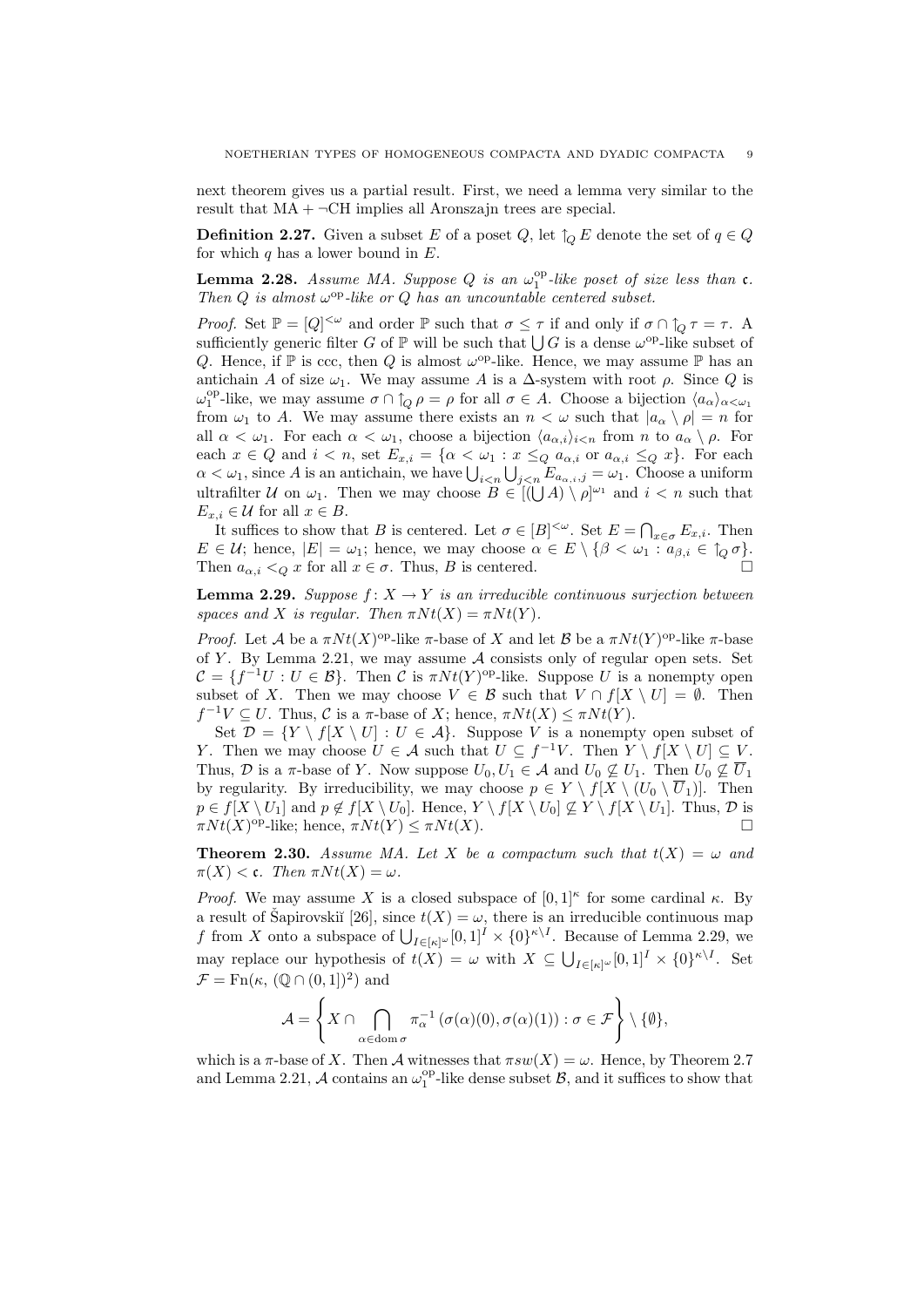B is almost  $\omega^{\rm op}$ -like. Seeking a contradiction, suppose B is not almost  $\omega^{\rm op}$ -like. By Lemma 2.28,  $\beta$  contains an uncountable centered subset  $\beta$ . Let the map

$$
\left\langle X \cap \bigcap_{\alpha \in \text{dom}\,\sigma_{\beta}} \pi_{\alpha}^{-1}(\sigma_{\beta}(\alpha)(0), \sigma_{\beta}(\alpha)(1)) \right\rangle_{\beta < \omega_1}
$$

be an injection from  $\omega_1$  to C. Then  $|\bigcup_{\beta<\omega_1}$  dom  $\sigma_{\beta}|=\omega_1$ . By compactness, the set

$$
X \cap \bigcap_{\beta < \omega_1} \bigcap_{\alpha \in \text{dom } \sigma_\beta} \pi_\alpha^{-1}[\sigma_\beta(\alpha)(0), \sigma_\beta(\alpha)(1)]
$$

is nonempty, in contradiction with  $X \subseteq \bigcup_{I \in [\kappa]^{\omega}} [0,1]^I \times \{0\}^{\kappa \setminus I}$ 

. — Первый проста в серверності в серверності в серверності в серверності в серверності в серверності в сервер<br>В серверності в серверності в серверності в серверності в серверності в серверності в серверності в серверност

Concerning compact Noetherian type, we note that if there is a homogeneous compactum X for which  $\chi_K N t(X) > \omega_1$ , then X is not an ordered space.

**Definition 2.31.** A point p in a space X is  $P_k$ -point if, for every set A of fewer than  $\kappa$ -many neighborhoods of p, the set  $\bigcap \mathcal{A}$  has p in its interior. A P-point is a  $P_{\omega_1}$ -point.

**Theorem 2.32.** If X is a homogeneous ordered compactum, then  $\chi_K N t(X) = \omega$ .

*Proof.* We may assume  $X$  is infinite; hence,  $X$  has a point that is not a  $P$ -point. By homogeneity, min  $X$  is not a P-point; hence, min  $X$  has countable character. By homogeneity, X is first countable. Let C be closed in X. Then  $X \setminus C$  is a disjoint union of open intervals  $\bigcup_{i\in I}(a_i,b_i)$  such that  $(a_i,b_i) = \bigcup_{n<\omega}[a_{i,n},b_{i,n}]$  and  $\langle a_{i,n}\rangle_{n\leq \omega}$  is nonincreasing and  $\langle b_{i,n}\rangle_{n\leq \omega}$  is nondecreasing for all  $i \in I$ . Hence,  $\{X \setminus \bigcup_{i \in \text{dom }\sigma} [a_{i,\sigma(i)}, b_{i,\sigma(i)}] : \sigma \in \text{Fn}(I, \omega)\}\$ is an  $\omega^{\text{op-like}}$  neighborhood base of  $\overline{C}$ .

It is worth noting that while products do not decrease cellularity, they can decrease  $N t(\cdot)$ ,  $\pi N t(\cdot)$ , and  $\chi N t(\cdot)$ , as shown by the following theorem of Malykhin [18].

**Theorem 2.33.** Let  $p \in X = \prod_{i \in I} X_i$  where  $X_i$  is a nonsingleton  $T_1$  space for all  $i \in I$ . If  $\sup_{i \in I} w(X_i) \leq |I|$ , then  $Nt(X) = \omega$ . If  $\sup_{i \in I} \pi(X_i) \leq |I|$ , then  $\pi N t(X) = \omega$ . If  $\sup_{i \in I} \chi(p(i), X_i) \leq |I|$ , then  $\chi N t(p, X) = \omega$ .

Proof. See [18] for a proof of the first implication. That proof can be easily modified to demonstrate the other implications.

In constrast,  $\chi_K N t(\cdot)$  is not decreased by products when the factors are compacta. Just as is true of cellularity, the compact Noetherian type of a product of compacta is the supremum of the compact Noetherian types of its finite subproducts.

**Theorem 2.34.** If  $X = \prod_{i \in I} X_i$  is a product of compacta, then  $\chi_K N t(X) =$  $\sup_{\sigma \in [I]^{<\omega}} \chi_K N t(\prod_{i \in \sigma} X_i).$ 

*Proof.* To prove " $\leq$ ", apply Theorem 2.2. To prove " $\geq$ ", apply Lemma 2.22.  $\Box$ 

Though cellularity and compact Noetherian type behave similarly for compacta, they do not coincide, even assuming homogeneity. Given any indecomposable ordinal  $\gamma$  strictly between  $\omega$  and  $\omega_1$ , the lexicographic ordering of  $2^{\gamma}$  is homogeneous and compact and has cellularity  $\mathfrak c$  by a result of Maurice [19]. However, by Theorem 2.32, this space has compact Noetherian type  $\omega$ .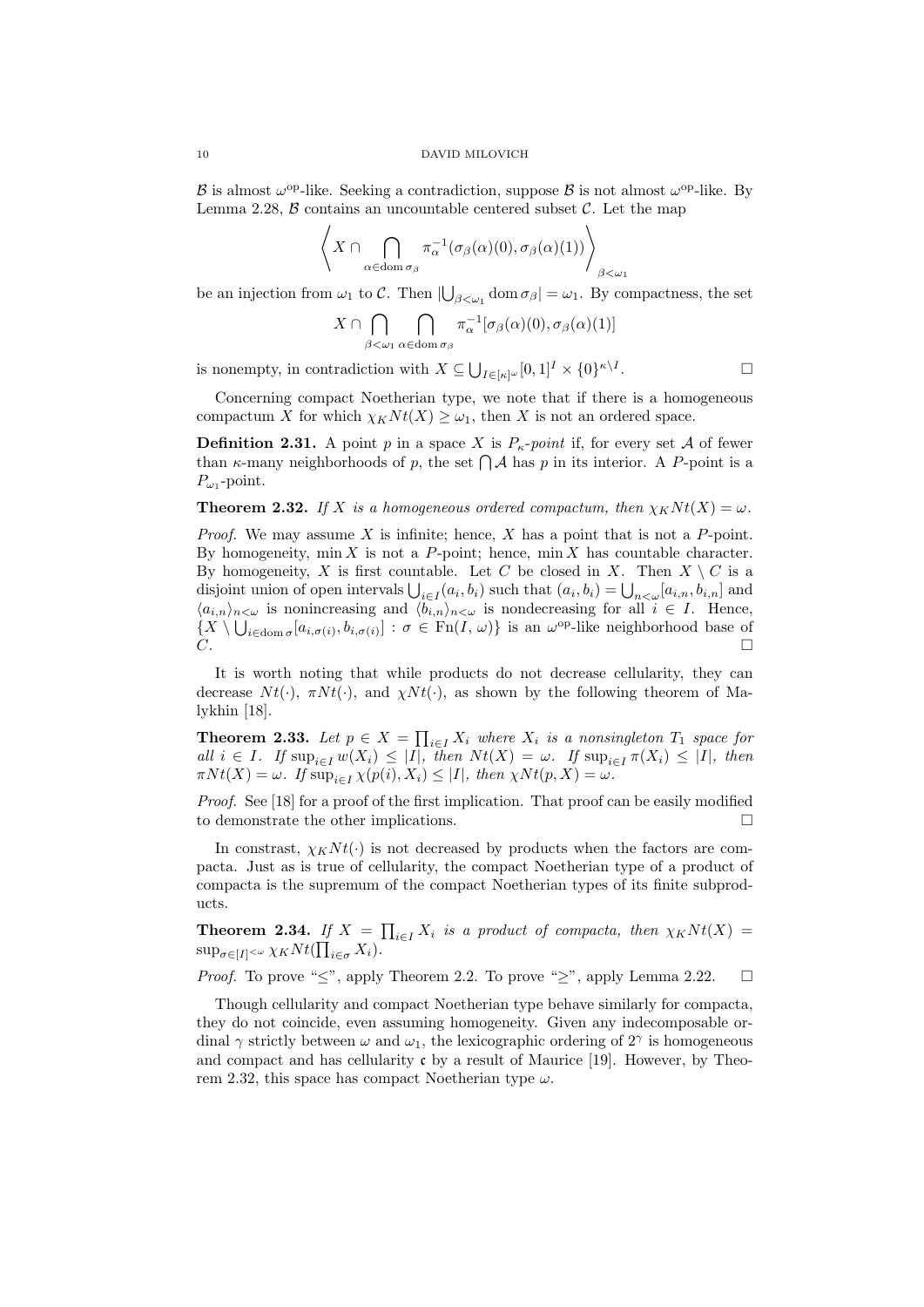#### 3. Dyadic compacta

In this section, we prove a strengthened version of Theorem 1.5 and generalize it to continuous images of products of compacta with bounded weight. We also investigate the spectrum of Noetherian types of dyadic compacta. Our approach is to start with results about subsets of free boolean algebras and then use Stone duality to apply them to families of open subsets of dyadic compacta.

By Lemma 2.4, every countable subset of a free boolean algebra is almost  $\omega$ <sup>op</sup>-like. We wish to prove this for all subsets of free boolean algebras. We achieve this by approximating free boolean algebras by smaller free subalgebras using elementary substructures. More specifically, we use elementary submodels of  $H_\theta$  where  $\theta$  is a regular cardinal and  $H_{\theta}$  is the {∈}-structure of the family of sets that hereditarily have size less than  $\theta$ . Whenever we use  $H_{\theta}$  in an argument, we implicitly assume that  $\theta$  is sufficiently large to make the argument valid. As is typical with elementary submodels of  $H_{\theta}$ , we need reflection properties. For our purposes, the crucial reflection property of free boolean algebras is given by the following lemma.

**Lemma 3.1.** Let B be a free boolean algebra and let  $\{B, \wedge, \vee\} \subseteq M \prec H_{\theta}$ . Then, for all  $q \in B$ , there exists  $r \in B \cap M$  such that, for all  $p \in B \cap M$ , we have  $p \ge q$ if and only if  $p \geq r$ . In particular,  $r \geq q$ .

*Proof.* Let  $q \in B$ . We may assume  $q \neq 0$ . By elementarity, there exists a map  $g \in M$  enumerating a set of mutually independent generators of B. Set  $G =$  $\bigcup \{ \{g(i), g(i)'\} : i \in \text{dom } g\}.$  Then there exists  $\eta \in [[G]^{<\omega}]^{<\omega}$  such that  $q =$  $\bigvee_{\tau\in\eta}\bigwedge\tau$  and  $\bigwedge\tau\neq 0$  for all  $\tau\in\eta$ . Set  $r=\bigvee_{\tau\in\eta}\bigwedge(\tau\cap M)$ . Let  $p\in B\cap M$ ; we may assume  $p \neq 1$ . Then there exists  $\zeta \in [[G \cap M]^{<\omega}]^{<\omega}$  such that  $p = \bigwedge_{\sigma \in \zeta} \bigvee \sigma$ and  $\bigvee \sigma \neq 1$  for all  $\sigma \in \zeta$ . Hence,  $p \geq q$  iff, for all  $\sigma \in \zeta$  and  $\tau \in \eta$ , we have  $\bigvee \sigma \geq \bigwedge \tau$ , which is equivalent to  $\sigma \cap \tau \neq \emptyset$ , which is equivalent to  $\sigma \cap \tau \cap M \neq \emptyset$ . Thus,  $p \geq q$  if and only if  $p \geq r$ .

The above lemma is not new. Fuchino proved that the conclusion of the above lemma is equivalent to the Freese-Nation property, a property free boolean algebras are known to have. (See section 2.2 and Theorem A.2.1 of [11] for details.)

**Theorem 3.2.** Every subset of every free boolean algebra is almost  $\omega^{\rm op}$ -like.

*Proof.* Let B be a free boolean algebra; set  $\kappa = |B|$ . Given  $A \subseteq B$ , let  $\uparrow A$  denote the smallest semifilter of B containing A; if  $A = \{a\}$  for some a, then set  $\uparrow a = \uparrow A$ . Let Q be a subset of B. If Q is a countable, then Q is almost  $\omega^{\rm op}$ -like by Lemma 2.4. Therefore, we may assume that  $\kappa > \omega$  and the theorem is true for all free boolean algebras of size less than  $\kappa$ .

We will construct a continuous elementary chain  $\langle M_{\alpha}\rangle_{\alpha<\kappa}$  of elementary submodels of  $H_{\theta}$  and a continuous increasing sequence of sets  $\langle D_{\alpha}\rangle_{\alpha<\kappa}$  satisfying the following conditions for all  $\alpha < \kappa$ .

- (1)  $\alpha \cup \{B, \wedge, \vee, Q\} \subseteq M_\alpha$  and  $|M_\alpha| \leq |\alpha| + \omega$ .
- (2)  $D_{\alpha}$  is a dense subset of  $Q \cap M_{\alpha}$ .
- (3)  $D_{\alpha} \cap \uparrow q$  is finite for all  $q \in Q \cap M_{\alpha}$ .
- (4)  $D_{\alpha+1} \cap \uparrow q = D_{\alpha} \cap \uparrow q$  for all  $q \in Q \cap M_{\alpha}$ .

Given this construction, set  $D = \bigcup_{\alpha < \kappa} D_{\alpha}$ . Then D is a dense subset of Q by (2). Moreover, if  $\alpha < \kappa$  and  $d \in D_\alpha$ , then  $d \in Q \cap M_\alpha$  by (2); whence, d is below at most finitely many elements of D by (3) and (4). Hence, Q is almost  $\omega^{\rm op}$ -like.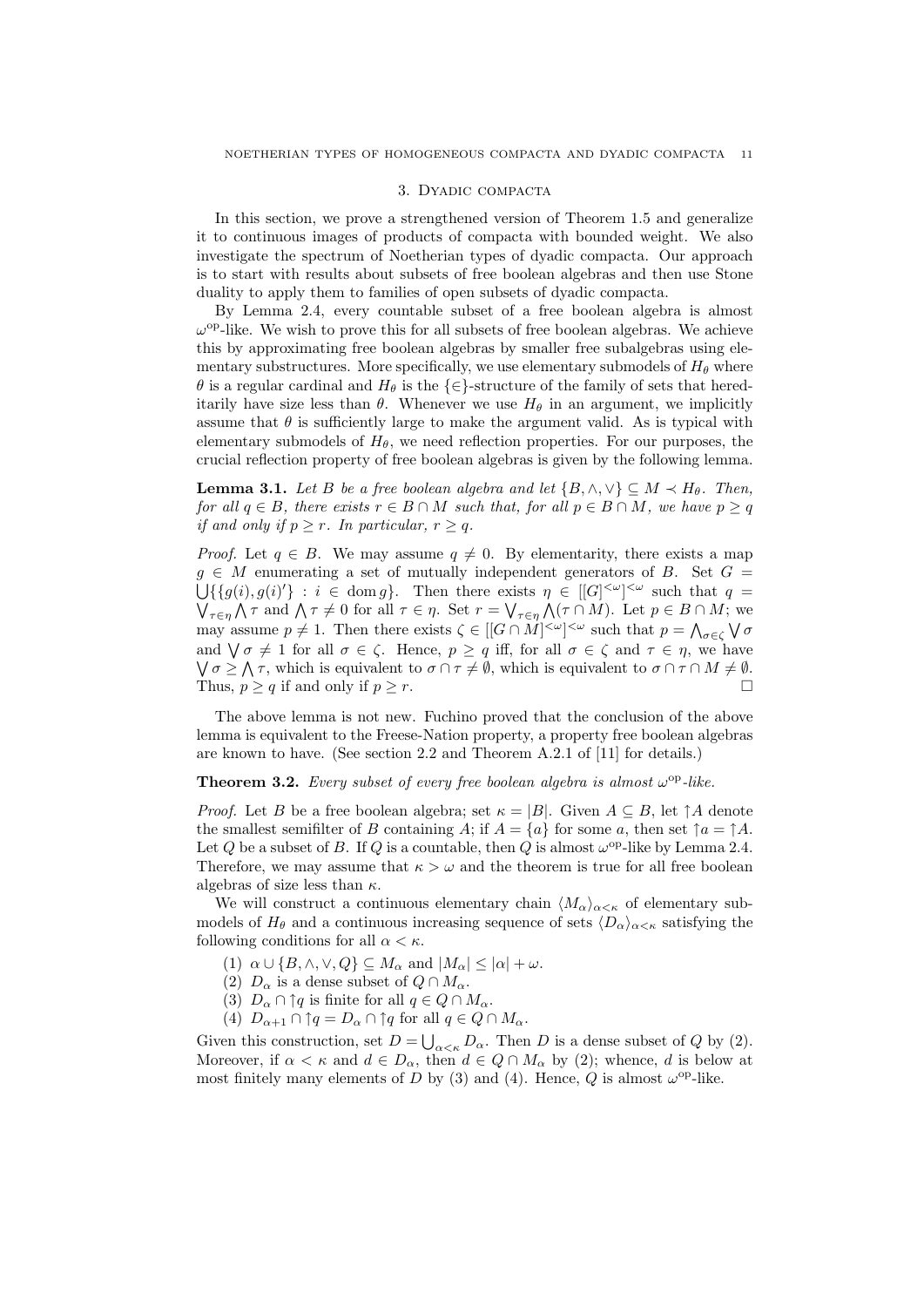For stage 0, choose any  $M_0 \prec H_\theta$  satisfying (1). Since  $Q \cap M_0 \subseteq B \cap M_0$ , we may choose  $D_0$  to be an  $\omega^{\text{op}}$ -like dense subset of  $Q \cap M_0$ , exactly what (2) and (3) require. At limit stages, (1) and (2) are clearly preserved, and (3) is preserved because of (4).

For a successor stage  $\alpha + 1$ , choose  $M_{\alpha+1}$  such that  $M_{\alpha} \prec M_{\alpha+1} \prec H_{\theta}$  and (1) holds for stage  $\alpha+1$ . Since  $Q \cap M_{\alpha+1} \subseteq B \cap M_{\alpha+1}$ , there is an  $\omega^{\rm op}$ -like dense subset E of  $Q \cap M_{\alpha+1}$ . Set  $D_{\alpha+1} = D_{\alpha} \cup (E \setminus \uparrow (Q \cap M_{\alpha}))$ . Then (4) is easily verified: if  $q \in Q \cap M_{\alpha}$ , then

$$
D_{\alpha+1} \cap \uparrow q = (D_{\alpha} \cap \uparrow q) \cup ((E \cap \uparrow q) \setminus \uparrow (Q \cap M_{\alpha})) = D_{\alpha} \cap \uparrow q.
$$

Let us verify (2) for stage  $\alpha + 1$ . Let  $q \in Q \cap M_{\alpha+1}$ . If  $q \in \hat{\mathcal{T}}(Q \cap M_{\alpha})$ , then  $q \in \uparrow D_{\alpha} \subseteq \uparrow D_{\alpha+1}$  because of (2) for stage  $\alpha$ . Suppose  $q \notin \uparrow (Q \cap M_{\alpha})$ . Choose  $e \in E$  such that  $e \leq q$ . Then  $e \notin \hat{\mathcal{L}}(Q \cap M_\alpha)$ ; hence,  $q \in \hat{\mathcal{L}}(E \setminus \hat{\mathcal{L}}(Q \cap M_\alpha)) \subseteq \hat{\mathcal{L}}_{\alpha+1}$ .

It remains only to verify (3) for stage  $\alpha + 1$ . Let  $q \in Q \cap M_{\alpha+1}$ . Then  $E \cap \uparrow q$ is finite; hence, by the definition of  $D_{\alpha+1}$ , it suffices to show that  $D_{\alpha} \cap \hat{p}$  is finite. By Lemma 3.1, there exists  $r \in B \cap M_\alpha$  such that  $r \geq q$  and  $M_\alpha \cap q = M_\alpha \cap \gamma$ ; hence,  $D_{\alpha} \cap \hat{p} = D_{\alpha} \cap \hat{r}$ . Since  $q \in Q$ , we have  $r \in M_{\alpha} \cap \hat{p}$ . By elementarity, there exists  $p \in Q \cap M_\alpha$  such that  $p \leq r$ ; hence,  $D_\alpha \cap \uparrow r \subseteq D_\alpha \cap \uparrow p$ . By (2) for stage  $\alpha$ , we have  $D_{\alpha} \cap \uparrow p$  is finite; hence,  $D_{\alpha} \cap \uparrow q$  is finite.

**Definition 3.3.** For any space X, let  $Clop(X)$  denote the boolean algebra of clopen subsets of X.

**Theorem 3.4.** Let  $X$  be a dyadic compactum and let  $U$  be a family of subsets of X such that for all  $U \in \mathcal{U}$  there exists  $V \in \mathcal{U}$  such that  $\overline{V} \cap \overline{X \setminus U} = \emptyset$ . Then U is almost  $\omega^{\mathrm{op}}\text{-}like.$ 

*Proof.* Let  $f: 2^{\kappa} \to X$  be a continuous surjection for some cardinal  $\kappa$ . Set  $\mathcal{B} =$ Clop( $2^{\kappa}$ ). Then B is a free boolean algebra. Set  $\mathcal{V} = \{f^{-1}U : U \in \mathcal{U}\}\$ . Then it suffices to show that V is almost  $\omega^{\text{op}}$ -like. Let Q denote the set of all  $B \in \mathcal{B}$  such that  $V \subseteq B$  for some  $V \in V$ . By Theorem 3.2, Q is almost  $\omega^{\text{op}}$ -like. Hence, by Lemma 2.21, it suffices to show that  $\mathcal Q$  and  $\mathcal V$  are mutually dense. By definition, every  $Q \in \mathcal{Q}$  contains some  $V \in \mathcal{V}$ ; hence, it suffices to show that every  $V \in \mathcal{V}$ contains some  $Q \in \mathcal{Q}$ . Suppose  $V \in \mathcal{V}$ . Choose  $U \in \mathcal{U}$  such that  $\overline{U} \cap \overline{X \setminus f[V]} = \emptyset$ . Then there exists  $B \in \mathcal{B}$  such that  $f^{-1}\overline{U} \subseteq B \subseteq V$ ; hence,  $V \supseteq B \in \mathcal{Q}$ .

The following corollary is immediate and it implies the first half of Theorem 1.5.

Corollary 3.5. Let  $X$  be a dyadic compactum. Then, for all closed subsets  $C$ of X, every neighborhood base of C contains an  $\omega^{\rm op}$ -like neighborhood base of C. Moreover, every  $\pi$ -base of X contains an  $\omega^{\rm op}$ -like  $\pi$ -base of X.

Remark. The first half of the above corollary can also be proved simply by citing Theorem 2.19 and Lemma 2.21.

Next we state the natural generalizations of Lemma 3.1, Theorem 3.2, Theorem 3.4, and Corollary 3.5 to continuous images of products of compacta with bounded weight. We will only remark briefly about the proofs of these generalizations, for they are easy modifications of the corresponding old proofs.

**Lemma 3.6.** Let  $\kappa$  be a regular uncountable cardinal and let B be a coproduct  $\coprod_{i\in I} B_i$  of boolean algebras all of size less than  $\kappa$ ; let  $\{B,\wedge,\vee,\langle B_i\rangle_{i\in I}\}\subseteq M\prec H_\theta$ and  $M \cap \kappa \in \kappa + 1$ . Then, for all  $q \in B$ , there exists  $r \in B \cap M$  such that, for all  $p \in B \cap M$ , we have  $p \geq q$  if and only if  $p \geq r$ . In particular,  $r \geq q$ .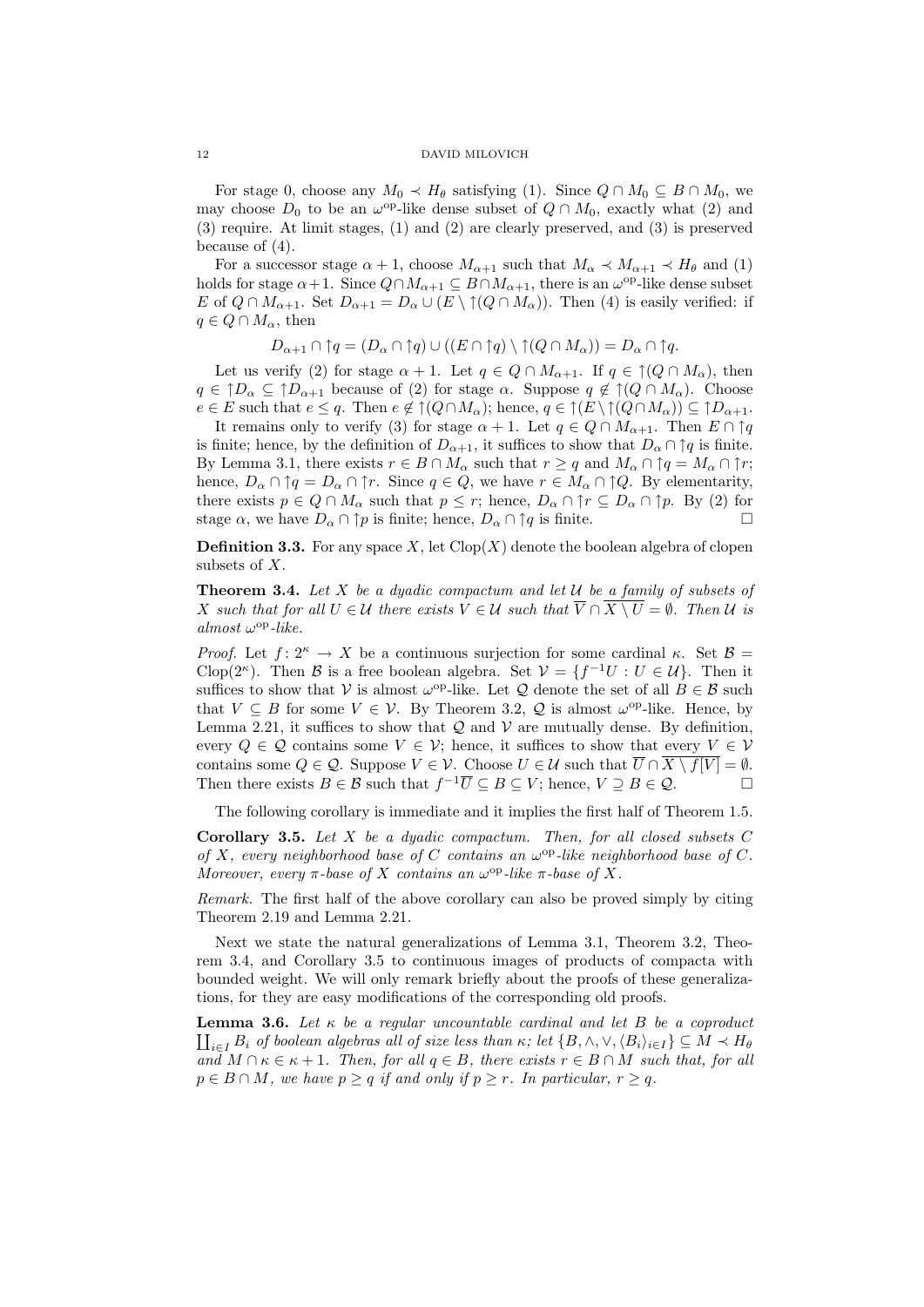*Proof.* Note that the subalgebra  $B \cap M$  is the subcoproduct  $\prod_{i \in I \cap M} B_i$  naturally embedded in B. Then proceed as in the proof of Lemma 3.1 with  $\bigcup_{i\in I} B_i$ , naturally embedded in B, playing the role of G.

**Theorem 3.7.** Let  $\kappa \geq \omega$  and B be a coproduct of boolean algebras all of size at most  $\kappa$ . Then every subset of B is almost  $\kappa^{\rm op}$ -like.

Proof. The proof is essentially the proof of Theorem 3.2. Instead of using Lemma 3.1, use the instance of Lemma 3.6 for the regular uncountable cardinal  $\kappa^+$ .

**Theorem 3.8.** Let  $\kappa \geq \omega$  and let X be Hausdorff and a continuous image of a product of compacta all of weight at most  $\kappa$ ; let U be a family of subsets of X such that, for all  $U \in \mathcal{U}$ , there exists  $V \in \mathcal{U}$  such that  $\overline{V} \cap \overline{X \setminus U} = \emptyset$ . Then  $\mathcal{U}$  is almost  $\kappa^{\rm op}\text{-}like.$ 

*Proof.* Let  $h: \prod_{i \in I} X_i \to X$  be a continuous surjection where each  $X_i$  is a compactum with weight at most  $\kappa$ . Each  $X_i$  embeds into  $[0,1]^{\kappa}$  and is therefore a continuous image of a closed subspace of  $2^{\kappa}$ . Hence, we may assume  $\prod_{i\in I} X_i$  is totally disconnected. The rest of the proof is just the proof of Theorem 3.4 with Theorem 3.7 replacing Theorem 3.2.

The following corollary is immediate.

**Corollary 3.9.** Let  $\kappa \geq \omega$  and let X be Hausdorff and a continuous image of a product of compacta all of weight at most  $\kappa$ . Then, for all closed subsets C of X, every neighborhood base of C contains a  $\kappa^{\rm op}$ -like neighborhood base of C. Moreover, every  $\pi$ -base of X contains a  $\kappa^{\rm op}$ -like  $\pi$ -base of X.

Remark. Again, the first half of the above corollary can also proved simply by citing Theorem 2.19 and Lemma 2.21.

In contrast to Corollary 3.5, not all dyadic compacta have  $\omega^{\rm op}\text{-like}$  bases. The following proposition is essentially due to Peregudov (see Lemma 1 of [23]). It makes it easy to produces examples of dyadic compacta X such that  $N t(X) > \omega$ .

**Proposition 3.10.** Suppose a point p in a space X satisfies  $\pi \chi(p, X) <$  cf  $\kappa = \kappa \le$  $\chi(p, X)$ . Then  $N t(X) > \kappa$ .

*Proof.* Let A be a base of X. Let  $\mathcal{U}_0$  and  $\mathcal{V}_0$  be, respectively, a local  $\pi$ -base at p of size at most  $\pi \chi(p, X)$  and a local base at p of size  $\chi(p, X)$ . For each element of  $U_0$ , choose a subset in A, thereby producing a local  $\pi$ -base U at p that is a subset of A of size at most  $\pi \chi(p, X)$ . Similarly, for each element of  $V_0$ , choose a smaller neighborhood of p in A, thereby producing a local base V at p that is a subset of A of size  $\chi(p, X)$ . Every element of V contains an element of U. Hence, some element of U is contained in  $\kappa$ -many elements of V; hence, A is not  $\kappa^{\rm op}\text{-like}$ .

**Example 3.11.** Let X be the discrete sum of  $2^{\omega}$  and  $2^{\omega_1}$ . Let Y be the quotient of X resulting from collapsing a point in  $2^{\omega}$  and a point in  $2^{\omega_1}$  to a single point p. Then  $\pi \chi(p, Y) = \omega$  and  $\chi(p, Y) = \omega_1$ ; hence,  $Nt(Y) > \omega_1$ .

Question 3.12. Is there a dyadic compactum X such that  $\pi \chi(p, X) = \chi(p, X)$  for all  $p \in X$  but X has no  $\omega^{\text{op}}$ -like base? In particular, if Y is as in Example 3.11 and Z is the discrete sum of Y and  $2^{\omega_2}$ , then does  $Z^{\omega_1}$  have an  $\omega^{\rm op}$ -like base?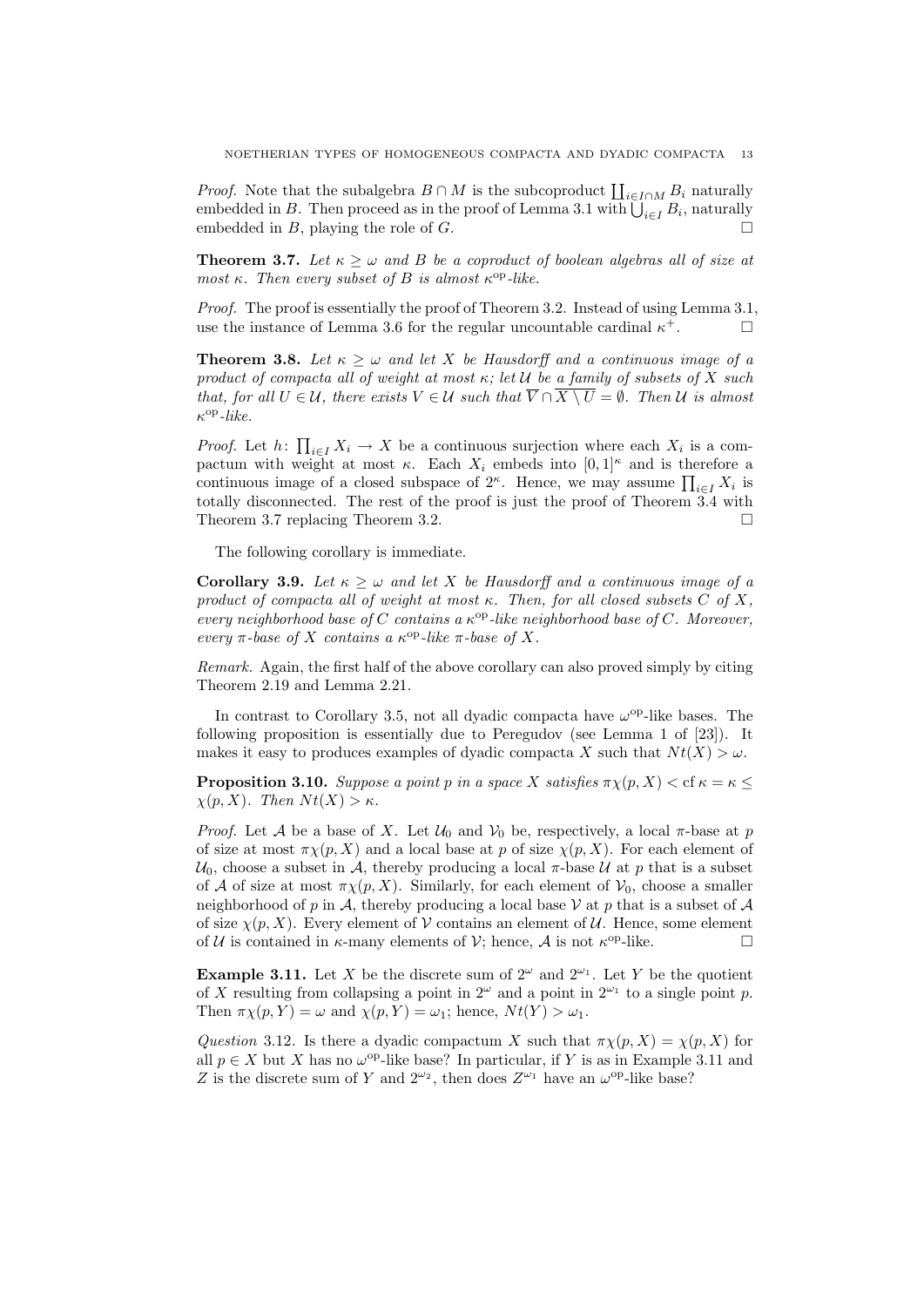As we shall see in Theorem 3.21, if we make an additional assumption about a dyadic compactum X, namely, that all its points have  $\pi$ -character equal to its weight, then X has an  $\omega^{\rm op}$ -like base. Also, we may choose this  $\omega^{\rm op}$ -like base to be a subset of an arbitrary base of  $X$ . To prove this, we approximate such an  $X$  by metric compacta. Each such metric compactum is constructed using the following technique due to Bandlow [2].

**Definition 3.13.** Given a space X, let  $C(X)$  denote the set of continuous maps from  $X$  to  $\mathbb R$ .

**Definition 3.14.** Suppose X is a space and F is a set. For all  $p \in X$ , let  $p/\mathcal{F}$ denote the set of  $q \in X$  satisfying  $f(p) = f(q)$  for all  $f \in \mathcal{F} \cap C(X)$ . For each  $f \in \mathcal{F}$ , define  $f/\mathcal{F} : X/\mathcal{F} \to \mathbb{R}$  by  $(f/\mathcal{F})(p/\mathcal{F}) = f(p)$  for all  $p \in X$ .

**Lemma 3.15.** Suppose X is a compactum and  $\mathcal{F} \subseteq C(X)$ . Then  $X/\mathcal{F}$  (with the quotient topology) is a compactum and its topology is the coarsest topology for which  $f/\mathcal{F}$  is continuous for all  $f \in \mathcal{F}$ . Further suppose  $\{X \setminus f^{-1}\{0\} : f \in \mathcal{F}\}\$ is a base of X and  $\mathcal{F} \in M \prec H_{\theta}$ . Then  $\{(X \setminus f^{-1}\{0\})/(\mathcal{F} \cap M) : f \in \mathcal{F} \cap M\}$  is a base of  $X/({\mathcal F}\cap M)$ .

*Proof.* If  $f \in \mathcal{F}$ , then  $f/\mathcal{F}$  is clearly continuous with respect to the quotient topology of  $X/F$ . Therefore, the compact quotient topology on  $X/F$  is finer than the Hausdorff topology induced by  $\{f/\mathcal{F} : f \in \mathcal{F}\}\$ . If a compact topology  $\mathcal{T}_0$  is finer than a Hausdorff topology  $\mathcal{T}_1$ , then  $\mathcal{T}_0 = \mathcal{T}_1$ . Hence, the quotient topology on  $X/\mathcal{F}$ is the topology induced by  $\{f/\mathcal{F} : f \in \mathcal{F}\}.$ 

Set  $\mathcal{A} = \{X \setminus f^{-1}\{0\} : f \in \mathcal{F}\}\$ . Suppose  $\mathcal{A}$  is a base of X and  $\mathcal{F} \in M \prec H_{\theta}$ . Let us show that  $\{(X \setminus f^{-1}\{0\})/(\mathcal{F} \cap M) : f \in \mathcal{F} \cap M\}$  is a base of  $X/(\mathcal{F} \cap M)$ . Let  $U$  denote the set of preimages of open rational intervals with respect to elements of  $\mathcal{F} \cap M$ . Let V denote the set of nonempty finite intersections of elements of U. Then  $V \subseteq M$  and  $\{V/(\mathcal{F} \cap M) : V \in \mathcal{V}\}\$ is base of  $X/(\mathcal{F} \cap M)$ . Suppose  $p \in V_0 \in \mathcal{V}$ . Then it suffices to find  $W \in \mathcal{A} \cap M$  such that  $p \in W \subseteq V_0$ . Choose  $V_1 \in \mathcal{V}$  such that  $p \in V_1 \subseteq V_1 \subseteq V_0$ . Then there exist  $n < \omega$  and  $W_0, \ldots, W_{n-1} \in \mathcal{A}$  such that  $\overline{V}_1 \subseteq \bigcup_{i \leq n} W_i \subseteq V_0$ . By elementarity, we may assume  $W_0, \ldots, W_{n-1} \in M$ . Hence, there exists  $i < n$  such that  $p \in W_i \subseteq V_0$  and  $W_i \in A \cap M$ .

To construct an  $\omega^{\rm op}$ -like base of a suitable dyadic compactum X, we apply Lemma 2.9 to a family of spaces  $X/(\mathcal{F} \cap M)$  where  $\mathcal{F} \subseteq C(X)$  and M ranges over a transfinite sequence of countable elementary submodels of  $H_{\theta}$ . This sequence is constructed such that, loosely speaking, each submodel in the sequence knows about the preceding submodels.

**Definition 3.16.** Let  $\kappa$  be a regular uncountable cardinal and let  $\langle H_{\theta}, \ldots \rangle$  be an expansion of the  $\{\in\}$ -structure  $H_{\theta}$  to an  $\mathcal{L}$ -structure for some language  $\mathcal{L}$  of size less than κ. Then a κ-approximation sequence in  $\langle H_\theta, \ldots \rangle$  is an ordinally indexed sequence  $\langle M_{\alpha}\rangle_{\alpha<\eta}$  such that for all  $\alpha<\eta$  we have  $\{\kappa,\langle M_{\beta}\rangle_{\beta<\alpha}\}\subseteq M_{\alpha}\prec\langle H_{\theta},\ldots\rangle$ and  $|M_{\alpha}| \subseteq M_{\alpha} \cap \kappa \in \kappa$ .

The following lemma is a generalization of a technique of Jackson and Mauldin [13] of approximating a structure by a tree of elementary substructures.

**Lemma 3.17.** Let  $\kappa$  and  $\langle H_\theta, \ldots \rangle$  be as in Definition 3.16. Then there is a  $\{\kappa\}$ -definable map  $\Psi$  that sends every  $\kappa$ -approximation sequence  $\langle M_{\alpha}\rangle_{\alpha<\eta}$  in  $\langle H_{\theta},\ldots\rangle$ to a sequence  $\langle \Sigma_{\alpha} \rangle_{\alpha \leq \eta}$  such that we have the following for all  $\alpha \leq \eta$ .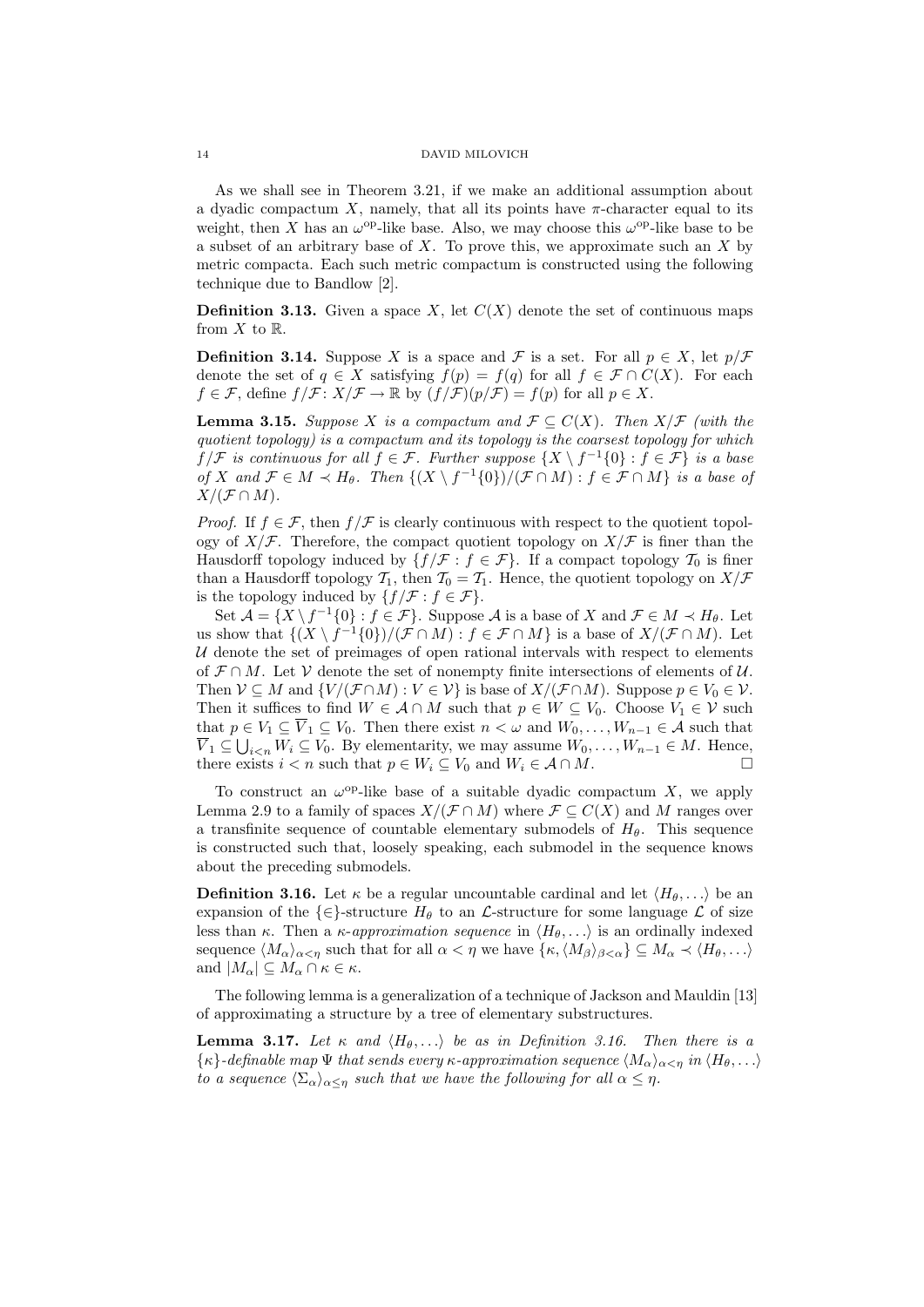- (1)  $\Sigma_{\alpha}$  is a finite set.
- (2)  $|N| \subseteq N \prec \langle H_\theta, \ldots \rangle$  for all  $N \in \Sigma_\alpha$ .
- (3)  $\bigcup \Sigma_{\alpha} = \bigcup_{\beta < \alpha} M_{\beta}.$
- (4) If  $\alpha < \eta$ , then  $\Sigma_{\alpha} \in M_{\alpha}$ .
- (5)  $\Sigma_{\alpha}$  is an ∈-chain.
- (6) If  $N_0, N_1 \in \Sigma_\alpha$  and  $N_0 \in N_1$ , then  $|N_0| > |N_1|$ .
- (7)  $\langle \Sigma_{\beta} \rangle_{\beta < \alpha} = \Psi(\langle M_{\beta} \rangle_{\beta < \alpha}).$

Moreover,  $|\Sigma_{\lambda}| = 1$  and  $\{\alpha < \lambda : |\Sigma_{\alpha}| = 1\}$  is closed unbounded in  $\lambda$  for all infinite cardinals  $\lambda \leq \eta$ .

*Proof.* Let  $\Omega$  denote the class of  $\langle \gamma_i \rangle_{i \leq n} \in \Omega n^{\leq \omega} \setminus \{\emptyset\}$  for which  $\kappa \leq |\gamma_i| > |\gamma_j|$ for all  $i < j < n$  and  $|\gamma_{n-1}| < \kappa$ . Order  $\Omega$  lexicographically and let  $\Upsilon$  be the order isomorphism from On to  $\Omega$ . Given any  $\sigma = \langle \gamma_i \rangle_{i \leq n} \in \Omega n^{\leq \omega}$  and  $i \leq n$ , set  $\phi_i(\sigma) = \langle \gamma_0, \ldots, \gamma_{i-1}, 0 \rangle$  and  $\phi_n(\sigma) = \sigma$ . Let  $\langle M_\alpha \rangle_{\alpha < \eta}$  be a  $\kappa$ -approximation sequence in  $\langle H_\theta, \ldots \rangle$ . For all  $\alpha \leq \eta$  and  $i \in \text{dom } \Upsilon(\alpha)$ , set

$$
N_{\alpha,i} = \bigcup \{ M_{\beta} : \phi_i(\Upsilon(\alpha)) \leq \Upsilon(\beta) < \phi_{i+1}(\Upsilon(\alpha)) \};
$$

set  $\Sigma_{\alpha} = \{N_{\alpha,i} : i \in \text{dom } \Upsilon(\alpha)\}\setminus \{\emptyset\}.$  Then  $\Psi$  is  $\{\kappa\}$ -definable and it is easily verified that  $|\Sigma_{\lambda}| = 1$  and  $\{\alpha < \lambda : |\Sigma_{\alpha}| = 1\}$  is closed unbounded in  $\lambda$  for all infinite cardinals  $\lambda \leq \eta$ . Let us prove (1)-(7). (1), (3), (4), and (7) immediately follow from the relevant definitions. Let  $\alpha \leq \eta$  and  $\langle \beta_i \rangle_{i \leq n} = \Upsilon(\alpha)$ . We may assume  $n > 0$ . For all  $\sigma \in \Omega$  and  $i < n - 1$ , we have  $\phi_i(\Upsilon(\alpha)) \leq \sigma < \phi_{i+1}(\Upsilon(\alpha))$  if and only if  $\sigma$ is the concatenation of  $\langle \beta_j \rangle_{j \leq i}$  and some  $\tau \in \Omega$  satisfying  $\tau \langle \beta_i, 0 \rangle$ . Therefore,  $|N_{\alpha,i}| = |\beta_i|$  for all  $i < n-1$ . For all  $\sigma \in \Omega$ , we have  $\phi_{n-1}(\Upsilon(\alpha)) \leq \sigma < \phi_n(\Upsilon(\alpha))$ if and only if  $\sigma = \langle \beta_0, \ldots, \beta_{n-2}, \gamma \rangle$  for some  $\gamma < \beta_{n-1}$ . Hence,  $|N_{\alpha,n-1}| < \kappa$ ; hence,  $|N_{\alpha,i}|>|N_{\alpha,j}|$  for all  $i < j < n$ . Let  $\Upsilon(\alpha_i) = \phi_i(\Upsilon(\alpha))$  for all  $i < n$ . If  $i < j < n$ , then  $\{N_{\alpha,k}: k < j\} = \sum_{\alpha_{j-1}}$ ; whence, either  $N_{\alpha,j} = \emptyset$  or  $N_{\alpha,i} \in M_{\alpha_{j-1}} \subseteq N_{\alpha,j}$ , depending on whether  $\beta_j = 0$ . Thus, (5) and (6) hold.

Finally, let us prove (2). Proceed by induction on  $\alpha$ . Suppose  $\beta_{n-1} > 0$ . Since  $\{N_{\alpha,i} : i < n-1\} = \sum_{\alpha_{n-1}}$  and  $\alpha_{n-1} + \beta_{n-1} = \alpha$ , it suffices to show that  $|N_{\alpha,n-1}| \subseteq$  $N_{\alpha,n-1} \prec \langle H_\theta, \ldots \rangle$ . If  $\beta_{n-1} \in \text{Lim},$  then  $N_{\alpha,n-1}$  is the union of the  $\in$ -chain  $\langle N_{\alpha_{n-1}+\gamma,n-1}\rangle_{\gamma<\beta_{n-1}}$ ; hence,  $|N_{\alpha,n-1}|\subseteq N_{\alpha,n-1}\prec \langle H_{\theta},\ldots\rangle$ . If  $\beta_{n-1}\notin\mathrm{Lim}$ , then  $N_{\alpha,n-1} = N_{\alpha-1,n-1} \cup M_{\alpha-1} = M_{\alpha-1}$  because  $N_{\alpha-1,n-1} \in M_{\alpha-1}$  and  $|N_{\alpha-1,n-1}| <$  $\kappa$ ; hence,  $|N_{\alpha,n-1}| \subseteq N_{\alpha,n-1} \prec \langle H_\theta, \ldots \rangle$ .

Therefore, we may assume  $\beta_{n-1} = 0$ . Hence,  $\Sigma_{\alpha} = \{N_{\alpha,i} : i < n-1\}$ ; hence, we may assume  $n > 1$ . Since  $\{N_{\alpha,i} : i < n-2\} = \sum_{\alpha_{n-2}}$  and  $\alpha_{n-2} < \alpha$ , it suffices to show that  $|N_{\alpha,n-2}| \subseteq N_{\alpha,n-2} \prec \langle H_\theta, \ldots \rangle$ . If  $\beta_{n-2} = \kappa$ , then  $N_{\alpha,n-2}$  is the union of the ∈-chain  $\langle N_{\alpha_{n-2}+\gamma,n-2}\rangle_{\gamma<\kappa}$ ; hence,  $|N_{\alpha,n-2}| \subseteq N_{\alpha,n-2} \prec \langle H_{\theta}, \ldots \rangle$ . Hence, we may assume  $\beta_{n-2} > \kappa$ . Let  $\Upsilon(\delta_\gamma) = \langle \beta_0, \ldots, \beta_{n-3}, \gamma, 0 \rangle$  for all  $\gamma \in [\kappa, \beta_{n-2})$ . If  $\beta_{n-2} \in \text{Lim}$ , then  $N_{\alpha,n-2}$  is the union of the  $\in$ -chain  $\langle N_{\delta_{\gamma},n-2} \rangle_{\kappa \leq \gamma < \beta_{n-2}}$ ; hence,  $|N_{\alpha,n-2}| \subseteq N_{\alpha,n-2} \prec \langle H_\theta, \ldots \rangle$ . Hence, we may let  $\beta_{n-2} = \varepsilon + 1$ . Suppose  $|\varepsilon| = \kappa$ . Then  $N_{\alpha,n-2} = N_{\delta_{\varepsilon},n-2} \cup \bigcup_{\gamma<\kappa} M_{\delta_{\varepsilon}+\gamma}$ . If  $\gamma<\kappa$ , then  $\phi_{n-1}(\Upsilon(\delta_{\varepsilon}+\gamma))=\Upsilon(\delta_{\varepsilon});$ whence,  $\delta_{\varepsilon}$  and  $\gamma$  are definable from  $\delta_{\varepsilon} + \gamma$  and  $\kappa$ ; whence,  $\gamma \cup \bigcup_{\rho < \gamma} M_{\delta_{\varepsilon} + \rho} \subseteq M_{\delta_{\varepsilon} + \gamma}$ . Hence,  $|N_{\delta_{\varepsilon},n-2}| = \kappa \subseteq \bigcup_{\gamma<\kappa} M_{\delta_{\varepsilon}+\gamma} \prec \langle H_{\theta}, \ldots \rangle$ . Moreover, since  $N_{\delta_{\varepsilon},n-2} \in M_{\delta_{\varepsilon}}$ , we have  $N_{\delta_{\varepsilon},n-2} \subseteq \bigcup_{\gamma<\kappa} M_{\delta_{\varepsilon}+\gamma}$ ; hence,  $|N_{\alpha,n-2}| = \kappa \subseteq N_{\alpha,n-2} \prec \langle H_{\theta}, \ldots \rangle$ .

Therefore, we may assume  $|\varepsilon| > \kappa$ . Let  $\Upsilon(\zeta_\gamma) = \langle \beta_0, \ldots, \beta_{n-3}, \varepsilon, \kappa + \gamma, 0 \rangle$ for all  $\gamma < |\varepsilon|$ . Then  $N_{\alpha,n-2} = N_{\delta_{\varepsilon},n-2} \cup \bigcup_{\gamma < |\varepsilon|} N_{\zeta_{\gamma},n-1}$ . If  $\gamma < |\varepsilon|$ , then  $\Upsilon(\zeta_\gamma)(n-1) = \kappa + \gamma$ ; whence,  $\gamma \in M_{\zeta_\gamma} \subseteq N_{\zeta_{\gamma+1},n-1}$ . Hence,  $|\varepsilon| \subseteq \bigcup_{\gamma < |\varepsilon|} N_{\zeta_\gamma,n-1} \prec$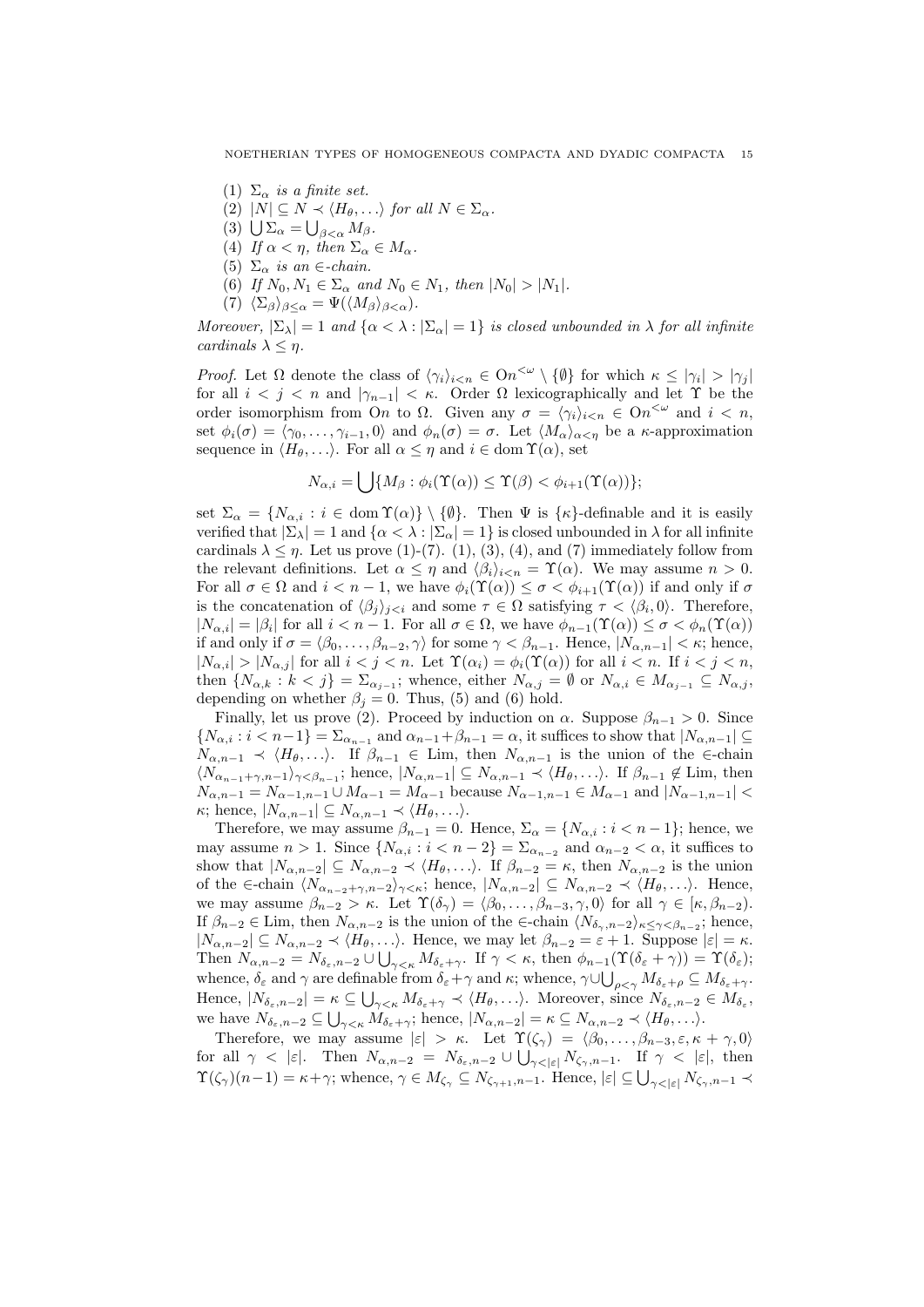$\langle H_\theta, \ldots \rangle$ . Since  $|N_{\delta_{\varepsilon},n-2}| = |\varepsilon|$  and  $N_{\delta_{\varepsilon},n-2} \in M_{\delta_{\varepsilon}} \subseteq N_{\zeta_0,n-1}$ , we have  $N_{\delta_{\varepsilon},n-2} \subseteq$  $\bigcup_{\gamma<|\varepsilon|} N_{\zeta_\gamma,n-1}$ . Hence,  $|N_{\alpha,n-2}| = |\varepsilon| \subseteq N_{\alpha,n-2} \prec \langle H_\theta,\ldots\rangle$ .

**Proposition 3.18.** If  $X$  is a topological space, then every base of  $X$  contains a base of size at most  $w(X)$ .

*Proof.* Let A be an arbitrary base of X; let B be a base of X of size at most  $w(X)$ . Since X is hereditarily  $w(X)^+$ -compact, we may choose, for each  $U \in \mathcal{B}$ , some  $\mathcal{A}_U \in [\mathcal{A}]^{\leq w(X)}$  such that  $U = \bigcup \mathcal{A}_U$ . Then  $\bigcup \{\mathcal{A}_U : U \in \mathcal{B}\}$  is a base of X and in  $\left[\mathcal{A}\right]^{\leq w(X)}$ .

**Lemma 3.19.** Let X be a dyadic compactum such that  $\pi_X(p, X) = w(X)$  for all  $p \in X$ . Let A be a base of X consisting only of cozero sets. Then A contains an  $\omega^{\rm op}\text{-}like$  base of X.

Proof. Set  $\kappa = w(X)$ ; by Proposition 3.18, we may assume  $|\mathcal{A}| = \kappa$ . Choose  $\mathcal{F} \subseteq C(X)$  such that  $\mathcal{A} = \{X \setminus g^{-1}\{0\} : g \in \mathcal{F}\}\$ . Let  $h: 2^{\lambda} \to X$  be a continuous surjection for some cardinal  $\lambda$ . Let  $\beta$  be the free boolean algebra Clop(2<sup> $\lambda$ </sup>). By Lemma 2.9, we may assume  $\kappa > \omega$ . Let  $\langle M_{\alpha}\rangle_{\alpha<\kappa}$  be an  $\omega_1$ -approximation sequence in  $\langle H_\theta, \in, \mathcal{F}, h \rangle$ ; set  $\langle \Sigma_\alpha \rangle_{\alpha \leq \kappa} = \Psi(\langle M_\alpha \rangle_{\alpha \leq \kappa})$  as defined in Lemma 3.17.

For each  $\alpha < \kappa$ , set  $\mathcal{A}_{\alpha} = \mathcal{A} \cap M_{\alpha}$  and  $\mathcal{F}_{\alpha} = \mathcal{F} \cap M_{\alpha}$ . For every  $\mathcal{H} \subseteq \mathcal{A}_{\alpha}$ , let  $\mathcal{H}/\mathcal{F}_{\alpha}$  denote  $\{U/\mathcal{F}_{\alpha}: U \in \mathcal{H}\}\$ . By Lemma 3.15,  $\mathcal{A}_{\alpha}/\mathcal{F}_{\alpha}$  is a base of  $X/\mathcal{F}_{\alpha}$ . Since  $X/\mathcal{F}_{\alpha}$  is a metric compactum, there exists  $\mathcal{W}_{\alpha} \subseteq \mathcal{A}_{\alpha}$  such that  $\mathcal{W}_{\alpha}/\mathcal{F}_{\alpha}$  is a base of  $X/\mathcal{F}_{\alpha}$  satisfying (2), (3), and (4) of Lemma 2.9. By (2) of Lemma 2.9, we may choose, for each  $U \in \mathcal{W}_{\alpha}$ , some  $E_{\alpha,U} \in \mathcal{B} \cap M_{\alpha}$  such that  $h^{-1}\overline{U} \subseteq E_{\alpha,U} \subseteq h^{-1}V$ for all  $V \in \mathcal{W}_{\alpha}$  satisfying  $\overline{U} \subseteq V$ . Set  $\mathcal{G}_{\alpha} = \{E_{\alpha,U} : U \in \mathcal{W}_{\alpha}\}.$ 

Suppose  $\mathcal{G}_{\alpha}$  is not  $\omega^{\text{op}}$ -like. Then there exist  $U \in \mathcal{W}_{\alpha}$  and  $\langle V_n \rangle_{n \langle \omega} \in \mathcal{W}_{\alpha}^{\omega}$  such that  $E_{\alpha,U} \subsetneq E_{\alpha,V_n} \neq E_{\alpha,V_m}$  for all  $m < n < \omega$ . Set  $\Gamma = \{W \in \mathcal{W}_{\alpha} : U \subsetneq W\}.$ By (2) of Lemma 2.9,  $\Gamma$  is finite; hence, by (4) of Lemma 2.9, there exists  $n < \omega$ such that  $\{W \in \mathcal{W}_\alpha : V_n \subsetneq W\} \nsubseteq \Gamma$ . Hence, there exists  $W \in \mathcal{W}_\alpha$  such that W strictly contains  $V_n$  but not U. Hence, by (3) of Lemma 2.9,  $E_{\alpha,V_n} \subseteq h^{-1}W$ ; hence,  $h^{-1}U \subseteq E_{\alpha,U} \subsetneq E_{\alpha,V_n} \subseteq h^{-1}W$ ; hence,  $U \subsetneq W$ , which is absurd. Therefore,  $\mathcal{G}_{\alpha}$  is  $\omega^{\rm op}\text{-like}.$ 

Let  $\mathcal{V}_{\alpha}$  denote the set of  $V \in \mathcal{W}_{\alpha}$  satisfying  $U \nsubseteq V$  for all nonempty open  $U \in$  $\bigcup \Sigma_{\alpha}$ . Let us show that  $\mathcal{V}_{\alpha}/\mathcal{F}_{\alpha}$  is a base of  $X/\mathcal{F}_{\alpha}$ . If  $V \in \mathcal{V}_{\alpha}$ , then  $\mathcal{P}(V) \cap \mathcal{W}_{\alpha} \subseteq \mathcal{V}_{\alpha}$ ; hence, it suffices to show that  $\mathcal{V}_{\alpha}$  covers X. Since  $|\bigcup \Sigma_{\alpha}| < \kappa$ , every point of X has a neighborhood in  $A$  that does not contain any nonempty open subset of  $X$  in  $\bigcup \Sigma_{\alpha}$ . By compactness, there is cover of X by finitely many such neighborhoods, say,  $W_0, \ldots, W_{n-1}$ . By elementarity, we may assume  $W_0, \ldots, W_{n-1} \in \mathcal{A}_{\alpha}$ . Then  $\{W_i : i < n\}$  has a refining cover  $S \subseteq W_\alpha$ . Hence,  $S \subseteq V_\alpha$ ; hence,  $V_\alpha$  covers X as desired.

Let  $\mathcal{U}_{\alpha}$  denote the set of  $U \in \mathcal{V}_{\alpha}$  such that  $\overline{U} \subseteq V$  for some  $V \in \mathcal{V}_{\alpha}$ . Then  $\mathcal{U}_{\alpha}/\mathcal{F}_{\alpha}$  is clearly a base of  $X/\mathcal{F}_{\alpha}$ . Set  $\mathcal{E}_{\alpha} = \{E_{\alpha,U} : U \in \mathcal{U}_{\alpha}\}\$ . Then  $\mathcal{E}_{\alpha}$  is  $\omega^{\text{op-like}}$ because it is a subset of  $\mathcal{G}_{\alpha}$ .

For all  $\mathcal{I} \subseteq \mathcal{P}(2^{\kappa})$ , set  $\mathcal{I} = \{H \subseteq 2^{\kappa} : H \supseteq I \text{ for some } I \in \mathcal{I}\}\.$  For all  $H \subseteq 2^{\kappa}$ , set  $\uparrow H = \uparrow \{H\}$ . Set  $\mathcal{U} = \bigcup_{\alpha < \kappa} \mathcal{U}_{\alpha}$  and  $\mathcal{C} = \mathcal{B} \cap \uparrow \{h^{-1}U : U \in \mathcal{U}\}$ . For all  $\alpha \leq \kappa$ , set  $\mathcal{D}_{\alpha} = \bigcup_{\beta < \alpha} \mathcal{E}_{\beta}$ . Then we claim the following for all  $\alpha \leq \kappa$ .

- (1)  $\mathcal{D}_{\alpha}$  is a dense subset of  $\mathcal{C} \cap \bigcup \Sigma_{\alpha}$ .
- (2)  $\mathcal{D}_{\alpha} \cap \uparrow H$  is finite for all  $H \in \mathcal{C} \cap \bigcup \Sigma_{\alpha}$ .
- (3) If  $\alpha < \kappa$ , then  $\mathcal{D}_{\alpha+1} \cap \uparrow H = \mathcal{D}_{\alpha} \cap \uparrow H$  for all  $H \in \mathcal{C} \cap \bigcup \Sigma_{\alpha}$ .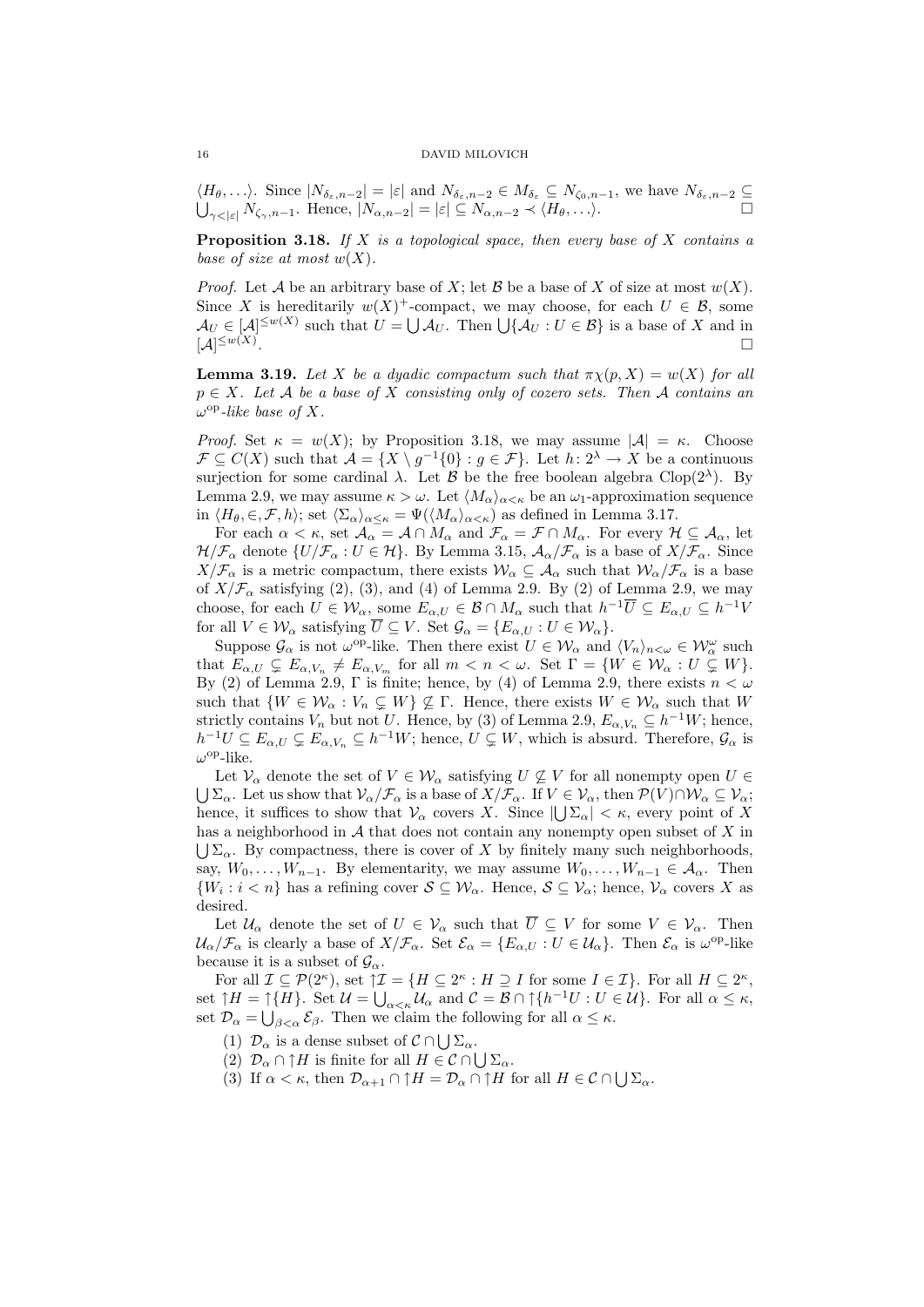We prove this claim by induction. For stage 0, the claim is vacuous. For limit stages, (1) is clearly preserved, and (2) is preserved because of (3). Suppose  $\alpha < \kappa$ and (1) and (2) hold for stage  $\alpha$ . Then it suffices to prove (3) for stage  $\alpha$  and to prove (1) and (2) for stage  $\alpha + 1$ .

Let us verify (3). Seeking a contradiction, suppose  $H \in \mathcal{C} \cap \bigcup \Sigma_{\alpha}$  and  $\mathcal{D}_{\alpha+1} \cap$  $\uparrow H \neq \mathcal{D}_{\alpha} \cap \uparrow H$ . Then  $\mathcal{E}_{\alpha} \cap \uparrow H \neq \emptyset$ ; hence, there exists  $U \in \mathcal{U}_{\alpha}$  such that  $H \subseteq E_{\alpha,U}$ . By (1), there exist  $\beta < \alpha$  and  $W \in \mathcal{U}_{\beta}$  such that  $E_{\beta,W} \subseteq H$ . By definition, there exists  $V \in \mathcal{V}_{\alpha}$  such that  $\overline{U} \subseteq V$ . Hence,  $h^{-1}W \subseteq E_{\beta,W} \subseteq H \subseteq E_{\alpha,U} \subseteq h^{-1}V$ ; hence,  $W \subseteq V$ . Since  $W \in M_\beta \subseteq \bigcup \Sigma_\alpha$  and  $V \in \mathcal{V}_\alpha$ , we have  $W \nsubseteq V$ , which yields our desired contradiction.

Let us verify (1) for stage  $\alpha + 1$ . By (1) for stage  $\alpha$ , we have

$$
\mathcal{D}_{\alpha+1} = \mathcal{D}_{\alpha} \cup \mathcal{E}_{\alpha} \subseteq (\mathcal{C} \cap \bigcup \Sigma_{\alpha}) \cup (\mathcal{C} \cap M_{\alpha}) = \mathcal{C} \cap \bigcup \Sigma_{\alpha+1},
$$

so we just need to show denseness. Let  $H \in \mathcal{C} \cap \bigcup \Sigma_{\alpha+1}$ . If  $H \in \bigcup \Sigma_{\alpha}$ , then  $H \in \mathcal{D}_{\alpha}$ , so we may assume  $H \in M_{\alpha}$ . By elementarity, there exists  $U_0 \in \mathcal{U}_{\alpha}$  such that  $h^{-1}U_0 \subseteq H$ . Choose  $U_1 \in \mathcal{U}_{\alpha}$  such that  $\overline{U}_1 \subseteq U_0$ . Then  $E_{\alpha,U_1} \subseteq h^{-1}U_0$ ; hence,  $E_{\alpha,U_1} \subseteq H$ . Hence,  $H \in \uparrow \mathcal{D}_{\alpha+1}$ .

To complete the proof of the claim, let us verify (2) for stage  $\alpha + 1$ . By (1) for stage  $\alpha + 1$ , it suffices to prove  $\mathcal{D}_{\alpha+1} \cap \uparrow H$  is finite for all  $H \in \mathcal{D}_{\alpha+1}$ . By (3), if  $H \in \mathcal{D}_{\alpha}$ , then  $\mathcal{D}_{\alpha+1} \cap \uparrow H = \mathcal{D}_{\alpha} \cap \uparrow H$ , which is finite by (1) and (2) for stage α. Hence, we may assume  $H \in \mathcal{E}_{\alpha}$ . Since  $\mathcal{E}_{\alpha}$  is  $\omega^{\text{op-like}}$ , it suffices to show that  $\mathcal{D}_\alpha \cap \uparrow H$  is finite. Since  $\mathcal{D}_\alpha \subseteq \bigcup \Sigma_\alpha$ , it suffices to show that  $\mathcal{D}_\alpha \cap N \cap \uparrow H$  is finite for all  $N \in \Sigma_{\alpha}$ . Let  $N \in \Sigma_{\alpha}$ . By Lemma 3.1, there exists  $G \in \mathcal{B} \cap N$  such that  $G \supseteq H$  and  $\mathcal{B} \cap N \cap \uparrow H = \mathcal{B} \cap N \cap \uparrow G$ ; hence,  $\mathcal{D}_{\alpha} \cap N \cap \uparrow H = \mathcal{D}_{\alpha} \cap N \cap \uparrow G$ . Since  $G \supseteq H \in \mathcal{C}$ , we have  $G \in \mathcal{C}$ . By (2) for stage  $\alpha$ , the set  $\mathcal{D}_{\alpha} \cap N \cap \mathcal{C}$  is finite; hence,  $\mathcal{D}_{\alpha} \cap N \cap \uparrow H$  is finite.

Since  $\mathcal{U} \subseteq \mathcal{A}$ , it suffices to prove that  $\mathcal{U}$  is an  $\omega^{\mathrm{op}}$ -like base of X. Suppose  $p \in V \in \mathcal{A}$ . Then there exists  $\alpha < \kappa$  such that  $V \in \mathcal{A}_{\alpha}$ . Hence, there exists  $U \in \mathcal{U}_{\alpha}$ such that  $p/\mathcal{F}_{\alpha} \in U/\mathcal{F}_{\alpha} \subseteq V/\mathcal{F}_{\alpha}$ ; hence,  $p \in U \subseteq V$ . Thus, U is a base of X.

Let us show that U is  $\omega^{\rm op}$ -like. Suppose not. Then there exists  $\alpha < \kappa$  and  $U_0 \in \mathcal{U}_\alpha$  such that there exist infinitely many  $V \in \mathcal{U}$  such that  $U_0 \subseteq V$ . Choose  $U_1 \in \mathcal{U}_{\alpha}$  such that  $\overline{U}_1 \subseteq U_0$ . Suppose  $\beta < \kappa$  and  $U_0 \subseteq V \in \mathcal{U}_{\beta}$ . Then  $E_{\alpha,U_1} \subseteq$  $h^{-1}U_0 \subseteq h^{-1}V \subseteq E_{\beta,V}$ . By (1) and (2),  $\mathcal{D}_{\kappa}$  is  $\omega^{\text{op-like}}$ ; hence, there are only finitely many possible values for  $E_{\beta,V}$ . Therefore, there exist  $\langle \gamma_n \rangle_{n \langle \omega} \in \kappa^{\omega}$  and  $\langle V_n \rangle_{n \leq \omega} \in \prod_{n \leq \omega} \mathcal{U}_{\gamma_n}$  such that  $V_m \neq V_n$  and  $E_{\gamma_m, V_m} = E_{\gamma_n, V_n}$  for all  $m < n < \omega$ . Suppose that for some  $\delta < \kappa$  we have  $\gamma_n = \delta$  for all  $n < \omega$ . Let  $i < \omega$  and set  $\Gamma = \{W \in \mathcal{W}_{\delta} : V_i \subsetneq W\}$ . By (2) and (4) of Lemma 2.9, there exists  $j < \omega$  such that  $\{W \in \mathcal{W}_\delta : V_j \subsetneq W\} \nsubseteq \Gamma$ . Hence, there exists  $W \in \mathcal{W}_\delta$  such that W strictly contains  $V_j$  but not  $V_i$ . By (3) of Lemma 2.9,  $\overline{V}_j \subseteq W$ . Hence,  $h^{-1}\overline{V}_i \subseteq E_{\delta,V_i}$  $E_{\delta,V_j} \subseteq h^{-1}W$ . Hence,  $\overline{V}_i \subseteq W$ . Since W does not strictly contain  $V_i$ , we must have  $V_i = \overline{V}_i = W$ . Hence,  $h^{-1}V_i = E_{\delta,V_i} = E_{\delta,V_0}$ . Since i was arbitrary chosen, we have  $V_m = V_n = h[E_{\delta, V_0}]$  for all  $m, n < \omega$ , which is absurd. Therefore, our supposed  $\delta$  does not exist; hence, we may assume  $\gamma_0 < \gamma_1$ . By definition, there exists  $W \in \mathcal{V}_{\gamma_1}$  such that  $\overline{V}_1 \subseteq W$ . Therefore,  $h^{-1}V_0 \subseteq E_{\gamma_0, V_0} = E_{\gamma_1, V_1} \subseteq h^{-1}W$ ; hence,  $V_0 \subseteq W$ . Since  $V_0 \in M_{\gamma_0} \subseteq \bigcup \Sigma_{\gamma_1}$  and  $W \in \mathcal{V}_{\gamma_1}$ , we have  $V_0 \nsubseteq W$ , which is absurd. Therefore,  $U$  is  $\omega^{\rm op}$ -like.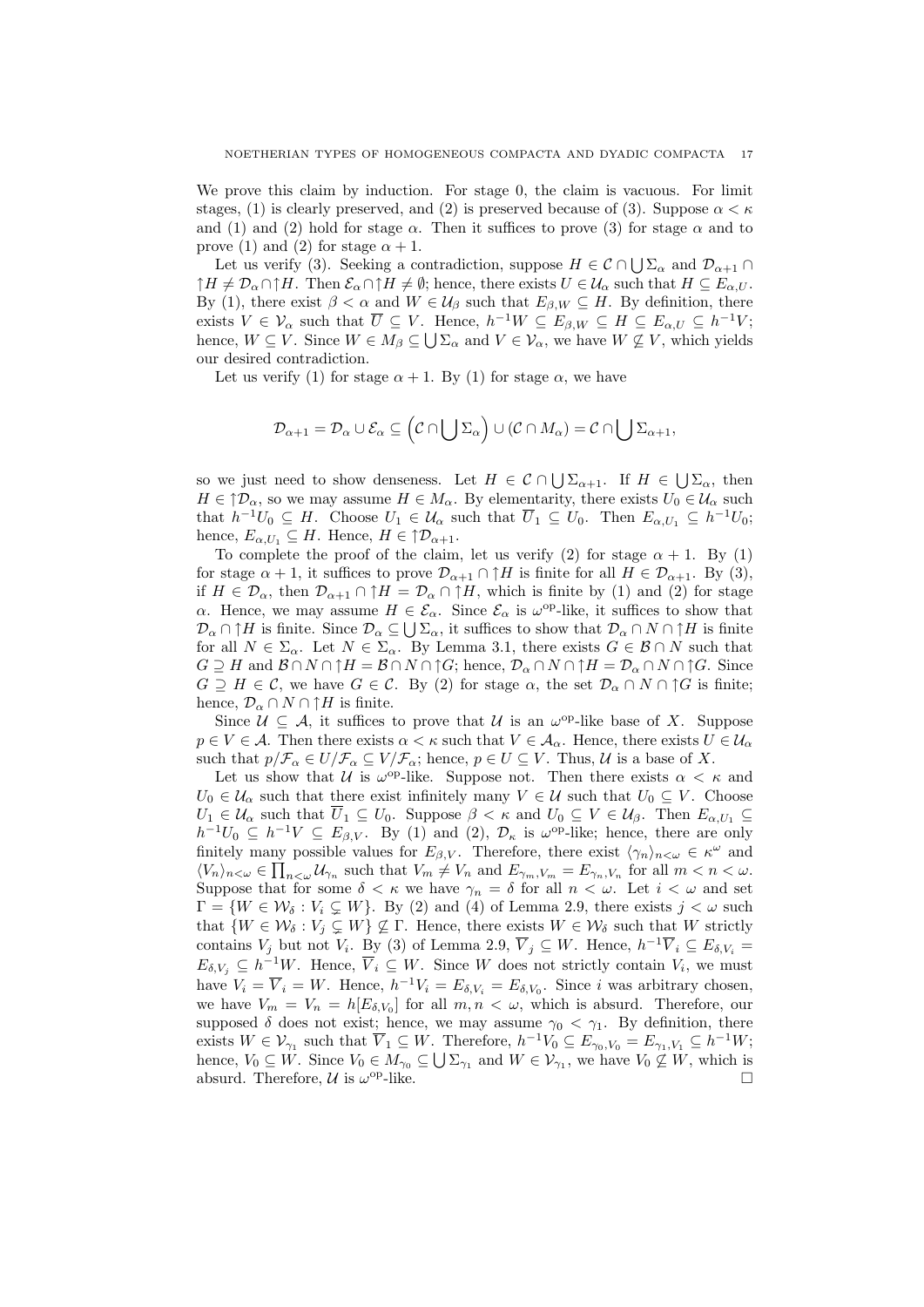Let us show that we may remove the requirement that the base  $A$  in Lemma 3.19 consist only of cozero sets.

**Lemma 3.20.** Suppose X is a space with no isolated points and  $\chi(p, X) = w(X)$ for all  $p \in X$ . Further suppose  $\kappa = \text{cf } \kappa \le \min\{Nt(X), w(X)\}\)$  and X has a network consisting of at most  $w(X)$ -many  $\kappa$ -compact sets. Then every base of X contains an  $Nt(X)$ <sup>op</sup>-like base of X.

*Proof.* Set  $\lambda = Nt(X)$  and  $\mu = w(X)$ . Let A be an arbitrary base of X; let B be a  $\lambda^{op}$ -like base of X; let N be a network of X consisting of at most  $\mu$ -many κ-compact sets. By Proposition 3.18, we may assume  $|\mathcal{B}| = \mu$ . Let  $\langle \langle N_{\alpha}, B_{\alpha} \rangle \rangle_{\alpha \leq \mu}$ enumerate  $\{ \langle N, B \rangle \in \mathcal{N} \times \mathcal{B} : N \subseteq B \}$ . Construct a sequence  $\langle \mathcal{G}_{\alpha} \rangle_{\alpha \leq \mu}$  as follows. Suppose  $\alpha < \mu$  and  $\langle \mathcal{G}_{\beta} \rangle_{\beta < \alpha}$  is a sequence of elements of  $[\mathcal{B}]^{<\kappa}$ . For each  $p \in N_{\alpha}$ , we have  $\chi(p, X) = \mu \geq \kappa = \text{cf } \kappa$ ; hence, we may choose  $U_{\alpha, p} \in \mathcal{B}$  such that  $p \in U_{\alpha,p} \notin \bigcup_{\beta<\alpha} \mathcal{G}_{\beta}$ . Choose  $\sigma_{\alpha} \in [N_{\alpha}]^{<\kappa}$  such that  $N_{\alpha} \subseteq \bigcup_{p \in \sigma_{\alpha}} U_{\alpha,p}$ . Set  $\mathcal{G}_\alpha = \{U_{\alpha,p}: p \in \sigma_\alpha\}.$ 

For each  $\alpha < \mu$ , choose  $\mathcal{F}_{\alpha} \in [\mathcal{A}]^{<\kappa}$  such that  $N_{\alpha} \subseteq \bigcup \mathcal{F}_{\alpha} \subseteq B_{\alpha}$  and  $\mathcal{F}_{\alpha}$  refines  $\mathcal{G}_{\alpha}$ . Set  $\mathcal{F} = \bigcup_{\alpha \leq \mu} \mathcal{F}_{\alpha}$ , which is easily seen to be a base of X. Let us show that  $\mathcal{F}$ is  $\lambda^{\text{op}}$ -like. Suppose not. Then, since  $\kappa = \text{cf } \kappa \leq \lambda$ , there exist  $V \in \mathcal{F}, I \in [\mu]^{\lambda}$ , and  $\langle W_{\alpha}\rangle_{\alpha\in I}\in\prod_{\alpha\in I}\mathcal{F}_{\alpha}$  such that  $V\subseteq\bigcap_{\alpha\in I}W_{\alpha}$ . For each  $\alpha\in I$ , there is a superset of  $W_{\alpha}$  in  $\mathcal{G}_{\alpha}$ . By induction,  $\mathcal{G}_{\alpha} \cap \mathcal{G}_{\beta} = \emptyset$  for all  $\alpha < \beta < \mu$ ; hence, V has  $\lambda$ -many supersets in the  $\lambda^{\text{op}}$ -like base  $\beta$ , which is absurd, for V has a subset in  $\beta$ .

Remark. If X is regular and locally  $\kappa$ -compact and  $\kappa \leq w(X)$ , then it is easily seen that X has a network consisting of at most  $w(X)$ -many  $\kappa$ -compact sets.

**Theorem 3.21.** Let X be a dyadic compactum such that  $\pi \chi(p, X) = w(X)$  for all  $p \in X$ . Then every base A of X contains an  $\omega^{\rm op}$ -like base of X.

Proof. By Lemma 3.19,  $Nt(X) = \omega$ . Since  $w(X) = \pi \chi(p, X) \leq \chi(p, X) \leq w(X)$ for all  $p \in X$ , we may apply Lemma 3.20 to get a subset of A that is an  $\omega^{\text{op-like}}$ base of  $X$ .

Finally, let us prove the second half of Theorem 1.5.

**Corollary 3.22.** Let  $X$  be a homogeneous dyadic compactum with base  $A$ . Then A contains an  $\omega^{\rm op}-like$  base of X.

*Proof.* Efimov [6] and Gerlits [9] independently proved that the  $\pi$ -character of every dyadic compactum is equal to its weight. Since X is homogeneous,  $\pi_Y(p, X) =$  $w(X)$  for all  $p \in X$ . Hence, A contains an  $\omega^{\text{op}}$ -like base of X by Theorem 3.21.  $\square$ 

Note that a compactum is dyadic if and only if it a continous image of a product of second countable compacta. Let us prove generalizations of Theorem 3.21 and Corollary 3.22 about continuous images of products of compacta with bounded weight.

**Lemma 3.23.** Suppose  $\kappa = \text{cf } \kappa > \omega$  and X is a space such that  $\pi_X(p, X) =$  $w(X) \geq \kappa$  for all  $p \in X$ . Further suppose X has a network consisting of at most  $w(X)$ -many  $\kappa$ -compact closed sets. Then every base of X contains a  $w(X)$ <sup>op</sup>-like base of X.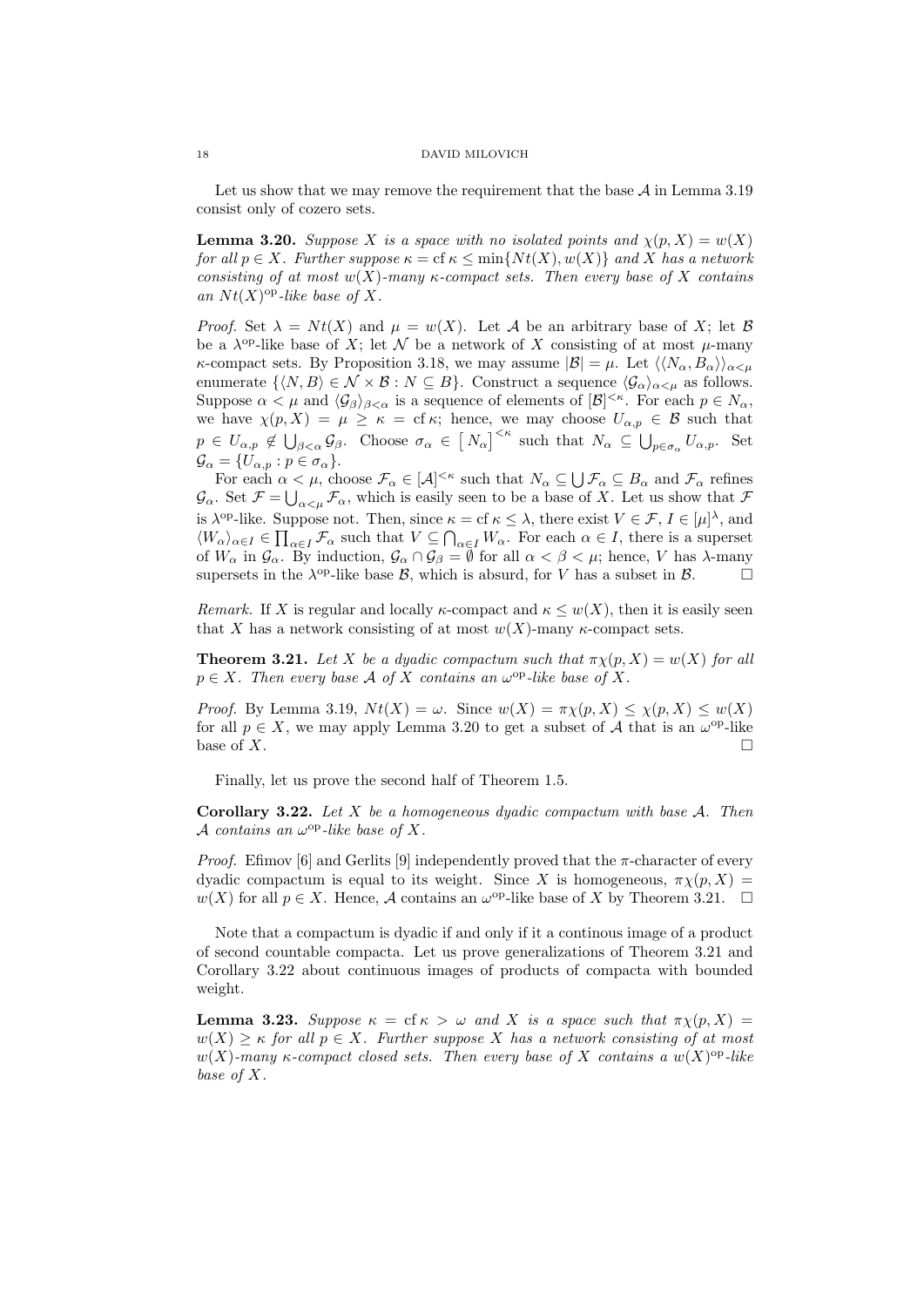*Proof.* Set  $\lambda = w(X)$  and let A be an arbitrary base of X. By Proposition 3.18, we may assume  $|\mathcal{A}| = \lambda$ . Let N be a network of X consisting of at most  $\lambda$ -many κ-compact sets. Let  $\langle M_{\alpha}\rangle_{\alpha<\lambda}$  be a continuous elementary chain such that for all  $\alpha < \lambda$  we have  $\mathcal{A}, \mathcal{N}, M_{\alpha} \in M_{\alpha+1} \prec H_{\theta}$ . We may also require that  $M_{\alpha} \cap \kappa \in \kappa >$  $|M_{\alpha}|$  for all  $\alpha < \kappa$  and  $|M_{\alpha}| = |\kappa + \alpha|$  for all  $\alpha \in \lambda \setminus \kappa$ . For each  $\alpha < \lambda$ , set  $\mathcal{A}_{\alpha} = \mathcal{A} \cap M_{\alpha}$ . Set  $\mathcal{B} = \bigcup_{\alpha < \lambda} \mathcal{A}_{\alpha+1} \setminus \uparrow \mathcal{A}_{\alpha}$ , which is clearly  $\lambda^{\text{op}}$ -like. Let us show that B is a base of X. Suppose  $p \in U \in \mathcal{A}$ . Choose  $N \in \mathcal{N}$  such that  $p \in N \subseteq U$ . Choose  $\alpha < \lambda$  such that  $N, U \in \mathcal{A}_{\alpha+1}$ . For each  $q \in N$ , choose  $V_q \in \mathcal{A} \setminus \uparrow \mathcal{A}_{\alpha}$ such that  $q \in V_q \subseteq U$ . Then there exists  $\sigma \in [N]^{<\kappa}$  such that  $N \subseteq \bigcup_{q \in \sigma} V_q$ . By elementarity, we may assume  $\langle V_q \rangle_{q \in \sigma} \in M_{\alpha+1}$ . Choose  $q \in \sigma$  such that  $p \in V_q$ . Then  $V_q \in \mathcal{B}$  and  $p \in V_q \subseteq U$ . Thus,  $\mathcal{B}$  is a base of X.

**Theorem 3.24.** Let  $\kappa > \omega$  and let X be Hausdorff and a continuous image of a product of compacta each with weight at most κ. Suppose  $\pi \chi(p, X) = w(X)$  for all  $p \in X$ . Then every base of X contains a  $\kappa^{\rm op}$ -like base.

*Proof.* Let  $h: \prod_{i \in I} X_i \to X$  be a continuous surjection where each  $X_i$  is a compactum with weight at most  $\kappa$ . Each  $X_i$  embeds into  $[0,1]^{\kappa}$  and is therefore a continuous image of a closed subspace of  $2^{\kappa}$ . Hence, we may assume  $\prod_{i\in I} X_i$  is totally disconnected. Set  $\lambda = w(X)$ ; by Lemmas 2.9 and 3.23, we may assume  $\lambda > \kappa$ . By Theorem 3.21, we may assume  $\kappa > \omega$ . Inductively construct a  $\kappa^+$ -approximation sequence  $\langle M_{\alpha}\rangle_{\alpha<\lambda}$  in  $\langle H_{\theta},\in, C(X), h, \langle \text{Clop}(X_i)\rangle_{i\in I}$  as follows. For each  $\alpha<\lambda$ , let  $\langle N_{\alpha,\beta}\rangle_{\beta<\kappa}$  be an  $\omega_1$ -approximation sequence in

 $\langle H_\theta, \in, C(X), h, \kappa, \langle \text{Clop}(X_i) \rangle_{i \in I}, \langle M_\beta \rangle_{\beta < \alpha} \rangle.$ 

Set  $\langle \Gamma_{\alpha,\beta}\rangle_{\beta\leq\kappa} = \Psi(\langle N_{\alpha,\beta}\rangle_{\beta<\kappa})$  as defined in Lemma 3.17; let  $\{M_{\alpha}\} = \Gamma_{\alpha,\kappa}$ . Set  $\langle \Sigma_{\alpha} \rangle_{\alpha \leq \lambda} = \overline{\Psi}(\langle M_{\alpha} \rangle_{\alpha \leq \lambda}).$  Set  $\mathcal{F} = C(X) \cap \bigcup \Sigma_{\lambda}$  and  $\mathcal{A} = \{X \setminus f^{-1}\{0\} : f \in \mathcal{F}\}.$ Then  $A$  is a base of X. By Lemma 3.20, it suffices to construct a subset of  $A$  that is a  $\kappa^{\text{op}}$ -like base of X.

For each  $\alpha < \lambda$ , set  $\mathcal{F}_{\alpha} = \mathcal{F} \cap M_{\alpha}$ . Let  $\mathcal{V}_{\alpha}$  denote the set of  $V \in \mathcal{A} \cap M_{\alpha}$ satisfying  $U \nsubseteq V$  for all nonempty open  $U \in \bigcup \Sigma_{\alpha}$ . Arguing as in the proof Lemma 3.19,  $\mathcal{V}_{\alpha}/\mathcal{F}_{\alpha}$  is a base of  $X/\mathcal{F}_{\alpha}$ . For each  $\beta < \kappa$ , let  $\mathcal{V}_{\alpha,\beta}$  denote the set of all  $V \in \mathcal{V}_{\alpha} \cap N_{\alpha,\beta}$  satisfying  $U \nsubseteq V$  for all nonempty open  $U \in \bigcup \Gamma_{\alpha,\beta}$ . Let  $\mathcal{R}_{\alpha,\beta}$  denote the set of  $\langle U,V\rangle\in\mathcal{V}^2_{\alpha,\beta}$  for which  $\overline{U}\subseteq V;$  set  $\mathcal{U}_{\alpha,\beta}=\mathrm{dom}\,\mathcal{R}_{\alpha,\beta};$  set  $\mathcal{U}_{\alpha} = \bigcup_{\beta<\kappa} \mathcal{U}_{\alpha,\beta}.$ 

Let us show that  $\mathcal{U}_{\alpha}/\mathcal{F}_{\alpha}$  is also a base of  $X/\mathcal{F}_{\alpha}$ . Suppose  $p \in V \in \mathcal{V}_{\alpha}$ . Extend  $\{V\}$  to a finite subcover  $\sigma$  of  $\mathcal{V}_{\alpha}$  such that  $p \notin \bigcup_{\sigma \setminus \{V\}} \sigma$ . Choose  $\beta < \kappa$  such that  $\sigma \in N_{\alpha,\beta}$ . For each  $q \in X$ , choose  $V_{q,0}, V_{q,1} \in \mathcal{A}$  such that  $q \in V_{q,0}$  and there exists  $W \in \sigma$  such that  $U \nsubseteq \overline{V}_{q,0} \subseteq V_{q,1} \subseteq W$  for all nonempty open  $U \in \bigcup \Sigma_{\alpha} \cup \bigcup \Gamma_{\alpha,\beta}$ . Choose  $\tau \in [X]^{<\omega}$  such that  $\bar{X} = \bigcup_{q \in \tau} V_{q,0}$ . By elementarity, we may assume  $\langle V_{q,i}\rangle_{\langle q,i\rangle\in\tau\times2}\in N_{\alpha,\beta}$ . Choose  $q\in\tau$  such that  $p\in V_{q,0}$ . Then  $V_{q,0}\in\mathcal{U}_{\alpha,\beta}$  and  $p \in V_{q,0} \subseteq V$ . Thus,  $\mathcal{U}_{\alpha}/\mathcal{F}_{\alpha}$  is a base of  $X/\mathcal{F}_{\alpha}$ .

Set  $\mathcal{B} = \text{Clop}(\prod_{i \in I} X_i)$ . For each  $\langle U_0, U_1 \rangle \in \bigcup_{\beta < \kappa} \mathcal{R}_{\alpha,\beta}$ , choose  $E_\alpha(U_0, U_1) \in$  $\mathcal{B} \cap M_{\alpha}$  such that  $h^{-1}\overline{U}_0 \subseteq E_{\alpha}(U_0, U_1) \subseteq h^{-1}U_1$ . Set  $\mathcal{E}_{\alpha,\beta} = E_{\alpha}[\mathcal{R}_{\alpha,\beta}]$ . Set  $\mathcal{E}_{\alpha} = \bigcup_{\beta < \kappa} \mathcal{E}_{\alpha,\beta}$ . Let us show that  $\mathcal{E}_{\alpha}$  is  $\kappa^{\text{op-like}}$ . Suppose  $\beta, \gamma < \kappa$  and  $\mathcal{E}_{\alpha,\beta} \ni H \subseteq$  $K \in \mathcal{E}_{\alpha,\gamma}$ . Then it suffices to show that  $\gamma \leq \beta$ . Seeking a contradiction, suppose  $\beta < \gamma$ . There exist  $\langle U_0, U_1 \rangle \in \mathcal{R}_{\alpha,\beta}$  and  $\langle V_0, V_1 \rangle \in \mathcal{R}_{\alpha,\gamma}$  such that  $H = E_{\alpha}(U_0, U_1)$ and  $K = E_{\alpha}(V_0, V_1)$ . Hence,  $\bigcup \Gamma_{\alpha,\gamma} \ni U_0 \subseteq V_1 \in V_{\alpha,\gamma}$ , in contradiction with the definition of  $\mathcal{V}_{\alpha,\gamma}$ .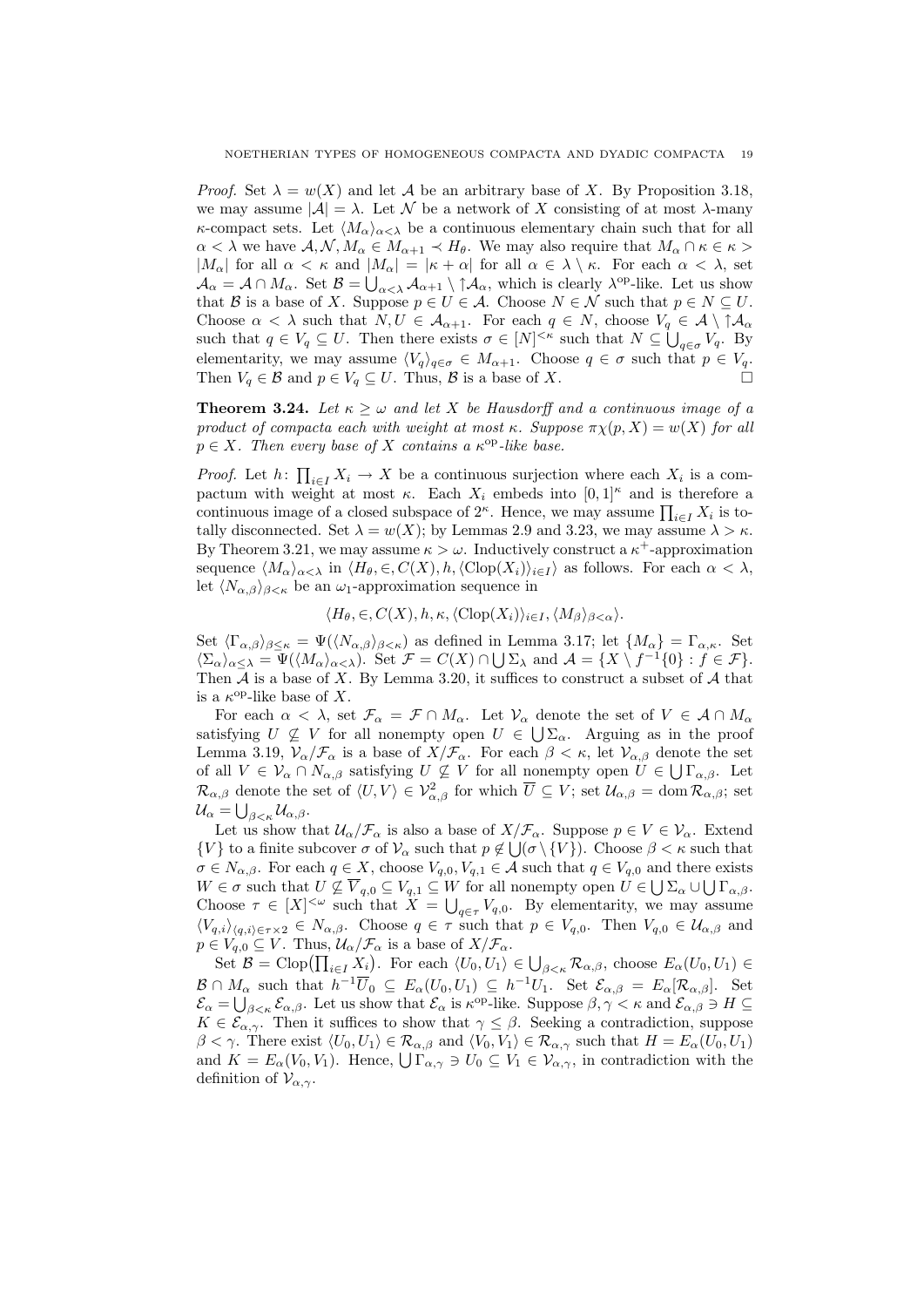Set  $\mathcal{U} = \bigcup_{\alpha < \lambda} \mathcal{U}_{\alpha}$  and  $\mathcal{C} = \mathcal{B} \cap \{h^{-1}U : U \in \mathcal{U}\}\$ . For all  $\alpha \leq \lambda$ , set  $\mathcal{D}_{\alpha} =$  $\bigcup_{\beta<\alpha}\mathcal{E}_{\beta}$ . Then we claim the following for all  $\alpha\leq\lambda$ .

- (1)  $\mathcal{D}_{\alpha}$  is a dense subset of  $\mathcal{C} \cap \bigcup \Sigma_{\alpha}$ .
- (2)  $|\mathcal{D}_{\alpha} \cap \uparrow H| < \kappa$  for all  $H \in \mathcal{C} \cap \bigcup \Sigma_{\alpha}$ .
- (3) If  $\alpha < \lambda$ , then  $\mathcal{D}_{\alpha+1} \cap \uparrow H = \mathcal{D}_{\alpha} \cap \uparrow H$  for all  $H \in \mathcal{C} \cap \bigcup \Sigma_{\alpha}$ .

We prove this claim by induction. For stage 0, the claim is vacuous. For limit stages, (1) is clearly preserved, and (2) is preserved because of (3). Suppose  $\alpha < \kappa$ and (1) and (2) hold for stage  $\alpha$ . Then it suffices to prove (3) for stage  $\alpha$  and to prove (1) and (2) for stage  $\alpha + 1$ .

Let us verify (3). Seeking a contradiction, suppose  $H \in \mathcal{C} \cap \bigcup \Sigma_{\alpha}$  and  $\mathcal{D}_{\alpha+1} \cap$  $\uparrow H \neq \mathcal{D}_{\alpha} \cap \uparrow H$ . Then  $\mathcal{E}_{\alpha} \cap \uparrow H \neq \emptyset$ ; hence, there exists  $V \in \mathcal{U}_{\alpha}$  such that  $H \subseteq h^{-1}V$ . By (1), there exist  $\beta < \alpha$  and  $U \in \mathcal{U}_{\beta}$  and  $K \in \mathcal{E}_{\beta}$  such that  $h^{-1}\overline{U} \subseteq K \subseteq H$ . Hence,  $U \subseteq V$ . Since  $U \in M_\beta \subseteq \bigcup \Sigma_\alpha$  and  $V \in \mathcal{V}_\alpha$ , we have  $U \nsubseteq V$ , which yields our desired contradiction.

Let us verify (1) for stage  $\alpha + 1$ . By (1) for stage  $\alpha$ , we have

$$
\mathcal{D}_{\alpha+1} = \mathcal{D}_{\alpha} \cup \mathcal{E}_{\alpha} \subseteq (\mathcal{C} \cap \bigcup \Sigma_{\alpha}) \cup (\mathcal{C} \cap M_{\alpha}) = \mathcal{C} \cap \bigcup \Sigma_{\alpha+1},
$$

so we just need to show denseness. Let  $H \in \mathcal{C} \cap \bigcup \Sigma_{\alpha+1}$ . If  $H \in \bigcup \Sigma_{\alpha}$ , then  $H \in \mathcal{D}_{\alpha}$ , so we may assume  $H \in M_{\alpha}$ . By elementarity, there exists  $U \in \mathcal{U}_{\alpha}$  such that  $h^{-1}U \subseteq H$ . Choose  $\beta < \kappa$  such that  $U \in \mathcal{U}_{\alpha,\beta}$ ; choose  $V \in \mathcal{U}_{\alpha,\beta}$  such that  $\overline{V} \subseteq U$ . Then  $E_{\alpha}(V, U) \subseteq H$ ; hence,  $H \in \mathcal{D}_{\alpha+1}$ .

The proof of the claim is completed by noting that (2) for stage  $\alpha + 1$  can be verfied just as in the proof of Lemma 3.19, except that Lemma 3.6 is used in place of Lemma 3.1.

Just as in the proof of Lemma 3.19,  $\mathcal U$  is a base of X; hence, it suffices to show that U is  $\kappa^{\text{op}}$ -like. Suppose  $\gamma < \lambda$  and  $\delta < \kappa$  and  $U \in \mathcal{U}_{\gamma,\delta}$  and  $\langle\langle \zeta_\alpha, \eta_\alpha \rangle\rangle_{\alpha < \kappa} \in (\lambda \times \kappa)^\kappa$ and  $\langle W_{\alpha}\rangle_{\alpha<\kappa} \in \prod_{\alpha<\kappa} \mathcal{U}_{\zeta_{\alpha},\eta_{\alpha}}$  and  $U \subseteq \bigcap_{\alpha<\kappa} W_{\alpha}$ . Then it suffices to show that  $W_{\alpha} = W_{\beta}$  for some  $\alpha < \beta < \kappa$ . Choose  $V \in \mathcal{U}_{\gamma,\delta}$  such that  $\overline{V} \subseteq U$ . For each  $\alpha < \kappa$ , choose  $V_{\alpha} \in \mathcal{V}_{\zeta_{\alpha},\eta_{\alpha}}$  such that  $\overline{W}_{\alpha} \subseteq V_{\alpha}$ ; set  $H_{\alpha} = E_{\zeta_{\alpha}}(W_{\alpha},V_{\alpha})$ . Then  $E_{\gamma}(V,U) \subseteq \bigcap_{\alpha<\kappa} H_{\alpha}$ . By (1) and (2),  $\mathcal{D}_{\lambda}$  is  $\kappa^{\text{op-like}}$ ; hence, there exists  $J \in [\kappa]^{\omega_1}$ such that  $H_{\alpha} = H_{\beta}$  for all  $\alpha, \beta \in J$ ; hence,  $W_{\alpha} \subseteq V_{\beta}$  for all  $\alpha, \beta \in J$ . If  $\alpha, \beta \in J$ and  $\zeta_{\alpha} < \zeta_{\beta}$ , then  $\bigcup \Sigma_{\zeta_{\beta}} \ni W_{\alpha} \subseteq V_{\beta}$ , in contradiction with  $V_{\beta} \in V_{\zeta_{\beta}}$ . Hence,  $\zeta_{\alpha} = \zeta_{\beta}$  for all  $\alpha, \beta \in J$ . If  $\alpha, \beta \in J$  and  $\eta_{\alpha} < \eta_{\beta}$ , then  $\bigcup \Gamma_{\zeta_{\beta}, \eta_{\beta}} \ni W_{\alpha} \subseteq V_{\beta}$ , in contradiction with  $V_{\beta} \in \mathcal{V}_{\zeta_{\beta},\eta_{\beta}}$ . Hence,  $\eta_{\alpha} = \eta_{\beta}$  for all  $\alpha, \beta \in J$ . Hence,  $\{W_{\alpha}: \alpha \in J\} \subseteq N_{\zeta_{\min J}, \eta_{\min J}};$  hence,  $W_{\alpha} = W_{\beta}$  for some  $\alpha < \beta < \kappa$ .

**Lemma 3.25.** Let  $\kappa$  be an uncountable regular cardinal; let X be a compactum such that  $w(X) \geq \kappa$  and X is a continuous image of a product of compacta each with weight less than  $\kappa$ . Then  $\pi(X) = w(X)$ .

*Proof.* It suffices to prove that  $\pi(X) \geq \kappa$ . Seeking a contradiction, suppose A is a π-base of X of size less than  $\kappa$ . Let  $\langle X_i \rangle_{i \in I}$  be a sequence of compacta each with weight less than  $\kappa$  and let h be a continuous surjection from  $\prod_{i\in I} X_i$  to X. Choose  $M \prec H_{\theta}$  such that  $\mathcal{A} \cup \{C(X), h, \langle C(X_i) \rangle_{i \in I}\} \subseteq M$  and  $|M| = |\mathcal{A}|$ . Choose  $p \in M \cap \prod_{i \in I} X_i$  and set  $Y = \{q \in \prod_{i \in I} X_i : p \restriction (I \setminus M) = q \restriction (I \setminus M)\}.$ Then it suffices to show that  $h[Y] = X$ , for that implies  $\kappa \leq w(X) \leq w(Y) < \kappa$ . Seeking a contradiction, suppose  $h[Y] \neq X$ . Then there exists  $U \in \mathcal{A}$  such that  $U \cap h[Y] = \emptyset$ . By elementarity, there exists  $\sigma \in [I \cap M]^{<\omega}$  and  $\langle V_i \rangle_{i \in \sigma}$  such that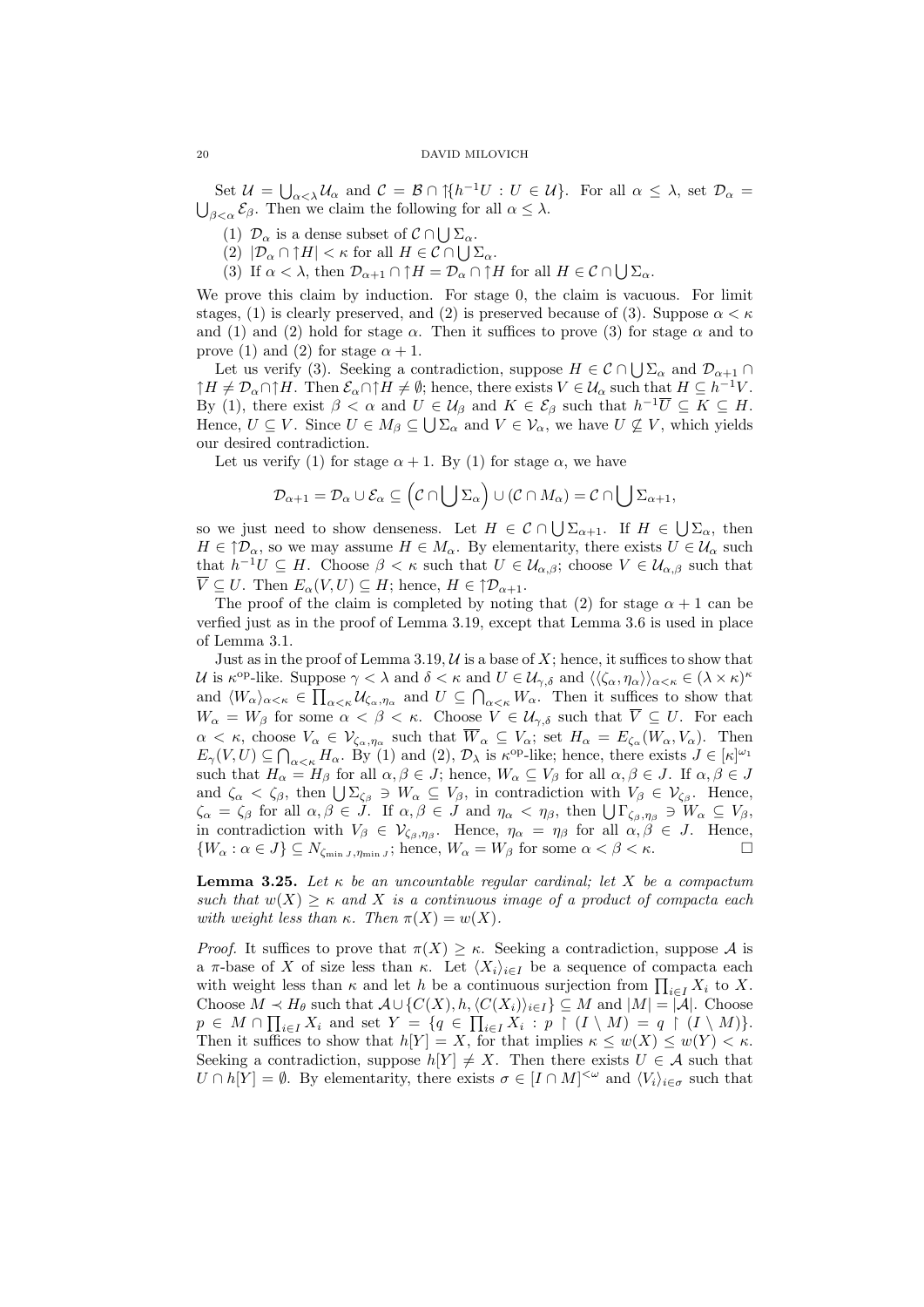$V_i$  is a nonempty open subset of  $X_i$  for all  $i \in \sigma$ , and  $\bigcap_{i \in \sigma} \pi_i^{-1} V_i \subseteq h^{-1} U$ . Hence,  $Y \cap \bigcap_{i \in \sigma} \pi_i^{-1} V_i \neq \emptyset$ , in contradiction with  $U \cap h[Y] = \emptyset$ .

**Definition 3.26.** Given any cardinal  $\kappa$ , set  $\log \kappa = \min\{\lambda : 2^{\lambda} \geq \kappa\}.$ 

**Lemma 3.27.** Let  $\kappa$  be an uncountable regular cardinal; let X be a compactum such that  $w(X) \geq \kappa$  and X is a continuous image of a product of compacta each with weight less than  $\kappa$ . Then  $\pi \chi(X) = w(X)$ .

*Proof.* Let  $\langle X_i \rangle_{i \in I}$  be a sequence of compacta each with weight less than  $\kappa$  and let h be a continuous surjection from  $\prod_{i\in I} X_i$  to X. For any space Y, we have  $\pi(Y) = \pi \chi(Y) d(Y)$ . Hence,  $w(X) = \pi(X) = \pi \chi(X) d(X)$  by Lemma 3.25; hence, we may assume  $d(X) = w(X)$ . Arguing as in the proof of Lemma 3.25, if A is a  $\pi$ -base of X and  $\mathcal{A} \cup \{C(X), h, \langle C(X_i) \rangle_{i \in I} \} \subseteq M \prec H_\theta$ , then X is a continuous image of  $\prod_{i\in I\cap M} X_i$ ; hence, we may assume  $|I| = \pi(X)$ . By 5.5 of [14],  $d(X) \le$  $d(\prod_{i\in I} X_i) \leq \kappa \cdot \log|I|$ . By 2.37 of [14],  $d(Y) \leq \pi \chi(Y)^{c(Y)}$  for all  $T_3$  non-discrete spaces Y. Since  $\kappa$  is a caliber of  $X_i$  for all  $i \in I$ , it is also a caliber of X; hence,  $|I| = \pi(X) = d(X) \leq \pi \chi(X)^{\kappa}$ ; hence,  $\log|I| \leq \kappa \cdot \pi \chi(X)$ . Therefore,  $w(X) =$  $d(X) \leq \kappa \cdot \pi \chi(X)$ ; hence, we may assume  $w(X) = \kappa$ .

Let  $\langle U_{\alpha}\rangle_{\alpha<\kappa}$  enumerate a base of X. For each  $\alpha<\kappa$ , choose  $p_{\alpha}\in U_{\alpha}$ . Since  $d(X) = w(X) = \kappa$ , there is no  $\alpha < \kappa$  such that  $\{p_\beta : \beta < \alpha\}$  is dense in X. Since  $\kappa$ is a caliber of X, we may choose  $p \in X \setminus \bigcup_{\alpha < \kappa} \{p_\beta : \beta < \alpha\}$ . It suffices to show that  $\pi \chi(p, X) = \kappa$ . Seeking a contradiction, suppose  $\pi \chi(p, X) < \kappa$ . Then there exists  $\alpha < \kappa$  such that  $\{U_\beta : \beta < \alpha\}$  contains a local  $\pi$ -base at p; hence,  $p \in \{p_\beta : \beta < \alpha\}$ , in contradiction with how we chose  $p$ .

**Theorem 3.28.** Let  $\langle X_i \rangle_{i \in I}$  be a sequence of compacta; let X be a homogeneous compactum; let h:  $\prod_{i\in I} X_i \to X$  be a continuous surjection. If there is a regular cardinal  $\kappa$  such that  $w(X_i) < \kappa \leq w(X)$  for all  $i \in I$ , then every base of X contains a  $(\sup_{i\in I}w(X_i))^{\text{op}-like}$  base. Otherwise,  $w(X) \leq \sup_{i\in I}w(X_i)$  and every base of X trivially contains a  $(w(X)^+)$ <sup>op</sup>-like base.

Proof. The latter case is a trivial application of Proposition 3.18. In the former case, Lemma 3.27 implies  $\pi \chi(p, X) = w(X)$  for all  $p \in X$ ; apply Theorem 3.24.  $\Box$ 

Every known homogeneous compactum is a continuous image of a product of compacta each with weight at most  $\mathfrak{c}$ ; hence, Theorem 3.28 provides a uniform justification for our observation that all known homogeneous compacta have Noetherian type at most  $\mathfrak{c}^+$ . Analogously, since every known homogeneous compactum is such a continuous image, it has  $\mathfrak{c}^+$  among its calibers; hence, it has cellularity at most c.

Let us now turn to the spectrum of Noetherian types of dyadic compacta and a proof of Theorem 1.6.

**Theorem 3.29.** Let  $\kappa$  and  $\lambda$  be infinite cardinals such that  $\lambda < \kappa$ . Let X be the discrete sum of  $2^{\kappa}$  and  $2^{\lambda}$ . Let Y be the quotient space induced by collapsing  $\langle 0 \rangle_{\alpha < \kappa}$ and  $\langle 0 \rangle_{\alpha < \lambda}$  to a single point p. If  $\lambda <$  cf  $\kappa$ , then  $Nt(Y) = \kappa^+$ . If  $\lambda \geq$  cf  $\kappa$ , then  $N t(Y) = \kappa.$ 

Proof. Clearly  $\chi(p, Y) = \kappa$  and  $\pi \chi(p, Y) = \lambda$ . Hence, if  $\lambda < \text{cf } \kappa$ , then  $\kappa^+ \leq$  $Nt(Y) \leq w(Y)^{+} = \kappa^{+}$  by Proposition 3.10. Suppose  $\lambda \geq \text{cf } \kappa$ . We still have  $\kappa \leq Nt(Y)$  by Proposition 3.10, so it suffices to construct a  $\kappa^{\rm op}$ -like base of Y. Let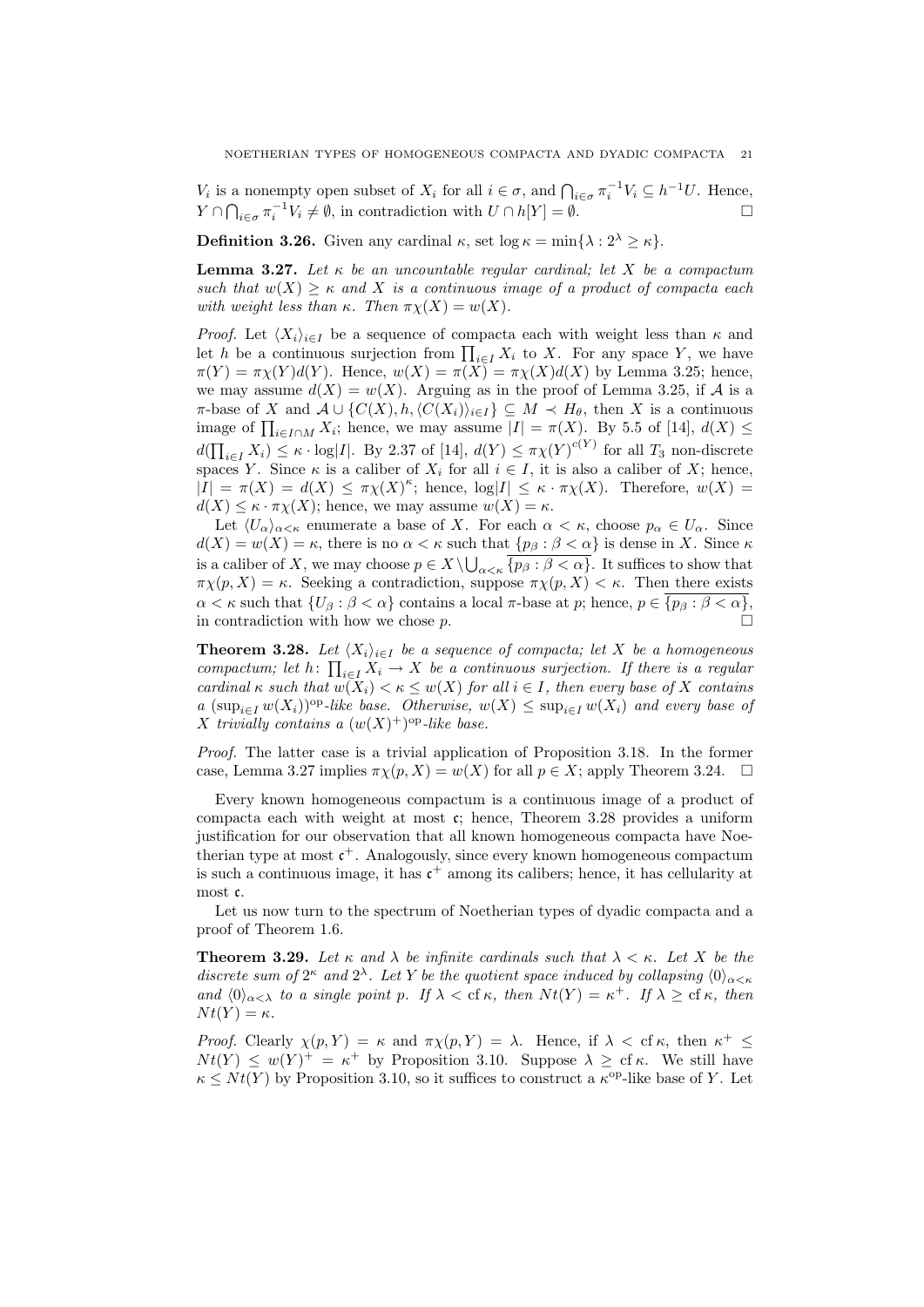$\sim$  be the equivalence relation such that  $Y = X/\sim$ . In building a base of Y, we proceed in the canonical way when away from p: for each  $\mu \in \{\kappa, \lambda\},\$ 

$$
\mathcal{A}_{\mu} = \{ \{ x \in 2^{\mu} : \eta \subseteq x \} / \sim : \eta \in \operatorname{Fn}(\mu, 2) \text{ and } \eta^{-1} \{ 1 \} \neq \emptyset \}.
$$

Choose  $f_0: \kappa \to \text{cf } \kappa$  such that for all  $\alpha < \text{cf } \kappa$  the preimage  $f_0^{-1}\{\alpha\}$  is bounded in κ. Define  $f: [\kappa]^{<\omega} \to \mathrm{cf} \kappa$  by  $f(\sigma) = f_0(\sup \sigma)$  for all  $\sigma \in [\kappa]^{<\omega}$ . Choose  $g_0: \lambda \to \text{cf } \kappa$  such that for all  $\alpha < \text{cf } \kappa$  the preimage  $g_0^{-1}\{\alpha\}$  is unbounded in  $\lambda$ . Define  $g: [\lambda]^{<\omega} \to cf \kappa$  by  $g(\sigma) = g_0(\sup \sigma)$  for all  $\sigma \in [\lambda]^{<\omega}$ . Set

$$
\mathcal{A}_p = \bigcup_{\alpha < \text{cf } \kappa} \left\{ \left( \{ x \in 2^{\kappa} : x[\sigma] = \{0\} \} \cup \{ x \in 2^{\lambda} : x[\tau] = \{0\} \} \right) / \sim : \right\}
$$
\n
$$
\langle \sigma, \tau \rangle \in f^{-1} \{ \alpha \} \times g^{-1} \{ \alpha \} \left\}.
$$

Set  $\mathcal{A} = \mathcal{A}_{\kappa} \cup \mathcal{A}_{\lambda} \cup \mathcal{A}_{p}$ . Let us show that  $\mathcal{A}$  is a  $\kappa^{\text{op}}$ -like base of Y. The only nontrivial aspect of showing that A is a base of Y is verifying that  $A_p$  is a local base at p. Suppose U is an open neighborhood of p. Then there exist  $\sigma \in [\kappa]^{<\omega}$ and  $\tau \in [\lambda]^{<\omega}$  such that

$$
(\{x \in 2^{\kappa} : x[\sigma] = \{0\}\} \cup \{x \in 2^{\lambda} : x[\tau] = \{0\}\}) / \sim \subseteq U.
$$

Choose  $\alpha < \lambda$  such that  $\sup \tau < \alpha$  and  $g_0(\alpha) = f(\sigma)$ . Set  $\tau' = \tau \cup {\alpha}$  and

$$
V = (\{x \in 2^{\kappa} : x[\sigma] = \{0\}\} \cup \{x \in 2^{\lambda} : x[\tau'] = \{0\}\}) / \sim.
$$

Then  $V \subseteq U$  and  $V \in \mathcal{A}_p$  because  $f(\sigma) = g(\tau')$ . Thus,  $\mathcal{A}$  is a base of Y.

Let us show that A is  $\kappa^{\text{op-like}}$ . Suppose  $U, V \in \mathcal{A}$  and  $U \subseteq V$ . If  $U \in \mathcal{A}_{\kappa}$ , then, fixing U, there are only finitely possibilities for V in  $A_{\kappa}$ ; the same is true if  $\kappa$  is replaced by  $\lambda$  or p. Hence, we may assume  $U \in \mathcal{A}_i$  and  $V \in \mathcal{A}_j$  for some  $\{i,j\}\in[\{\kappa,\lambda,p\}]^2$ . Since no element of  $\mathcal{A}_p$  is a subset of an element of  $\mathcal{A}_\kappa\cup\mathcal{A}_\lambda$ , we have  $i \neq p$ . Hence, there exists  $\eta \in \text{Fn}(i, 2)$  such that  $U = \{x \in 2^i : \eta \subseteq x\}/\sim$ . Since  $\bigcup \mathcal{A}_{\kappa} \cap \bigcup \mathcal{A}_{\lambda} = \emptyset$ , we have  $j = p$ . Hence, there exist  $\sigma \in [\kappa]^{<\omega}$  and  $\tau \in [\lambda]^{<\omega}$ such that

$$
V = (\{x \in 2^{\kappa} : x[\sigma] = \{0\}\} \cup \{x \in 2^{\lambda} : x[\tau] = \{0\}\}) / \sim.
$$

If  $i = \kappa$ , then  $\sigma \subseteq \eta^{-1}\{0\}$ ; hence, fixing U, there are only finitely many possibilities for  $\sigma$ , and at most  $\lambda$ -many possibilities for  $\tau$ . If  $i = \lambda$ , then  $\tau \subseteq$  $\eta^{-1}\{0\}$ ; hence, fixing U, there are only finitely many possibilities for  $\tau$ , and at most  $|\sup f_0^{-1}{g(\tau)}|^{&\omega}$ -many possibilities for  $\sigma$  given  $\tau$ . Thus, there are fewer than  $\kappa$ -many possibilities for V given U. Thus, A is  $\kappa^{\rm op}$ -like.

**Corollary 3.30.** If  $\kappa$  is a cardinal of uncountable cofinality, then there is a totally disconnected dyadic compactum with Noetherian type  $\kappa^+$ . If  $\kappa$  is a singular cardinal, then there is a totally disconnected dyadic compactum with Noetherian type  $\kappa$ .

*Proof.* For the first case, apply Theorem 3.29 with  $\lambda = \omega$ . For the second case, apply Theorem 3.29 with  $\lambda = \text{cf } \kappa$ .

Combining the above corollary with the following theorem (and a trivial example like  $N t(2^{\omega}) = \omega$  immediately proves Theorem 1.6.

**Theorem 3.31.** Let  $X$  be a dyadic compactum with base  $A$  consisting only of cozero sets. If  $Nt(X) \leq \omega_1$ , then A contains an  $\omega^{\rm op}$ -like base of X. Hence, no dyadic compactum has Noetherian type  $\omega_1$ .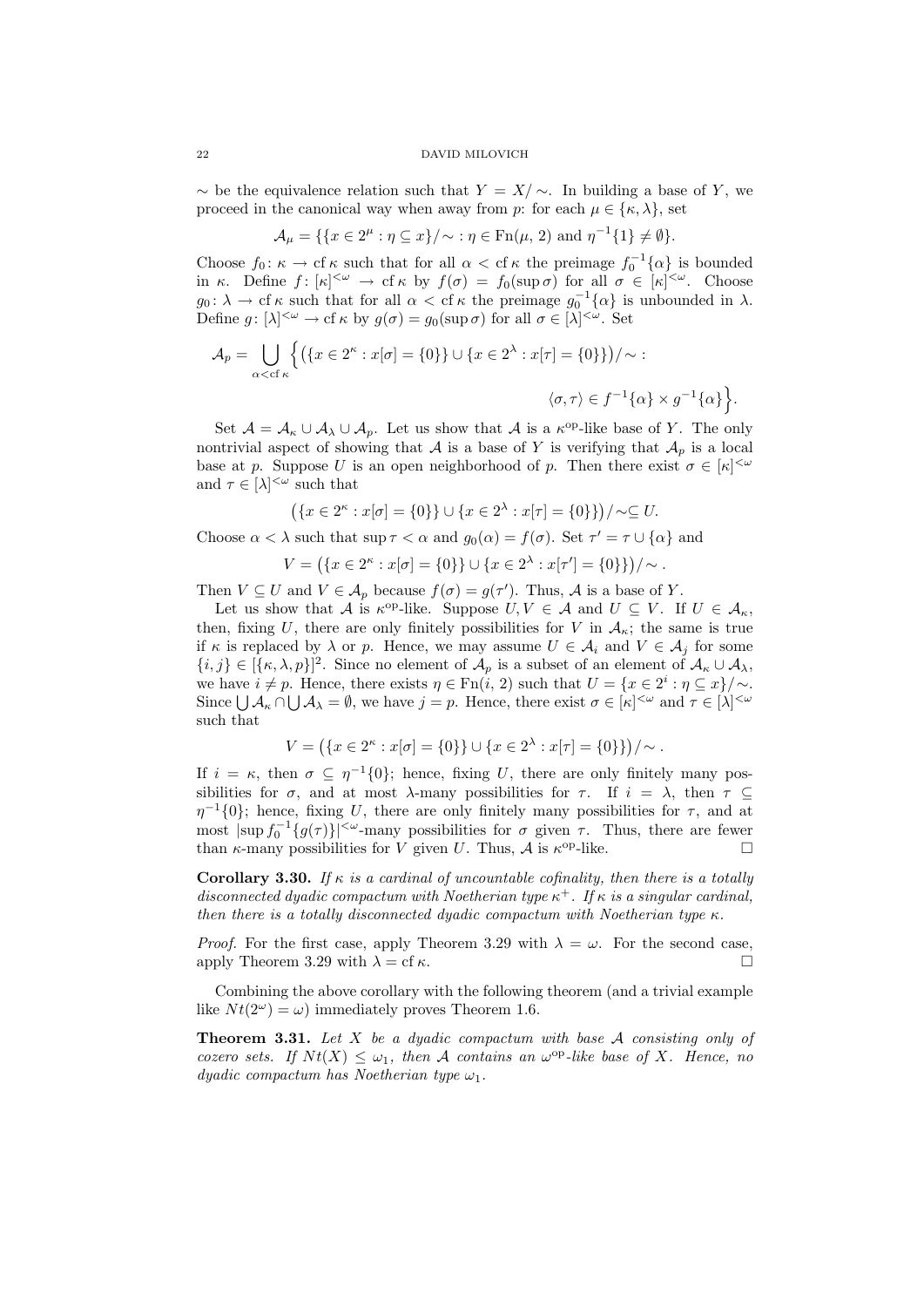*Proof.* Let Q be an  $\omega_1^{\text{op}}$ -like base of X of size  $w(X)$ . Import all the notation from the proof of Lemma 3.19 verbatim, except that we require  $\langle M_{\alpha}\rangle_{\alpha<\kappa}$  to be an  $\omega_1$ -approximation sequence in  $\langle H_\theta, \in, \mathcal{F}, h, \mathcal{Q} \rangle$ . Then U is an  $\omega^{\text{op}}$ -like subset of A as before. On the other hand,  $V_{\alpha}/\mathcal{F}_{\alpha}$  is not necessarily a base of  $X/\mathcal{F}_{\alpha}$  for all  $\alpha < \kappa$ . However, we will show that U is still a base of X. In doing so, we will repeatedly use the fact that if  $U, Q \in M \prec H_{\theta}$  and U is a nonempty open subset of X, then all supersets of U in Q are in M because  $\{V \in \mathcal{Q} : U \subseteq V\}$  is a countable element of M.

Suppose  $q \in Q \in \mathcal{Q}$ . Then it suffices to find  $U \in \mathcal{U}$  such that  $q \in U \subseteq Q$ . Let  $\beta$  be the least  $\alpha < \kappa$  such that there exists  $A \in \mathcal{A}_{\alpha}$  satisfying  $q \in A \subseteq \overline{A} \subseteq$ Q. Fix such an  $A \in \mathcal{A}_{\beta}$ . For each  $p \in \overline{A}$ , choose  $\langle A_p, Q_p \rangle \in \mathcal{A} \times \mathcal{Q}$  such that  $p \in A_p \subseteq Q_p \subseteq \overline{Q}_p \subseteq Q$ . Since  $M_\beta \ni A \subseteq Q \in \mathcal{Q}$ , we have  $Q \in M_\beta$ . Hence, by elementarity, we may assume there exists  $\sigma \in \left[\overline{A}\right]^{<\omega}$  such that  $\langle\langle A_p, Q_p \rangle\rangle_{p \in \sigma} \in M_\beta$ and  $\overline{A} \subseteq \bigcup_{p \in \sigma} A_p$ . Choose  $p \in \sigma$  such that  $q \in A_p$ . Suppose  $Q_p \notin \bigcup \Sigma_{\beta}$ . Then all nonempty open subsets of  $Q_p$  are also not in  $\bigcup \Sigma_\beta$ ; hence, there exist  $U \in \mathcal{U}_\beta$ and  $V \in V_\beta$  such that  $q/\mathcal{F}_\beta \subseteq U \subseteq V \subseteq A_p \subseteq Q$ . Therefore, we may assume  $Q_p \in \bigcup \Sigma_\beta.$ 

Choose  $\alpha < \beta$  such that  $Q_p \in M_\alpha$ . Then  $Q \in M_\alpha$  because  $Q_p \subseteq Q$ . Hence, there exists  $\tau \in [\mathcal{A}_{\alpha}]^{<\omega}$  such that  $\overline{Q}_p \subseteq \bigcup \tau \subseteq \overline{\bigcup \tau} \subseteq Q$ . Choose  $W \in \tau$  such that  $q \in W$ . Then  $q \in W \subseteq \overline{W} \subseteq Q$ , in contradiction with the minimality of  $\beta$ . Thus, U is a base of X.

Question 3.32. If  $\kappa$  is an singular cardinal with cofinality  $\omega$ , then is there a dyadic compactum with Noetherian type  $\kappa^+$ ? Is there a dyadic compactum with weakly inaccessible Noetherian type?

We note that the spectrum of Noetherian types of all compacta is trivial.

**Theorem 3.33.** Let  $\kappa$  be a regular uncountable cardinal. Then there exists a totally disconnected compactum X such that  $N t(X) = \kappa$  and X has a  $P_{\kappa}$ -point.

*Proof.* Let X be the closed subspace of  $2^{\kappa}$  consisting of all  $f \in 2^{\kappa}$  for which  $f(\alpha) = 0$ or  $f[\alpha] = \{1\}$  for all odd  $\alpha < \kappa$ . First, let us show that X has a  $\kappa^{\text{op}}$ -like base. For each  $\sigma \in \text{Fn}(\kappa, 2)$ , set  $U_{\sigma} = \{f \in X : f \supseteq \sigma\}$ . Let E denote the set of  $\sigma \in \text{Fn}(\kappa, 2)$ for which sup dom  $\sigma$  is even and  $U_{\sigma} \neq \emptyset$ . Set  $\mathcal{A} = \{U_{\sigma} : \sigma \in E\}$ , which is clearly a base of X. Let us show that A is  $\kappa^{\text{op}}$ -like. Suppose  $\sigma, \tau \in E$  and  $U_{\sigma} \subseteq U_{\tau}$ . If sup dom  $\sigma < \sup \text{dom }\tau$ , then for each  $f \in U_{\sigma}$  the sequence

 $(f \restriction \sup \mathrm{dom}\,\tau) \cup \{\langle \sup \mathrm{dom}\,\tau, 1 - \tau(\sup \mathrm{dom}\,\tau)\rangle\} \cup \{\langle \beta, 0 \rangle : \sup \mathrm{dom}\,\tau < \beta < \kappa\}$ 

is in  $U_{\sigma} \setminus U_{\tau}$ , which is absurd. Hence, sup dom  $\tau \leq \sup \text{dom } \sigma$ ; hence, there are fewer than  $\kappa$ -many possibilities for  $\tau$  given  $\sigma$ . Thus,  $\mathcal A$  is  $\kappa^{\text{op}}$ -like.

Finally, it suffices to show that  $\langle 1 \rangle_{\alpha \leq \kappa}$  is a P<sub>K</sub>-point of X, for a P<sub>K</sub>-point must have local Noetherian type at least  $\kappa$ . For each  $\alpha < \kappa$ , set  $\sigma_{\alpha} = \{\langle 2\alpha + 1, 1 \rangle\}$ . Then  $\{U_{\sigma_\alpha}: \alpha < \kappa\}$  is a local base at  $\langle 1 \rangle_{\alpha < \kappa}$ . Moreover,  $U_{\sigma_\alpha} \supsetneq U_{\sigma_\beta}$  for all  $\alpha < \beta < \kappa$ . Since  $\kappa$  is regular, it follows that  $\langle 1 \rangle_{\alpha \leq \kappa}$  is a  $P_{\kappa}$ -point.

Corollary 3.34. Every infinite cardinal is the Noetherian type of some totally disconnected compactum.

Proof. By Lemma 2.9, all totally disconnected metric compacta have Noetherian type  $\omega$ . By Theorem 3.33, if  $\kappa$  is a regular uncountable cardinal, then there is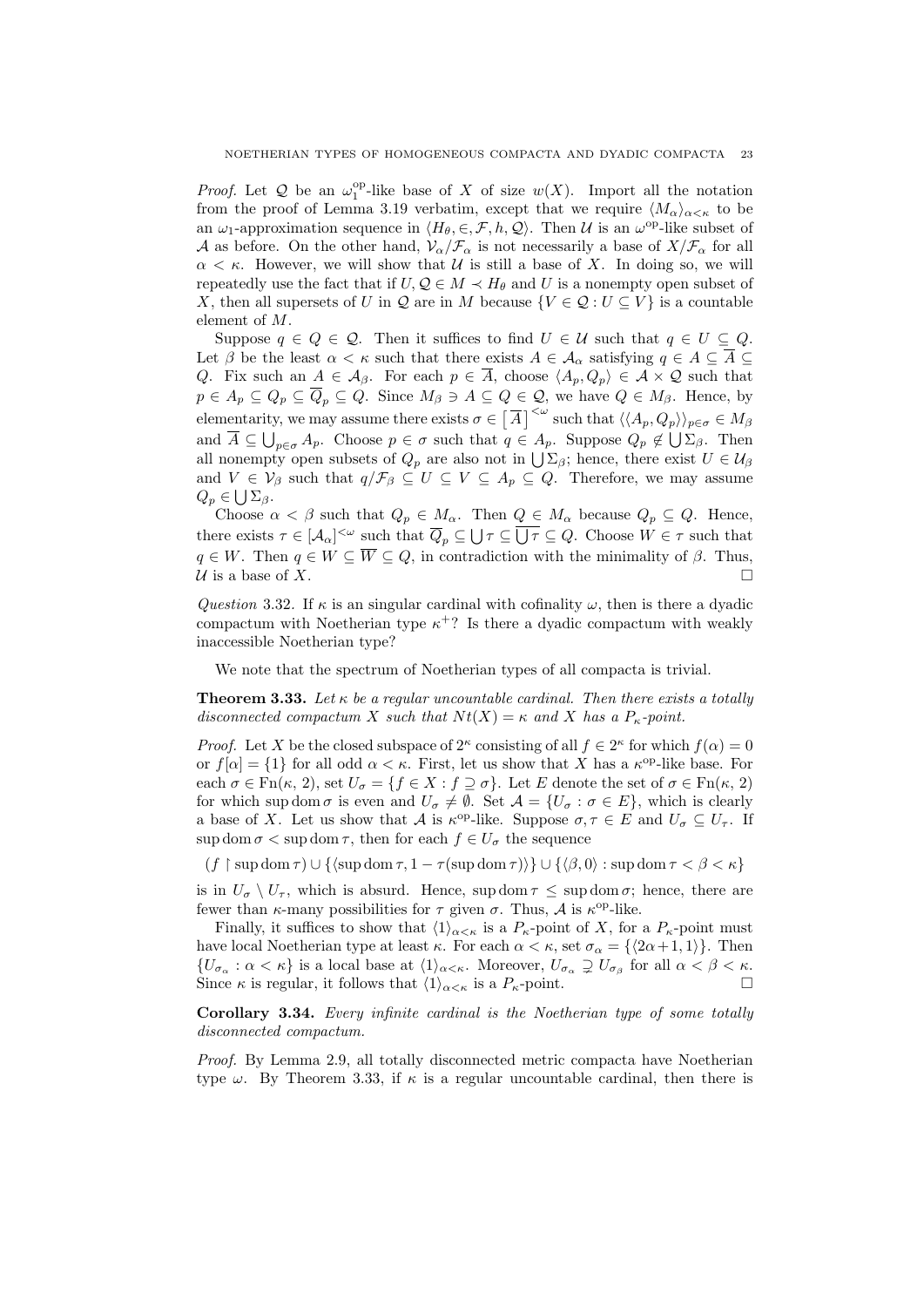a totally disconnected compactum X with Noetherian type  $\kappa$ . If  $\kappa$  is a singular cardinal, then there is a totally disconnected dyadic compactum with Noetherian type  $\kappa$  by Corollary 3.30.

#### 4. k-adic compacta

The results of the previous section used reflection properties of free boolean algebras—see Lemma 3.1—and more generally coproducts of boolean algebras of bounded size—see Lemma 3.6. Let us define a more general family of reflection properties.

**Definition 4.1.** Let B be a boolean algebra and let  $\kappa$  and  $\lambda$  be cardinals. Then we say B has the  $(\kappa, \lambda)$ -FN if and only if, for every M such that  $\{B, \wedge, \vee\} \subseteq M \prec H_{\theta}$ and  $|M| \cap \kappa \subseteq M \cap \kappa \in \kappa + 1$ , and for every  $b \in B$ , there exists  $A \in [B \cap M]^{< \lambda}$ such that  $M \cap \uparrow b = M \cap \uparrow A$ .

Remark. For regular  $\kappa$ , the  $(\kappa, \kappa)$ -FN and the  $(\kappa^+, \kappa)$ -FN are both equivalent to the  $\kappa$ -FN as defined by Fuchino, Koppelberg, and Shelah [8]. In particular, the  $(\omega_1, \omega)$ -FN is equivalent to the Freese-Nation property and the  $(\omega_2, \omega_1)$ -FN is equivalent to the weak Freese-Nation property.

The  $(\kappa, \omega)$ -FN is equivalent to the  $(\kappa, 2)$ -FN for all  $\kappa$ : if  $A \in [B \cap M]^{<\omega}$  and  $M \cap \uparrow b = M \cap \uparrow A$ , then  $\bigwedge A \in M$  and  $M \cap \uparrow b = M \cap \uparrow \bigwedge A$ . Therefore, a boolean algebra has the  $(\omega_1, \omega)$ -FN if and only if it satisfies the conclusion of Lemma 3.1. Likewise, a boolean algebra satisfies the conclusion of Lemma 3.6 if and only if it has the  $(\kappa, \omega)$ -FN.

**Theorem 4.2.** If  $\kappa \geq \omega$  and B has the  $(\kappa^+, \text{cf } \kappa)$ -FN, then every subset of B is almost κ op-like.

Proof. Proceed as in the proof of Theorem 3.2. The only modifications worth noting happen in the last paragraph. Where Lemma 3.1 is used to produce  $r \in B \cap M_\alpha$  such that  $M_\alpha \cap \uparrow q = M_\alpha \cap \uparrow r$ , instead use the  $(\kappa^+, c f \kappa)$ -FN to produce  $A \in [B \cap M_\alpha]^{< c f \kappa}$ such that  $M_{\alpha} \cap \uparrow q = M_{\alpha} \cap \uparrow A$ . For each  $r \in A$ , argue as before that there exists  $p_r \in Q \cap M_\alpha$  such that  $D_\alpha \cap \uparrow r \subseteq D_\alpha \cap \uparrow p_r$ . By an induction hypothesis,  $|D_{\alpha} \cap {\uparrow} p_r| < \kappa$ ; hence,  $|D_{\alpha} \cap {\uparrow} q| \leq |\bigcup_{r \in A} (D_{\alpha} \cap {\uparrow} p_r)| < \kappa$ .

Corollary 4.3. It is independent of  $\neg CH$  whether every separable compactum X satisfies  $\chi N t(X) \leq \omega_1$ .

*Proof.* Fuchino, Koppelberg, and Shelah [8] proved that  $\mathcal{P}(\omega)$  has the  $(\omega_2, \omega_1)$ -FN in the Cohen model. Arguing as in the proof of Theorem 3.4, every separable compactum X, being a continuous image of  $\beta\omega$ , satisfies  $\chi_K N t(X) \leq \omega_1$  and  $\pi N t(X) \leq \omega_1$  in this model. On the other hand,  $\mathfrak{p} = \mathfrak{c}$  implies there is a  $P_{\mathfrak{c}}$ -point p in  $\beta\omega\setminus\omega$ . Assuming  $\mathfrak{p}=\mathfrak{c}>\omega_1$ , let us show that this p does not have an  $\omega_1^{\rm op}$ -like base in the separable compactum  $\beta\omega$ . Let U be a local base at p in  $\beta\omega$ . Choose  $V \in [\mathcal{U}]^{\omega_1}$  and  $U \in \mathcal{U}$  such that  $\overline{U} \setminus \omega \subseteq \bigcap \mathcal{V}$ . For every  $V \in \mathcal{V}$ , the compact set  $U \setminus V$  is contained in  $\omega$ , so  $U \setminus V \subseteq n$  for some  $n < \omega$ . Therefore, there exist  $W \in [\mathcal{V}]^{\omega_1}$  and  $n \lt \omega$  such that  $\overline{U} \setminus W \subseteq n$  for all  $W \in \mathcal{W}$ . Choose  $U_0 \in \mathcal{U}$  such that  $U_0 \subseteq U \setminus n$ . Then  $U_0 \subseteq \bigcap \mathcal{W}$ ; hence,  $\mathcal{U}$  is not  $\omega_1^{\text{op}}$ -like.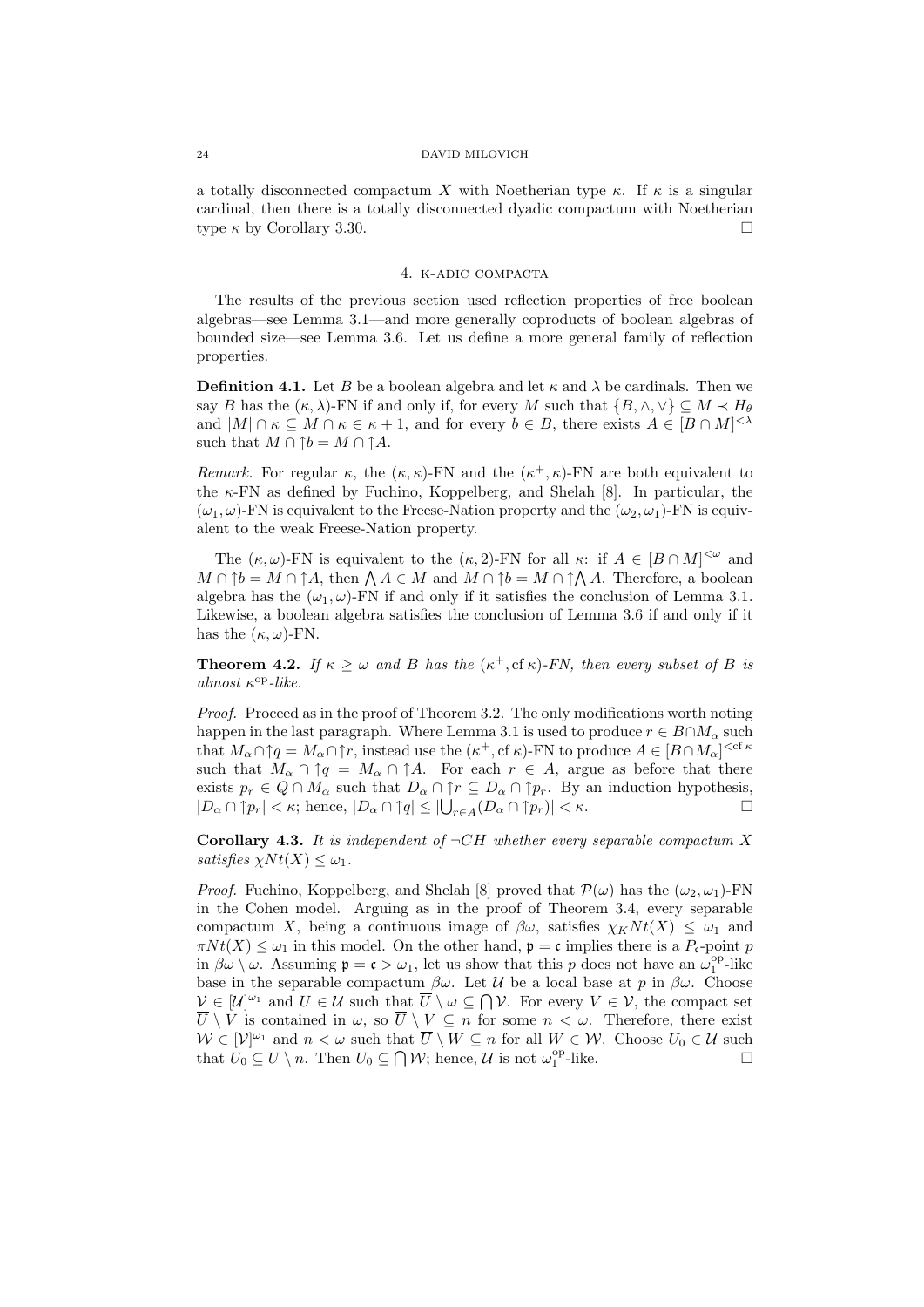**Theorem 4.4.** Let  $\kappa \geq \omega$  and let X be a compactum such that  $\pi_X(p, X) = w(X)$ for all  $p \in X$  and such that X is a continuous image of a totally disconnected compactum Y such that Clop(Y) has the  $(\kappa^+, \text{cf } \kappa)$ -FN. Then every base of X contains an  $\kappa^{\rm op}\text{-}like$  base of X.

Proof. Proceed as in the proof of Theorem 3.24. Modify that proof just as the proof of Theorem 3.2 was modified in the above proof of Theorem 4.2.  $\Box$ 

Stepin discovered a nice characterization of the Stone spaces of boolean algebras having the  $(\omega_1, \omega)$ -FN.

**Definition 4.5** (S`cepin [27]). Given a space X, let  $RC(X)$  denote the set of regular closed subsets of X. A space X is k-metrizable if there exists  $\rho: X \times RC(X) \rightarrow$  $[0,\infty)$  such that we have the following for all  $C \in RC(X)$ .

- (1)  $C = \{x \in X : \rho(x, C) = 0\}.$
- (2) If  $C \supseteq B \in RC(X)$ , then  $\rho(x, C) \leq \rho(x, B)$  for all  $x \in X$ .
- (3) The map  $\rho_C: X \to \mathbb{R}$  defined by  $\rho_C(x) = \rho(x, C)$  is continuous.
- (4) For each increasing union  $\bigcup_{\alpha<\beta}C_{\alpha}$  of regular closed sets, if  $C=\bigcup_{\alpha<\beta}C_{\alpha}$ , then  $\rho(x, C) = \inf_{\alpha < \beta} \rho(x, C_{\alpha}).$

A compactum is k-adic if it is a continuous image of k-metrizable compactum.

*Remark.* Stepin's notation is " $\kappa$ -metrizable." Let us use "k-metrizable" for two reasons. First, " $\kappa$ " has nothing to do with a cardinal  $\kappa$ ; it's a Russian abbreviation for canonical. (Canonically closed means regular closed in this context.) Second, for some authors,  $\kappa$ -metrizable means something else, such as having a decreasing uniform base of the form  $\{U_{\alpha}\}_{{\alpha}<\kappa}$ .

The following theorem is implicit in results of  $\widetilde{S}$ cepin [27] and more explicit in Heindorf and Šapiro  $[11]$ . (See especially Section 2.9 of the latter.)

**Theorem 4.6.** A totally disconnected compactum  $X$  is k-metrizable if and only if Clop(X) has the  $(\omega_1, \omega)$ -FN.

**Lemma 4.7** (Ščepin [27]). If X is a k-adic compactum, then  $\pi \chi(X) = w(X)$ .

Given the above lemma and the preceding three theorems, it is trivial to generalize our main results from the previous section about the class of dyadic compacta, which are continuous images of powers of 2, to the class of compacta that are continuous images of totally disconnected k-metrizable compacta. Moreover, the next two theorems show that the latter class properly contains the former class.

**Theorem 4.8** (Scepin [27]). Metrizable spaces are k-metrizable. Moreover, products and hyperspaces (with the Vietoris topology) preserve k-metrizability. In particular, every power of 2 is k-metrizable.

**Theorem 4.9** (Šapiro [25]). If  $\kappa \geq \omega_2$ , then the hyperspace of  $2^{\kappa}$  is not dyadic. Hence, there is a totally disconnected compactum that is k-metrizable but not dyadic.

With a little more care, we can further generalize our results about dyadic compacta to all k-adic compacta.

**Definition 4.10.** Given a space X and a set M, define  $\pi_M^X: X \to X/M$  by  $\pi_M^X(p) =$  $p/M$ .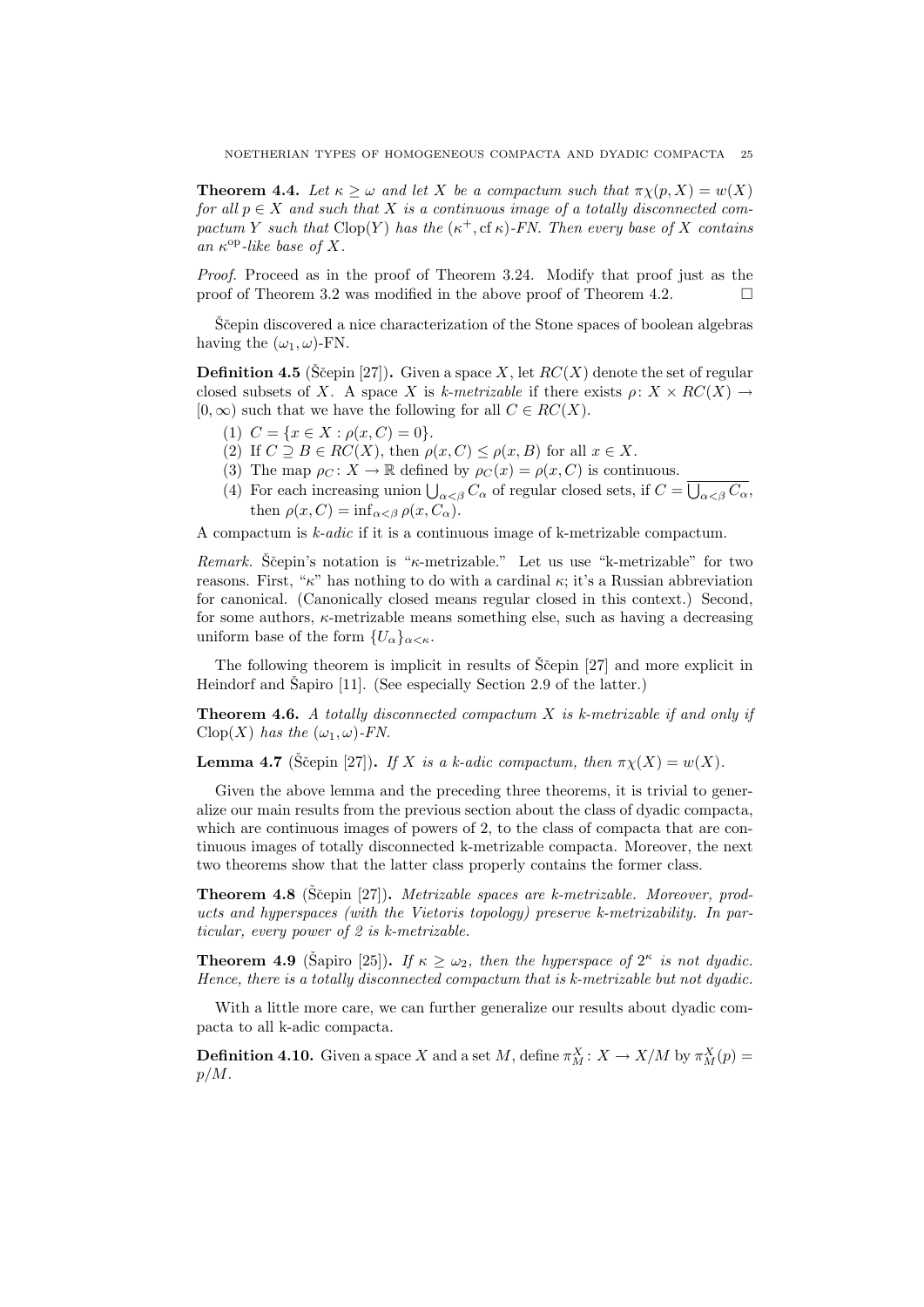**Lemma 4.11.** Let X be a compactum. Then X is k-metrizable if and only if  $\pi_M^X$ is an open map for all M satisfying  $C(X) \in M \prec H_{\theta}$ .

*Proof.* Ščepin [28] proved that a compactum X is k-metrizable if and only if, for all sufficiently large regular cardinals  $\mu$ , there is a closed unbounded  $C \subseteq [H_{\mu}]^{\omega}$  such that  $C(X) \in M \prec H_{\mu}$  and  $\pi_M^X$  is open for all  $M \in C$ . (Siepin stated this result in terms of  $\sigma$ -complete inverse systems of metric compacta; the above formulation is due to Bandlow [3].) It follows at once that X is k-metrizable if  $\pi_M^X$  is open for all M satisfying  $C(X) \in M \prec H_{\theta}$ . Conversely, suppose X is k-metrizable and  $C(X) \in M \prec H_{\theta}$ . Fix  $\mu$  and C as above. We may assume  $\theta > \mu^{\omega}$ ; hence, by elementarity, we may assume  $C \in M$ . Choose a countable  $N \prec H_{(2 \le \theta)^+}$  such that  $C(X)$ ,  $C, M \in N$ . Then  $M \cap N \cap H_{\mu} \in C$ , so  $\pi_{M \cap N \cap H_{\mu}}^{X}$ , which is equal to  $\pi_{M \cap N}^{X}$ , is open. Suppose  $U \subseteq X$  is open and  $p \in U$ . Since  $\pi_{M \cap N}^X$  is open, there exists a cozero  $V \subseteq X$  such that  $p \in V \in M \cap N$  and  $V/(M \cap N) \subseteq U/(M \cap N)$ . The last relation is equivalent to the statement that, for all  $q \in V$ , there exists  $r \in U$  such that, for all  $f \in C(X) \cap M \cap N$ , we have  $f(q) = f(r)$ . By elementarity, for every open  $U \subseteq X$  and  $p \in U$ , there exists a cozero  $V \subseteq X$  such that  $p \in V \in M$  and, for all  $q \in V$ , there exists  $r \in U$  such that, for all  $f \in C(X) \cap M$ , we have  $f(q) = f(r)$ . Thus,  $p/M \in V/M \subseteq U/M$ . Since V is cozero and  $V \in M$ , the set  $V/M$  is cozero. Hence,  $\pi_M^X$  is open.

**Theorem 4.12.** Let  $X$  be a k-metrizable compactum and  $Q$  a family of cozero subsets of X such that for every  $U \in Q$  there exists  $V \in Q$  such that  $\overline{V} \subseteq U$ . Then  $Q$  is almost  $\omega^{\rm op}$ -like.

*Proof.* Proceed by induction on  $|Q|$ . Argue as in the proof of Theorem 3.2 until the verification of (3) for stage  $\alpha + 1$ , where we need a different argument to show that  $D_{\alpha} \cap \uparrow q$  is finite. Let  $U = q$  and choose  $V \in Q$  such that  $\overline{V} \subseteq U$ . By Lemma 4.11,  $U/M_{\alpha}$  is open; hence, there exists  $f \in C(X) \cap M_{\alpha}$  such that  $V/M_{\alpha} \subseteq$  $(f^{-1}{0})/M_{\alpha} \subseteq U/M_{\alpha}$ . Since  $f \in M_{\alpha}$ , we have  $V \subseteq f^{-1}{0}$ . By elementarity, there exists  $W \in Q \cap M_\alpha$  such that  $W \subseteq f^{-1}\{0\}$ . By (3) for stage  $\alpha$ , it suffices to show that  $D_{\alpha} \cap U \subseteq D_{\alpha} \cap W$ . Suppose  $Z \in D_{\alpha} \cap U$ . Then  $W/M_{\alpha} \subseteq$  $(f^{-1}{0})/M_{\alpha} \subseteq U/M_{\alpha} \subseteq Z/M_{\alpha}$ . Since  $Z \in D_{\alpha} \subseteq M_{\alpha}$  and Z is cozero, we have  $W \subseteq Z$ . Thus,  $D_{\alpha} \cap \uparrow U \subseteq D_{\alpha} \cap \uparrow W$ .

Corollary 4.13. Let X be a k-adic compactum and  $U$  be a family of subsets of X such that for all  $U \in \mathcal{U}$  there exists  $V \in \mathcal{U}$  such that  $\overline{V} \cap \overline{X \setminus U} = \emptyset$ . Then  $\mathcal{U}$  is almost  $\omega^{\rm op}\text{-}like$ . Hence,  $\pi Nt(X) = \chi_K Nt(X) = \omega$ .

Proof. Proceed as in the proof of Theorem 3.4. Use the above theorem instead of Theorem 3.2.

**Theorem 4.14.** Let X be a homogeneous k-adic compactum with base  $A$ . Then  $A$ contains an  $\omega^{\rm op}-like$  base of X.

*Proof.* By homogeneity and Lemma 4.7, we have  $\pi_Y(p, X) = w(X)$  for all  $p \in X$ . By Lemma 3.20, we may assume  $A$  consists only of cozero sets. Proceed as in the proof of Lemma 3.19. Replace  $2^{\lambda}$  with a k-metrizable compactum Y and replace  $\beta$ with the set of cozero subsets of Y. For the proof of (2) for stage  $\alpha + 1$ , we need a different argument that, given  $H \in \mathcal{E}_{\alpha}$  and  $N \in \Sigma_{\alpha}$ , the set  $\mathcal{D}_{\alpha} \cap N \cap \uparrow H$  is finite.

Choose  $U \in \mathcal{U}_{\alpha}$  such that  $H = E_{\alpha,U}$ ; choose  $V \in \mathcal{U}_{\alpha}$  such that  $\overline{V} \subseteq U$ . Since  $\pi_N^Y$ is open by Lemma 4.11, we have  $(h^{-1}V)/N \subseteq (f^{-1}{0})/N \subseteq (h^{-1}U)/N$  for some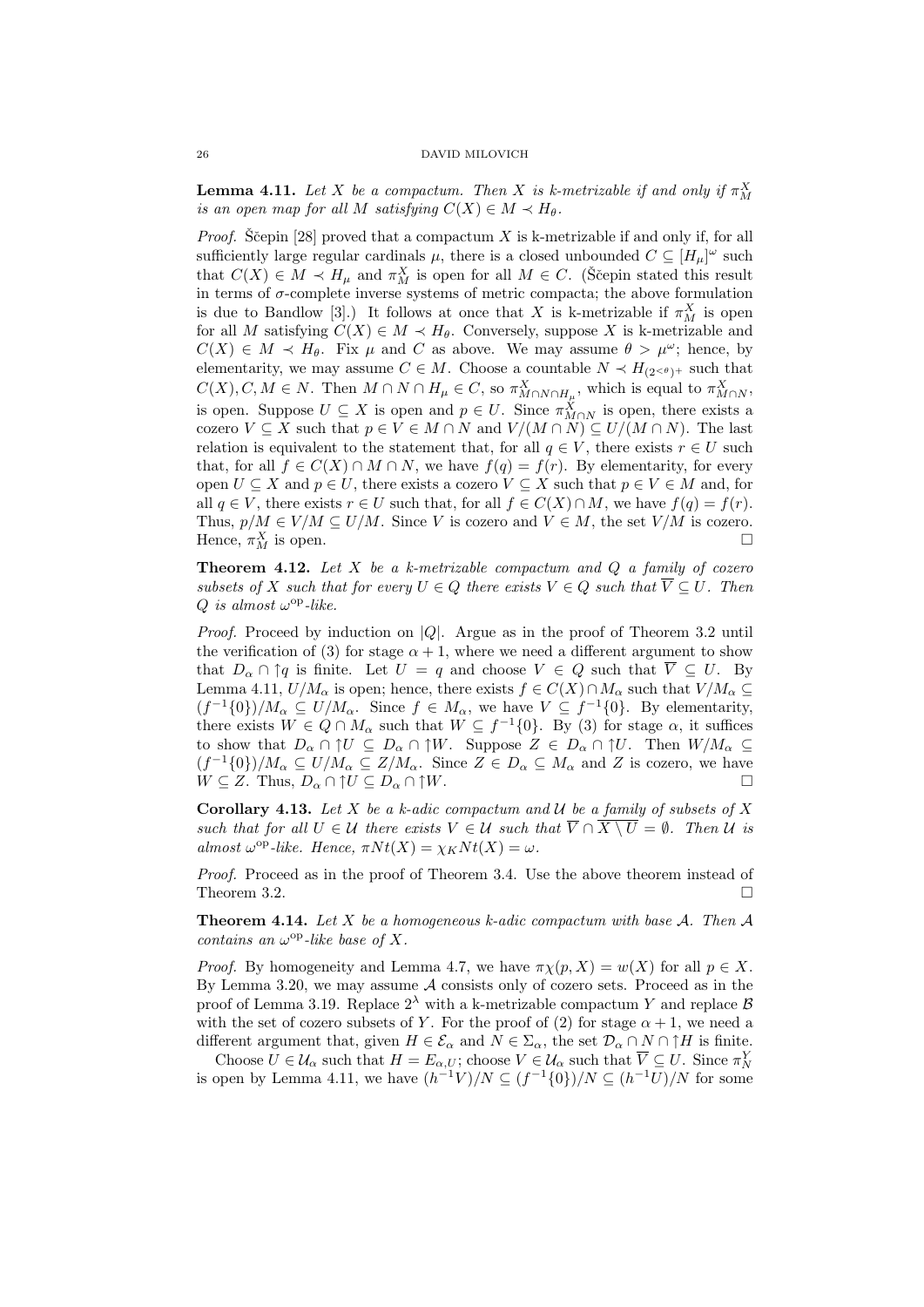$f \in C(Y) \cap N$ . Since  $f \in N$ , we have  $h^{-1}V \subseteq f^{-1}\{0\}$ . Choose  $\beta < \alpha$  such that  $f \in M_\beta$ . By elementarity, we may choose  $W_0 \in \mathcal{A}_\beta$  such that  $h^{-1}W_0 \subseteq f^{-1}\{0\}$ . Choose  $W_1 \in V_\beta$  such that  $\overline{W}_1 \subseteq W_0$ ; choose  $W_2 \in \mathcal{U}_\beta$  such that  $\overline{W}_2 \subseteq W_1$ . By (2) for stage  $\alpha$ , it suffices to prove  $\mathcal{D}_{\alpha} \cap N \cap \uparrow E_{\alpha,U} \subseteq \uparrow E_{\beta,W_2}$ . Suppose  $G \in$  $\mathcal{D}_{\alpha} \cap N \cap \uparrow E_{\alpha,U}$ . Then we have

$$
(f^{-1}{0})/N \subseteq (h^{-1}U)/N \subseteq E_{\alpha,U}/N \subseteq G/N.
$$

Since  $G \in N$  and G is cozero, we have  $f^{-1}\{0\} \subseteq G$ . Hence,

$$
E_{\beta,W_2} \subseteq h^{-1}W_1 \subseteq h^{-1}W_0 \subseteq f^{-1}\{0\} \subseteq G.
$$

Thus,  $\mathcal{D}_{\alpha} \cap N \cap \upharpoonright E_{\alpha,U} \subseteq \upharpoonright E_{\beta,W_2}$  as desired.

**Theorem 4.15.** Let X be a k-adic compactum. Then  $Nt(X) \neq \omega_1$ .

*Proof.* Proceed as in the proof of Theorem 3.31.  $\Box$ 

Question 4.16. Is every k-adic compactum a continuous image of a totally disconnected k-metrizable compactum?

If still greater generality is desired, then one can easily combine the techniques of the proofs of Theorems 4.2, 4.12, and 4.14 to prove the following.

**Theorem 4.17.** Let  $\kappa$  be an infinite cardinal and let Y be a compactum such that, for all open  $U \subseteq Y$  and for all M satisfying  $C(Y) \in M \prec H_{\theta}$  and  $\kappa^+ \cap |M| \subseteq$  $\kappa^+ \cap M \in \kappa^+ + 1$ , the set  $U/M$  is the intersection of fewer than  $(\text{cf } \kappa)$ -many open subsets of  $Y/M$ . If X is Hausdorff and a continuous image of Y, then we have the following.

- (1) If  $\mathcal{U} \subseteq \mathcal{P}(X)$  and, for all  $U \in \mathcal{U}$ , there exists  $V \in \mathcal{U}$  such that  $\overline{V} \cap \overline{X \setminus U} =$  $\emptyset$ , then U is almost  $\kappa^{\text{op}}$ -like. Hence,  $\pi N t(X) \leq \kappa$  and  $\chi_K N t(X) \leq \kappa$ .
- (2) If  $\pi \chi(p, X) = w(X)$  for all  $p \in X$ , then every base of X contains a  $\kappa^{\rm op}$ -like base.

On the other hand, Lemma 4.7 cannot be so easily generalized. For example, if X is the Stone space of the interval algrebra generated by  $\{[a, b) : a, b \in \mathbb{R}\},\$  then  $w(X) = \mathfrak{c}$  and  $\pi_X(X) = \pi(X) = \omega$ , despite it being shown in [8] that Clop(X) has the  $(\omega_2, \omega_1)$ -FN.

# 5. More on local Noetherian type

In this section, we find two sufficient conditions for a compactum to have a point with an  $\omega^{\rm op}$ -like local base. The first of these conditions will be used to prove Theorem 1.7. We also present some related results about local bases in terms of Tukey reducibility.

**Definition 5.1.** Given cardinals  $\lambda \geq \kappa \geq \omega$  and a subset E in a space X, a local  $\langle \lambda, \kappa \rangle$ -splitter at E is a set U of  $\lambda$ -many open neighborhoods of E such that E is not contained in the interior of  $\bigcap V$  for any  $V \in |\mathcal{U}|^{\kappa}$ . If  $p \in X$ , then we call a local  $\langle \lambda, \kappa \rangle$ -splitter at  $\{p\}$  a local  $\langle \lambda, \kappa \rangle$ -splitter at p.

**Theorem 5.2.** Suppose X is a compactum and  $\omega_1 \leq \kappa = \min_{p \in X} \pi \chi(p, X)$ . Then there is a local  $\langle \kappa, \omega \rangle$ -splitter at some  $p \in X$ .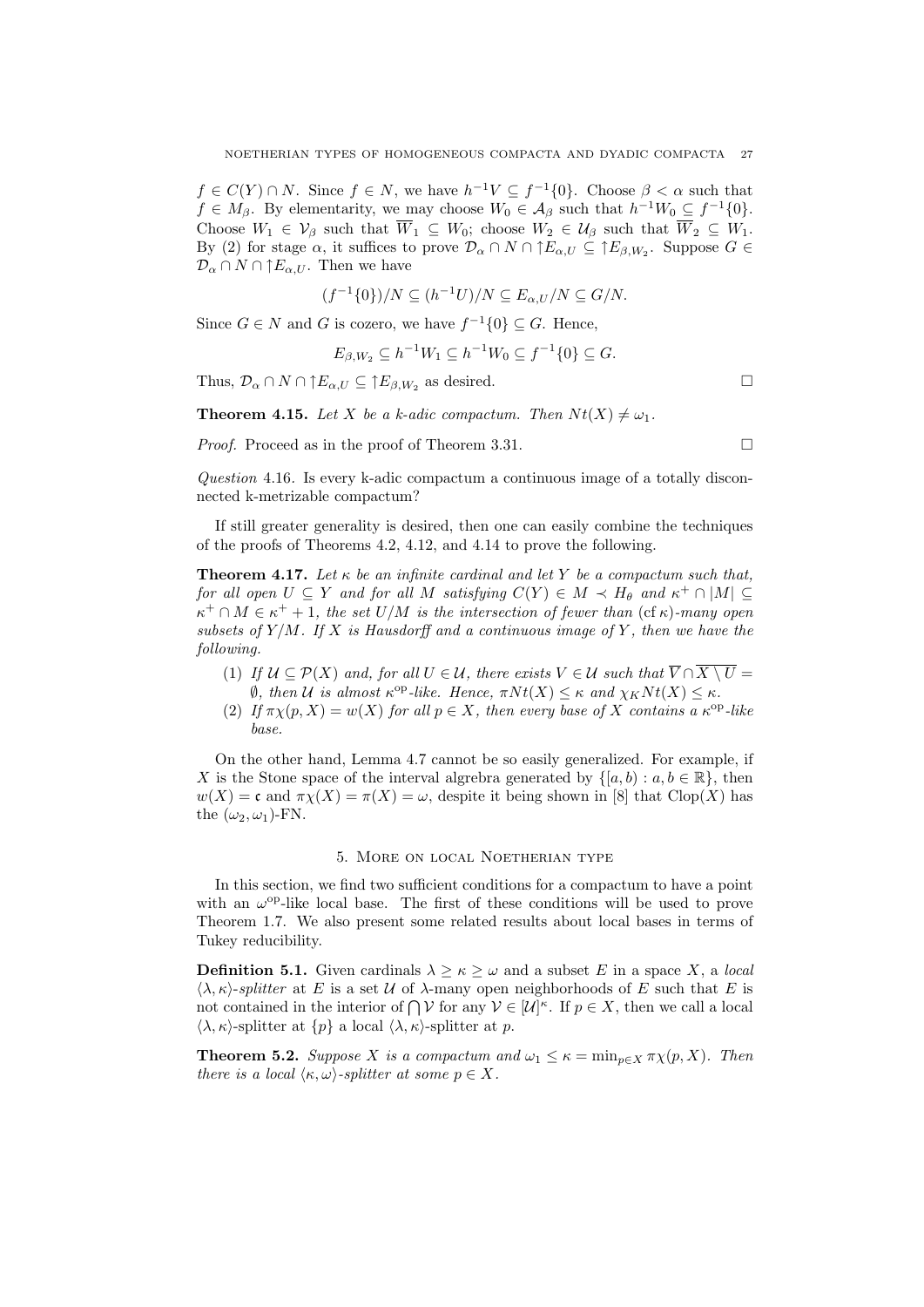*Proof.* Given any map f, let  $\prod f$  denote  $\{\langle x_i \rangle_{i \in \text{dom } f} : \forall i \in \text{dom } f \ x_i \in f(i)\}.$ Given any infinite open family  $\mathcal{E}$ , let  $\Phi(\mathcal{E})$  denote the set of  $\langle \sigma, \Gamma \rangle \in [\mathcal{E}]^{<\omega} \times ([\mathcal{E}]^{\omega})^{<\omega}$ for which every  $\tau \in \prod \Gamma$  satisfies  $\bigcap \sigma \subseteq \bigcup \text{ran }\tau$ . Then  $\Phi(\mathcal{E}) = \emptyset$  always implies  $\mathcal{E}$ is  $\omega^{\rm op}\text{-like}$  and centered.

Let R denote the set of nonempty regular open subsets of X. Choose  $\langle W_n \rangle_{n \leq \omega} \in$  $\mathcal{R}^{\omega}$  such that  $\overline{W}_{n+1} \subsetneq W_n \neq X$  for all  $n < \omega$ . Let  $\Omega$  denote the class of transfinite sequences  $\langle\langle U_{\alpha}, V_{\alpha} \rangle\rangle_{\alpha \leq \eta}$  of elements of  $\mathcal{R}^2$  satisfying the following.

- (1)  $\eta \geq \omega$  and  $\langle \langle U_n, V_n \rangle \rangle_{n \langle \omega} = \langle \langle W_{n+1}, W_n \rangle \rangle_{n \langle \omega}$ .
- (2)  $\overline{U}_{\alpha} \subseteq V_{\alpha}$  for all  $\alpha < \eta$ .
- (3)  $\mathcal{P}(V_{\alpha}) \cap \left\{ \bigcap \sigma \setminus \overline{\bigcup_{\tau}} : \sigma, \tau \in \left[\bigcup_{\beta < \alpha} \{U_{\beta}, V_{\beta}\}\right]^{\leq \omega} \right\} \subseteq \{\emptyset\}$  for all  $\alpha < \eta$ .
- (4)  $\Phi\left(\bigcup_{\alpha<\eta}\{U_{\alpha},V_{\alpha}\}\right)=\emptyset.$

Seeking a contradiction, suppose  $\eta$  is a limit ordinal and  $\langle\langle U_{\alpha}, V_{\alpha}\rangle\rangle_{\alpha\leq\eta}\notin\Omega$ , but  $\langle\langle U_{\beta}, V_{\beta}\rangle\rangle_{\beta<\alpha} \in \Omega$  for all  $\alpha<\eta$ . Then (1), (2), and (3) hold for  $\langle\langle U_{\alpha}, V_{\alpha}\rangle\rangle_{\alpha<\eta}$ , so there exists  $\langle \sigma, \Gamma \rangle \in \Phi(\bigcup_{\alpha < \eta} \{U_{\alpha}, V_{\alpha}\})$ . We may choose  $i \in \text{dom } \Gamma$  such that  $\Gamma(i) \nsubseteq \bigcup_{\beta < \alpha} \{U_{\beta}, V_{\beta}\}\$  for all  $\alpha < \eta$ . Set  $\Lambda = \Gamma \upharpoonright (\text{dom}\,\Gamma \setminus \{i\})$ . We may assume dom Γ is minimal among its possible values; hence, there exists  $\tau \in \prod \Lambda$  such that  $\bigcap \sigma \not\subseteq \bigcup \operatorname{ran} \tau$ . Choose  $\alpha < \eta$  and  $W \in \Gamma(i)$  such that  $\sigma \cup \operatorname{ran} \tau \subseteq \bigcup_{\beta < \alpha} \{U_{\beta}, V_{\beta}\}\$ and  $W \in \{U_\alpha, V_\alpha\}$ . Then  $\bigcap \sigma \setminus \bigcup \text{ran } \tau \not\subseteq W$  by (2) and (3). Since W is regular,  $\bigcap \sigma \setminus \bigcup \text{ran } \tau \not\subseteq \overline{W}$ ; hence,  $\bigcap \sigma \not\subseteq W \cup \bigcup \text{ran } \tau$ , in contradiction with  $\langle \sigma, \Gamma \rangle \in$  $\Phi(\bigcup_{\alpha<\eta}\{U_{\alpha},V_{\alpha}\})$ . Thus,  $\Omega$  is closed with respect to unions of increasing chains.

It follows from (3) that  $\Omega \subseteq (\mathcal{R}^2)^{|\mathcal{R}|^+}$ . Moreover,  $\langle \langle W_{n+1}, W_n \rangle \rangle_{n \leq \omega} \in \Omega$ . Hence, by Zorn's Lemma,  $\Omega$  has a maximal element  $\langle\langle U_{\alpha}, V_{\alpha}\rangle\rangle_{\alpha<\eta}$ . Set  $\beta$  =  $\bigcup_{\alpha<\eta}\{U_{\alpha},V_{\alpha}\}.$  Let us show that  $\eta\geq\kappa$ . Suppose not. For each  $x\in X$ , choose  $Y_x, Z_x \in \mathcal{R}$  such that  $x \in Y_x \subseteq \overline{Y}_x \subseteq Z_x$  and  $Z_x$  does not contain any nonempty open set of the form  $\bigcap \sigma \setminus \overline{\bigcup \tau}$  where  $\sigma, \tau \in [\mathcal{B}]^{<\omega}$ . Choose  $\rho \in [X]^{<\omega}$  such that  $\bigcup_{x \in \rho} Y_x = X$ . Let us show that  $\Phi(\mathcal{B} \cup \{Y_x, Z_x\}) = \emptyset$  for some  $x \in \rho$ . Seeking a contradiction, suppose  $\langle \sigma_x, \Gamma_x \rangle \in \Phi(\mathcal{B} \cup \{Y_x, Z_x\})$  for all  $x \in \rho$ . We may assume  $\bigcup_{x \in \rho} \bigcup \text{ran } \Gamma_x \subseteq \mathcal{B}$ . Let  $\Lambda$  be a concatenation of  $\{\Gamma_x : x \in \rho\}$  and set  $\tau = \mathcal{B} \cap \bigcup_{x \in \rho} \sigma_i$ . Then for all  $\zeta \in \prod \Lambda$  we have

$$
\bigcap \tau = \bigcap_{y \in \rho} \bigcap (\sigma_y \cap \mathcal{B}) = \bigcup_{x \in \rho} \left( Y_x \cap \bigcap_{y \in \rho} \bigcap (\sigma_y \cap \mathcal{B}) \right) \subseteq \bigcup_{x \in \rho} \bigcap \sigma_x \subseteq \overline{\bigcup \operatorname{ran} \zeta}.
$$

Hence,  $\langle \tau, \Lambda \rangle \in \Phi(\mathcal{B})$ , in contradiction with (4). Therefore, we may choose  $x \in \rho$ such that  $\Phi(\mathcal{B} \cup \{Y_x, Z_x\}) = \emptyset$ . But then  $\langle\langle U_\alpha, V_\alpha\rangle\rangle_{\alpha \leq \eta+1} \in \Omega$  if we set  $U_\eta = Y_x$ and  $V_{\eta} = Z_x$ , in contradiction with the maximality of  $\langle\langle U_{\alpha}, V_{\alpha}\rangle\rangle_{\alpha < \eta}$ . Thus,  $\eta \geq \kappa$ .

Set  $\mathcal{A} = \{V_\alpha : \alpha < \eta\}$ . By (3),  $|\mathcal{A}| = |\eta| \geq \kappa$ . Set  $K = \bigcap_{\alpha < \eta} \overline{U}_{\alpha}$ . Then it suffices to show that A is a local  $\langle |\eta|, \omega \rangle$ -splitter at some  $x \in K$ . Suppose not. Then each  $x \in K$  has an open neighborhood  $W_x$  that is a subset of infinitely many elements of A. Hence,  $\Phi(\mathcal{B} \cup \{W_x\}) \neq \emptyset$  for all  $x \in K$ . Choose  $\rho \in [K]^{<\omega}$  such that  $K \subseteq \bigcup_{x \in \rho} W_x$ . Choose an open set W such that  $W \cup \bigcup_{x \in \rho} W_x = X$  and  $\overline{W} \cap K = \emptyset$ . By compactness,  $\mathcal{B} \cup \{W\}$  is not centered; hence,  $\Phi(\mathcal{B} \cup \{W\}) \neq \emptyset$ . Reusing our earlier concatenation argument, we have  $\Phi(\mathcal{B}) \neq \emptyset$ , in contradiction with (4). Thus, A is a local  $\langle |\eta|, \omega \rangle$ -splitter at some  $x \in K$ .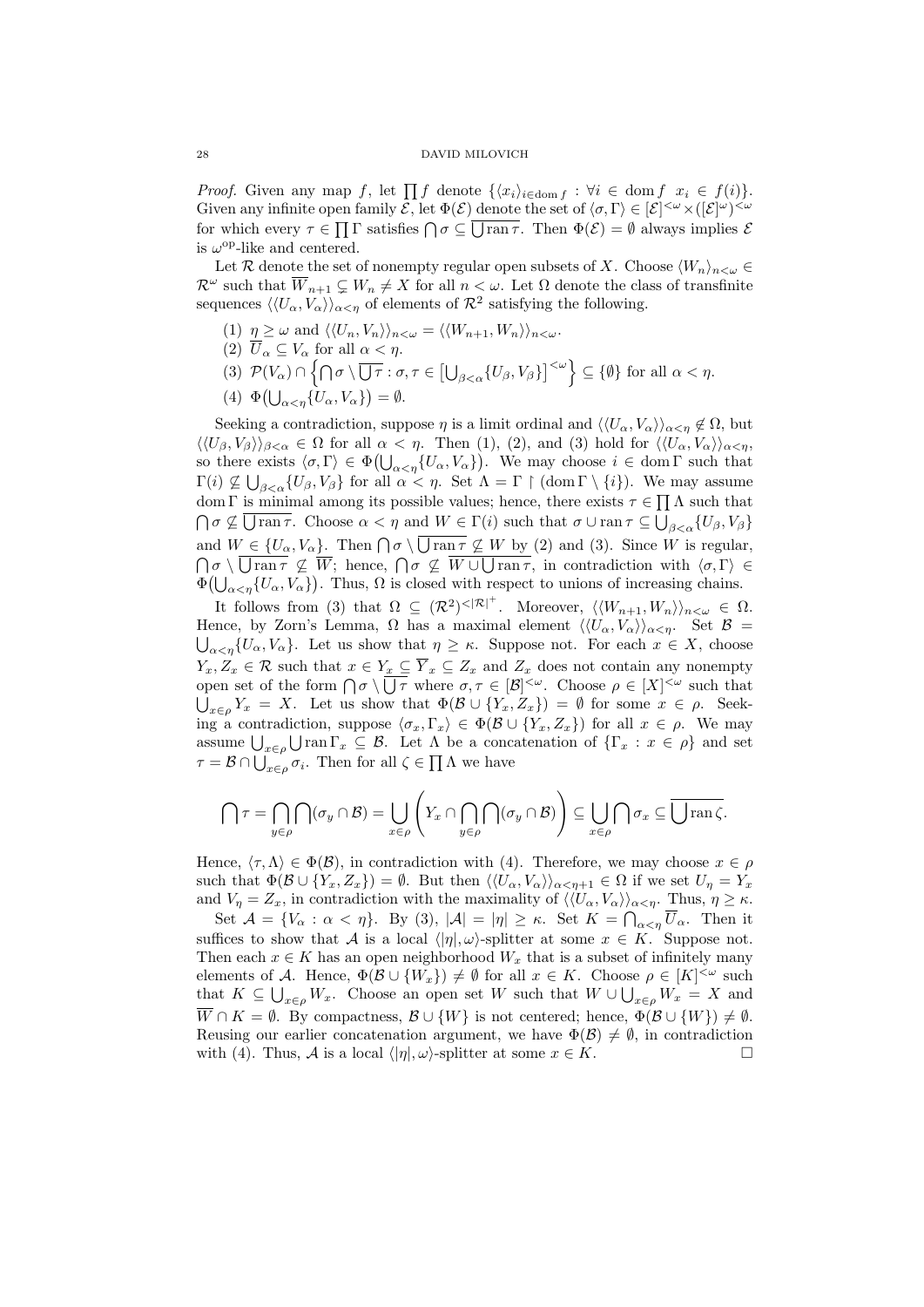**Lemma 5.3.** Suppose E is a subset of a space X and E has no finite neighborhood base. Then  $\chi N t(E, X)$  is the least  $\kappa \geq \omega$  for which there is a local  $\langle \chi(p, X), \kappa \rangle$ -splitter at E.

*Proof.* Set  $\kappa = \chi N t(E, X)$  and  $\lambda = \chi(E, X)$ . By Lemma 2.4,  $\lambda > \kappa$ ; hence, a  $\kappa^{\text{op}}$ -like neighborhood base of E (which necessarily has size  $\lambda$ ) is a local  $\langle \lambda, \kappa \rangle$ -splitter at E. To show the converse, let  $\langle U_{\alpha}\rangle_{\alpha<\lambda}$  be a sequence of open neighborhoods of E. Let  ${V_\alpha : \alpha < \lambda}$  be a neighborhood base of E. For each  $\alpha < \lambda$ , choose  $W_{\alpha} \in \{V_{\beta} : \beta < \lambda\}$  such that  $W_{\alpha} \subseteq U_{\alpha} \cap V_{\alpha}$ . Then  $\{W_{\alpha} : \alpha < \lambda\}$  is a neighborhood base of E. Let  $\mu < \kappa$ . Then there exist  $\alpha < \lambda$  and  $I \in [\lambda]^{\mu}$  such that  $W_{\alpha} \subseteq \bigcap_{\beta \in I} W_{\beta}$ . Hence, E is contained in the interior of  $\bigcap_{\beta \in I} U_{\beta}$ . Hence,  $\{U_{\alpha} : \alpha < \lambda\}$  is not a local  $\langle \lambda, \mu \rangle$ -splitter at E.

*Proof of Theorem 2.14.* We may assume  $\chi(X) \geq \omega_1$ . By Theorem 5.2, there is a local  $\langle \chi(X), \omega \rangle$ -splitter at some  $p \in X$ . By Lemma 5.3,  $\chi N t(p, X) = \omega$ .

*Proof of Theorem 1.7.* Let  $X$  be a homogeneous compactum. By a result of Arhangel'skiĭ (see 1.5 of [1]),  $|Y| \leq 2^{\pi \chi(Y)c(Y)}$  for all homogeneous spaces Y. Since  $|X| =$  $2^{\chi(X)}$  by Arhangel'skii's Theorem and the Čech-Pospišil Theorem, we have  $\chi(X) \leq$  $\pi_X(X)c(X)$  by GCH. If  $\pi_X(X) = \chi(X)$ , then  $\chi N t(X) = \omega$  by Theorem 2.14. Hence, we may assume  $\pi \chi(X) < \chi(X)$ ; hence,  $\chi N t(X) \leq \chi(X) \leq c(X)$  by Theorem 2.5.  $\Box$ 

**Example 5.4.** Consider  $2^{\omega_1}$  ordered lexicographically. Every point in this space has character and local Noetherian type  $\omega_1$ , and some but not all points have π-character ω.

**Definition 5.5** (Tukey [29]). Given two quasioners P and Q, we say f is a Tukey map from P to Q and write  $f: P \leq_T Q$  if f is a map from P to Q such that all preimages of bounded subsets of  $Q$  are bounded in  $P$ . We say that  $P$  is Tukey *reducible* to Q and write  $P \leq_T Q$  if there exists  $f: P \leq_T Q$ . We say that P and Q are Tukey equivalent and write  $P \equiv_T Q$  if  $P \leq_T Q \leq_T P$ .

Tukey showed that two directed sets are Tukey equivalent if and only if they embed as cofinal subsets of a common directed set. In particular, any two local bases at a common point in a topological space are Tukey equivalent. Another, easily checked fact is thats  $P \leq_T [\text{cf } P]^{<\omega}$  for every directed set P. Also,  $[\kappa]^{<\omega} \leq_T [\lambda]^{<\omega}$ if  $\kappa \leq \lambda$ .

**Lemma 5.6.** Suppose  $\kappa > \omega$  and E is a subset of a space X with a local  $\langle \kappa, \omega \rangle$ -splitter at E. Then  $\langle [\kappa]^{<\omega}, \subseteq \rangle \leq_T \langle A, \supseteq \rangle$  for every neighborhood base A of E.

*Proof.* Let U be a local  $\langle \kappa, \omega \rangle$ -splitter at E. Let N be the set of open neighborhoods of E. Then  $N$  is Tukey equivalent to every neighborhood base of  $E$  (with respect to  $\supseteq$ ), so it suffices to show that  $[\mathcal{U}]^{<\omega} \leq_T \langle \mathcal{N}, \supseteq \rangle$ . Define  $f : [\mathcal{U}]^{<\omega} \to \mathcal{N}$  by  $f(\sigma) = \bigcap \sigma$  for all  $\sigma \in [\mathcal{U}]^{<\omega}$ . Then, for all  $N \in \mathcal{N}$ , we have  $|f^{-1} \uparrow N| < \omega$ because U is a local  $\langle \kappa, \omega \rangle$ -splitter; whence,  $f^{-1} \uparrow N$  is bounded in  $\lbrack \mathcal{U} \rbrack^{<\omega}$ . Thus,  $f: [U]^{<\omega} \leq_T \langle N, \supseteq \rangle.$ 

**Theorem 5.7.** Suppose X is a compactum and  $\omega_1 \leq \kappa = \min_{p \in X} \pi \chi(p, X)$ . Then, for some  $p \in X$ , every local base A at p satisfies  $\langle [\kappa]^{<\omega}, \subseteq \rangle \leq_T \langle A, \supseteq \rangle$ .

*Proof.* Combine Theorem 5.2 and Lemma 5.6. □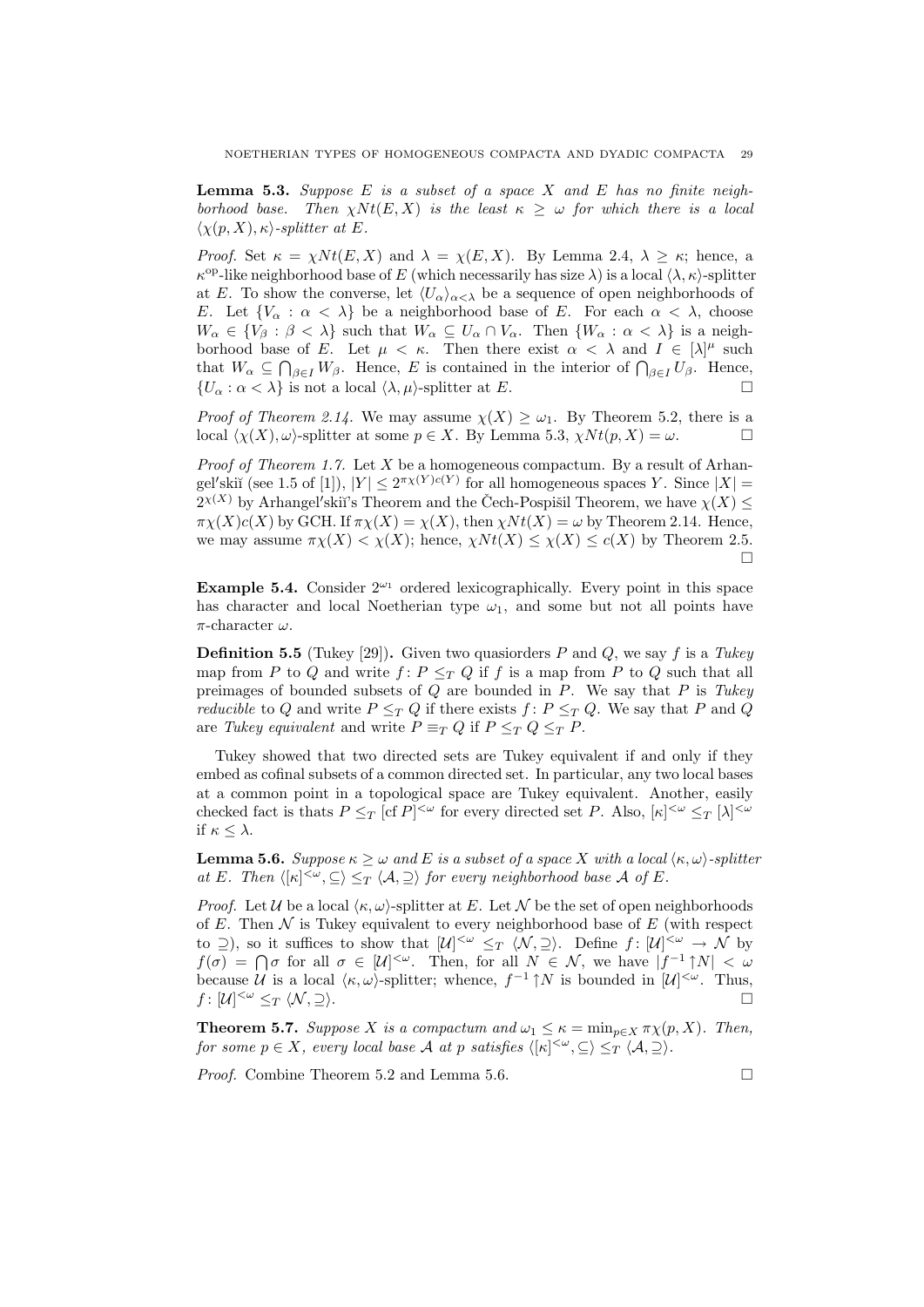**Lemma 5.8.** Suppose E is a subset of a space X and E has no finite neighborhood base. Then the following are equivalent.

- (1)  $\chi N t(E, X) = \omega$ .
- (2) There is a local  $\langle \chi(E, X), \omega \rangle$ -splitter at E.
- (3) Every neighborhood base A of E satisfies  $\langle [\chi(E, X)]^{<\omega}, \subseteq \rangle \equiv_T \langle A, \supseteq \rangle$ .

*Proof.* By Lemma 5.3, (1) and (2) are equivalent. Let  $\beta$  be a neighborhood base of E of size  $\chi(E, X)$ . By Lemma 5.6, (2) implies  $[\chi(E, X)]^{\langle \omega} \leq_T \langle A, \supseteq \rangle \equiv_T$  $\langle \mathcal{B}, \supseteq \rangle \leq_T [\chi(E, X)]^{<\omega}$  for every neighborhood base A of E. Thus, (2) implies (3). Finally, suppose A is a neighborhood base of E and  $[\chi(E, X)]^{\langle \omega} \equiv_T \langle A, \supseteq \rangle$ . Then  $[\chi(E, X)]^{\leq \omega}$  and  $\langle A, \supseteq \rangle$  embed as cofinal subsets of a common directed set. Hence,  $\langle A, \subseteq \rangle$  is almost  $\omega^{\text{op-like}}$  by Lemma 2.21. Hence, A contains an  $\omega^{\text{op-like}}$ neighborhood base of E. Thus, (3) implies (1).

**Theorem 5.9.** Suppose X is an infinite homogeneous compactum and  $\pi\chi(X)$  $\chi(X)$ . Then, for all  $p \in X$  and for all local bases A at p, we have  $\langle A, \supseteq \rangle \equiv_T$  $\langle [\chi(X)]^{<\omega}, \subseteq \rangle.$ 

Proof. Combine Theorem 2.14 and Lemma 5.8.

$$
\qquad \qquad \Box
$$

**Definition 5.10.** Given  $n < \omega$  and ordinals  $\alpha, \beta_0, \ldots, \beta_n$ , let  $\alpha \to (\beta_0, \ldots, \beta_n)$ denote the proposition that for all  $f: [\alpha]^2 \to n+1$  there exist  $i \leq n$  and  $H \subseteq \alpha$ such that  $f[[H]^2] = \{i\}$  and H has order type  $\beta_i$ .

**Lemma 5.11.** Suppose  $\kappa = \text{cf } \kappa > \omega$  and P is a directed set such that  $[\kappa]^{<\omega} \leq_T P$ . Then P contains a set of  $\kappa$ -many pairwise incomparable elements.

*Proof.* Let Q be a well-founded, cofinal subset of P. Then  $P \equiv_T Q$ ; let  $f: [\kappa]^{<\omega} \leq_T I$ Q. Define  $g: [\kappa]^2 \to 3$  by  $g({\{\alpha < \beta\}}) = 0$  if  $f({\{\alpha\}}) \nleq f({\{\beta\}}) \nleq f({\{\alpha\}})$  and  $g(\{\alpha < \beta\}) = 1$  if  $f(\{\alpha\}) > f(\{\beta\})$  and  $g(\{\alpha < \beta\}) = 2$  if  $f(\{\alpha\}) \le f(\{\beta\})$ . By the Erdös-Dushnik-Miller Theorem,  $\kappa \to (\kappa, \omega + 1, \omega + 1)$ . Since Q is well-founded, there is no  $H \in [\kappa]^{\omega}$  such that  $g[[H]^2] = \{1\}$ . Since f is Tukey and all infinite subsets of  $|\kappa|^{<\omega}$  are unbounded, there is no  $H \subseteq \kappa$  of order type  $\omega + 1$  such that  $g[[H]^2] = \{2\}.$  Hence, there exists  $H \in [\kappa]^{\kappa}$  such that  $g[[H]^2] = \{0\};$  whence,  $f[[H]^1]$  is a  $\kappa$ -sized, pairwise incomparable subset of P.

**Theorem 5.12.** Suppose  $\kappa = \text{cf } \kappa > \omega$  and X is a compactum such that every point has a local base not containing a set of κ-many pairwise incomparable elements. Then some point in X has  $\pi$ -character less than  $\kappa$ .

Proof. Combine Theorem 5.7 and Lemma 5.11 to prove the contrapositive of the theorem.  $\Box$ 

**Corollary 5.13.** Suppose  $X$  is a compactum such that every point has a local base that is well quasi-ordered with respect to  $\supseteq$ . Then some point in X has countable π-character.

Finally, let us present a few results about local Noetherian type and topological embeddings.

**Lemma 5.14.** Suppose X is a space,  $Y \subseteq X$ , and  $p \in Y$  satisfies  $\chi(p, Y) =$  $\chi(p, X)$ . Then  $\chi N t(p, X) \leq \chi N t(p, Y)$ .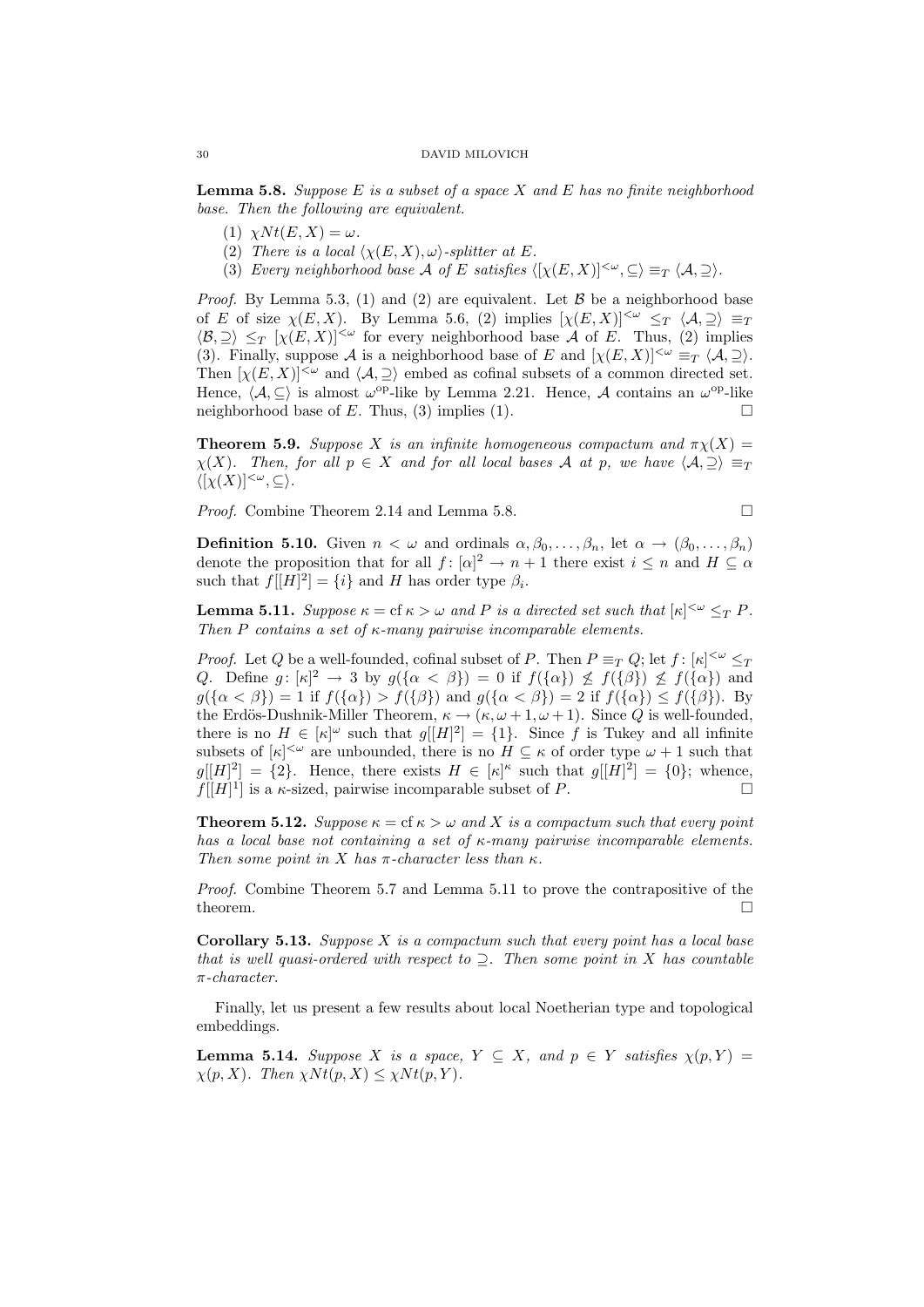*Proof.* Set  $\lambda = \chi(p, Y)$  and  $\kappa = \chi N t(p, Y)$ ; we may assume  $\lambda > \omega$  by Theorem 2.5. By Lemma 5.3, we may choose a local  $\langle \lambda, \kappa \rangle$ -splitter A at p in Y. For each  $U \in \mathcal{A}$ , choose an open subset  $f(U)$  of X such that  $f(U) \cap Y = U$ . Set  $\mathcal{B} = f[\mathcal{A}]$ . Then  $|\mathcal{B}| = \lambda$  because f is bijective. Suppose  $\mathcal{C} \in |\mathcal{B}|^{\kappa}$  and p is in the interior of  $\bigcap \mathcal{C}$ with respect to X. Then p is in the interior of  $Y \cap \bigcap \mathcal{C}$  with respect to Y, in contradiction how we chose A. Thus, B is a local  $\langle \lambda, \kappa \rangle$ -splitter at p in X. By Lemma 5.3,  $\chi N t(p, X) \leq \kappa$ .

**Definition 5.15.** For all infinite cardinals  $\kappa$ , let  $u(\kappa)$  denote the space of uniform ultrafilters on  $\kappa$ .

**Theorem 5.16.** For each  $\kappa \geq \omega$ , there exists  $p \in u(\kappa)$  such that  $\chi Nt(p, u(\kappa)) = \omega$ and  $\chi(p, u(\kappa)) = 2^{\kappa}$ .

*Proof.* Generalizing an argument of Isbell [12] about  $\beta\omega$ , let A be an independent family of subsets of  $\kappa$  of size  $2^{\kappa}$ . Set  $B = \bigcup_{F \in [A]^{\omega}} \{x \subseteq \kappa : \forall y \in F |x \setminus y| < \kappa\}$ . Since A is independent, we may extend A to an ultrafilter p on  $\kappa$  such that  $p \cap B = \emptyset$ . For each  $x \subseteq \kappa$ , set  $x^* = \{q \in u(\kappa) : x \in q\}$ . Then  $\{x^* : x \in A\}$  is a local  $\langle 2^{\kappa}, \omega \rangle$ -splitter at p. Since  $\chi(p, u(\kappa)) \leq 2^{\kappa}$ , it follows from Lemma 5.3 that  $\chi N t(p, u(\kappa)) = \omega$  and  $\chi(p, u(\kappa)) = 2^{\kappa}.$ .

**Theorem 5.17.** Suppose  $\kappa \geq \omega$  and X is a space such that  $\chi(X) = 2^{\kappa}$  and  $u(\kappa)$ embeds in X. Then there is an  $\omega^{\rm op}$ -like local base at some point in X. Hence,  $\chi N t(X) = \omega$  if X is homogeneous.

*Proof.* Let j embed  $u(\kappa)$  into X. By Theorem 5.16, there exists  $p \in u(\kappa)$  such that  $\chi Nt(p, u(\kappa)) = \omega$  and  $\chi(p, u(\kappa)) = 2^{\kappa}$ . By Lemma 5.14,  $\chi Nt(j(p), X) = \omega$ .

**Theorem 5.18.** Suppose p is a point in a dense subspace Y of a  $T_3$  space X. Then  $\chi N t(p, X) \geq \chi N t(p, Y).$ 

Proof. Set  $\kappa = \chi N t(p, Y)$  and let A be a  $\kappa^{\text{op-like}}$  local base at p in X. By Lemma 2.21, we may assume A consists only of regular open sets. Set  $\mathcal{B} =$  $\{U \cap Y : U \in \mathcal{A}\}\$ . Given any  $U, V \in \mathcal{A}$  such that  $U \nsubseteq V$ , we have  $U \setminus \overline{V} \neq \emptyset$ ; whence,  $U \cap Y \setminus \overline{V} \neq \emptyset$ ; whence,  $U \cap Y \not\subseteq V \cap Y$ . Therefore,  $\mathcal{B}$  is  $\kappa^{\text{op-like}}$ ; hence,  $\chi N t(p, Y) \leq \chi N t(p, X).$ 

**Example 5.19.** Consider the sequential fan Y with  $\omega$ -many spines. More explicitly, Y is the space  $\omega^2 \cup \{p\}$  obtained by taking  $\omega \times (\omega + 1)$  and collapsing the subspace  $\omega \times {\omega}$  to a point p. It is easily checked that Y is  $T_{3.5}$ . Choose a compactification X of Y. Then  $c(X) = c(Y) = \omega$  and X is not homogeneous because it has isolated points. We will show  $\chi N t(p, X) \geq \omega_1$ , thereby demonstrating that homogeneity cannot be removed from the hypothesis of Theorem 1.7. It suffices to show that  $\chi N t(p,Y) \geq \omega_1$ , for we can then apply Theorem 5.18. Given  $f \in \omega^{\omega}$ , set  $U_f =$  ${p} \cup \{\langle m,n \rangle \in \omega^2 : n \ge f(m)\}.$  Set  $\mathcal{A} = \{U_f : f \in \omega^\omega\}$ , which is a local base at p in Y. Suppose  $\mathcal{B} \subseteq \mathcal{A}$  and  $\mathcal{B}$  is a local base at p. Then it suffices to show that  $\beta$  is not  $\omega^{\text{op}}$ -like. By an easy diagonalization argument, no local base at p is countable. Choose  $\mathcal{B}_0 \in [\mathcal{A}]^{\omega_1}$ . Given  $n < \omega, \mathcal{B}_n \in [\mathcal{B}]^{\omega_1}$ , and  $U_{f_0}, \ldots, U_{f_{n-1}} \in \mathcal{B}$ , choose  $\mathcal{B}_{n+1} \in [\mathcal{B}_n]^{\omega_1}$  such that  $g(n) = h(n)$  for all  $U_g, U_h \in \mathcal{B}_{n+1}$ . Then choose  $U_{f_n} \in \mathcal{B}_{n+1} \setminus \{U_{f_0}, \ldots, U_{f_{n-1}}\}.$  For each  $n < \omega$ , set  $g(n) = \max\{f_0(n), \ldots, f_n(n)\}\$ Then  $U_g \subseteq U_{f_n}$  for all  $n < \omega$ ; hence,  $\beta$  is not  $\omega^{\text{op}}$ -like.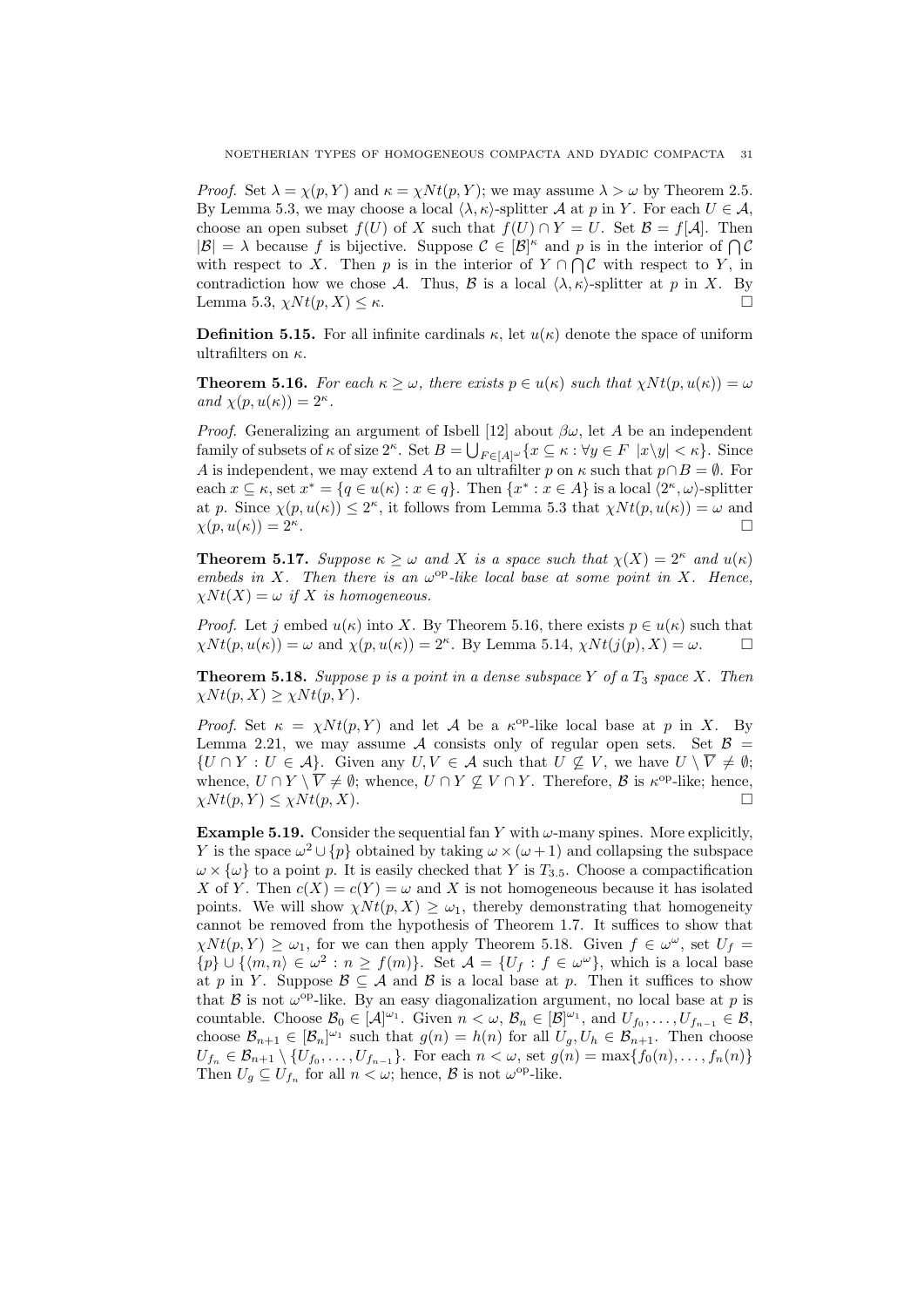#### **REFERENCES**

- [1] A. V. Arhangel'skiĭ, *Topological homogeneity. Topological groups and their continuous im*ages, Russian Math. Surveys 42 (1987), no. 2, 83–131.
- [2] I. Bandlow, A characterization of Corson-compact spaces, Comment. Math. Univ. Carolin. 32 (1991) 545–550.
- [3] I. Bandlow, A construction in set-theoretic topology by means of elementary substructures, Z. Math. Logik Grundlag. Math. 37 (1991), no. 5, 467–480.
- [4] M. G. Bell, On the combinatorial principle  $P(\mathfrak{c})$ , Fund. Math. 114 (1981), no. 2, 149–157.
- [5] A. Dow and J. Zhou, Two real ultrafilters on  $\omega$ , Topology Appl. 97 (1999), no. 1-2, 149-154.
- [6] B. A. Efimov, Mappings and imbeddings of dyadic spaces, Mat. Sb. (N.S.) 103 (145) (1977), no. 1, 52–68, 143.
- [7] R. Engelking, General Topology, Heldermann-Verlag, Berlin, 2nd ed., 1989.
- [8] S. Fuchino, S. Koppelberg, and S. Shelah, Partial orderings with the weak Freese-Nation property, Ann. Pure Appl. Logic  $80$  (1996), no. 1, 35–54.
- [9] J. Gerlits, On subspaces of dyadic compacta, Studia Sci. Math. Hungar. 11 (1976), no. 1-2, 115–120.
- [10] K. P. Hart and G. J. Ridderbos, A note on an example by van Mill, Topology Appl. 150 (2005), no. 1-3, 207-211.
- [11] L. Heindorf and L. B. Shapiro, *Nearly Projective Boolean Algebras*, with an appendix by S. Fuchino, Lecture Notes in Mathematics 1596, Springer-Verlag, Berlin, 1994.
- [12] J. Isbell, The category of cofinal types. II, Trans. Amer. Math. Soc. 116, 1965, 394–416.
- [13] S. Jackson and R. D. Mauldin, On a lattice problem of H. Steinhaus, J. Amer. Math. Soc. 15 (2002), no. 4, 817–856.
- [14] I. Juhász, Cardinal functions in topology—ten years later, Mathematical Centre Tracts, 123, Mathematisch Centrum, Amsterdam, 1980.
- [15] I. Juhász, On the minimum character of points in compact spaces, in Topology. Theory and Applications, II (Pécs, 1989), North-Holland, Amsterdam, 1993, pp. 365-371.
- [16] K. Kunen, Large homogeneous compact spaces, Open Problems in Topology (J. van Mill and G. M. Reed, eds.), North-Holland Publishing Co., Amsterdam, 1990, pp. 261–270.
- [17] K. Kunen, Set theory. An introduction to independence proofs, Studies in Logic and the Foundations of Mathematics, 102. North-Holland Publishing Co., Amsterdam-New York, 1980.
- [18] V. I. Malykhin, On Noetherian Spaces, Amer. Math. Soc. Transl. 134 (1987), no. 2, 83–91.
- [19] M. A. Maurice, Compact ordered spaces, Mathematical Centre Tracts, 6, Mathematisch Centrum, Amsterdam, 1964.
- [20] D. Milovich, Amalgams, connectifications, and homogeneous compacta, Topology and its Applications 154 (2007), no. 6, 1170–1177.
- [21] S. A. Peregudov, Certain properties of families of open sets and coverings, Moscow Univ. Math. Bull. 31 (1976), no. 3–4, 19–25.
- [22] S. A. Peregudov,  $P\text{-uniform bases}$  and  $\pi\text{-bases}$ , Soviet Math. Dokl. 17 (1976), no. 4, 1055– 1059.
- [23] S. A. Peregudov, On the Noetherian type of topological spaces, Comment. Math. Univ. Carolin. 38 (1997), no. 3, 581–586.
- [24] S. A. Peregudov and B. É. Šapirovskiĭ,  $A$  class of compact spaces, Soviet Math. Dokl. 17 (1976), no. 5, 1296–1300.
- [25] L. B. Šapiro, *The space of closed subsets of*  $D_2^{\aleph}$  *is not a dyadic bicompactum*, Soviet Math. Dokl. 17 (1976), no. 3, 937–941.
- [26] B. É. Šapirovskiĭ, *Cardinal invariants in compact Hausdorff spaces*, Amer. Math. Soc. Transl. 134 (1987), 93–118.
- [27] E. V. Ščepin,  $On$   $\kappa$ -metrizable spaces, Math. USSR-Izv. 14 (1980), no. 2, 406-440.
- [28] E. V. Shchepin, Functors and uncountable powers of compacta, Russian Math. Surveys, 36 (1981), no. 3, 1–71.
- [29] J. W. Tukey, Convergence and uniformity in topology, Ann. of Math. Studies, no. 2, Princeton Univ. Press, Princeton, N. J., 1940.
- [30] J. van Mill, On the character and  $\pi$ -weight of homogeneous compacta, Israel J. Math. 133 (2003), 321–338.